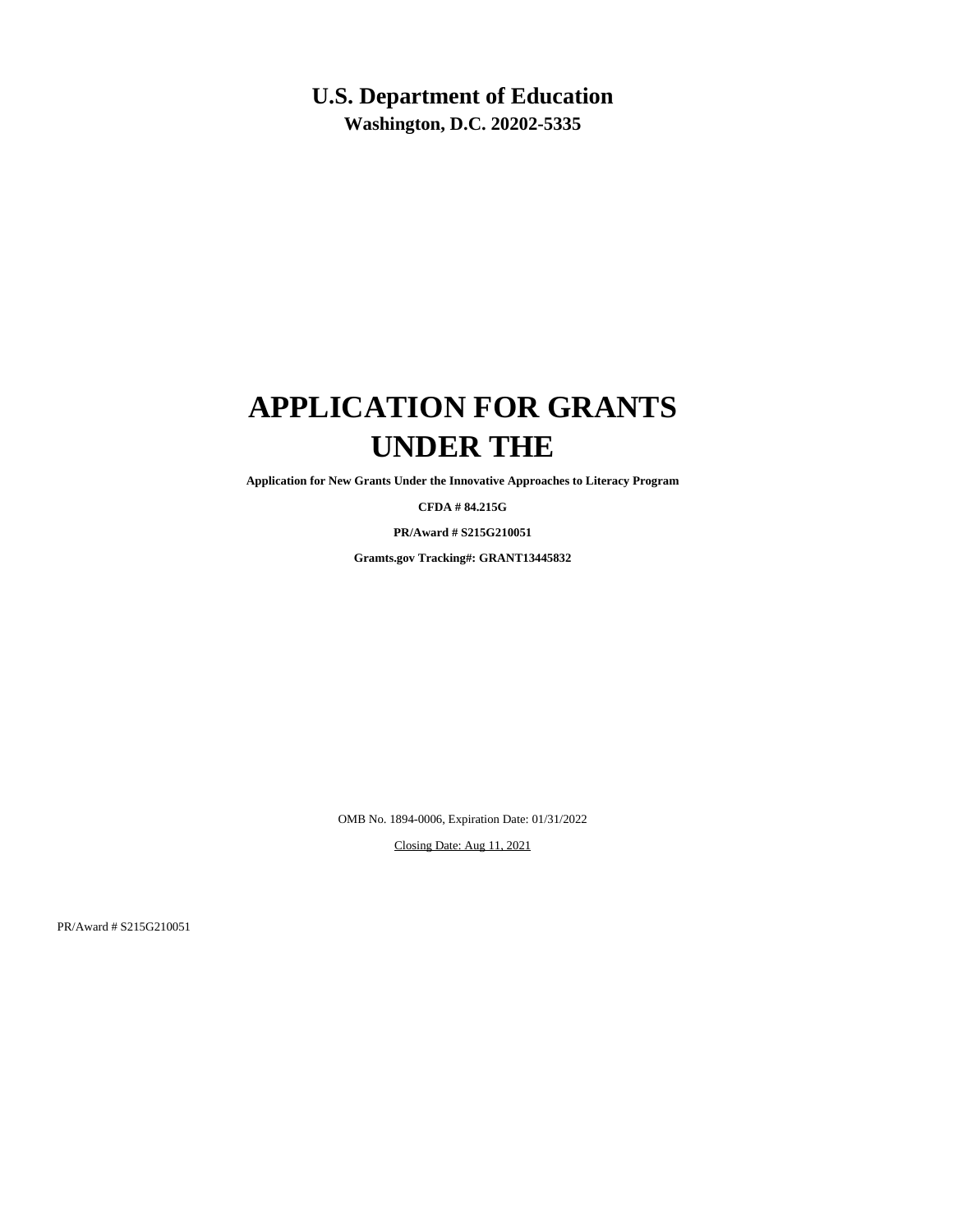#### **\*\*Table of Contents\*\***

| <b>Form</b>                                              | Page |
|----------------------------------------------------------|------|
| 1. Application for Federal Assistance SF-424             | e3   |
| Attachment - 1 (1235-3rd congressional district)         | e6   |
| Attachment - 2 (1236-3rd congressional district)         | e7   |
| 2. ED GEPA427 Form                                       | e8   |
| Attachment - 1 (1238-GEPA)                               | e9   |
| 3. Grants.gov Lobbying Form                              | e10  |
| 4. Dept of Education Supplemental Information for SF-424 | e11  |
| 5. ED Abstract Narrative Form                            | e13  |
| Attachment - 1 (1234-Abstract)                           | e14  |
| 6. Project Narrative Form                                | e15  |
| Attachment - 1 (1239-Narrative)                          | e16  |
| Attachment - 2 (1240-Job Descriptions)                   | e17  |
| Attachment - 3 (1241-BrandiBurtonVita2021)               | e18  |
| 7. Other Narrative Form                                  | e19  |
| Attachment - 1 (1242-Bibliography)                       | e20  |
| Attachment - 2 (1243-Logic Model)                        | e21  |
| 8. Budget Narrative Form                                 | e22  |
| Attachment - 1 (1237-Budget Narrative)                   | e23  |
| 9. Form ED_524_Budget_1_4-V1.4.pdf                       | e24  |

This application was generated using the PDF functionality. The PDF functionality automatically numbers the pages in this application. Some pages/sections of this application may contain 2 sets of page numbers, one set created by the applicant and the other set created by e-Application's PDF functionality. Page numbers created by the e-Application PDF functionality will be preceded by the letter e (for example, e1, e2, e3, etc.).

There were problems converting one or more of the attachments. These are: 1241-BrandiBurtonVita2021.docx, 1237-Budget Narrative.xlsx, 1239-Narrative.docx, 1235-3rd congressional district.png, 1236-3rd congressional district.png, 1242-Bibliography.docx, 1240-Job Descriptions.docx, 1238-GEPA.docx, 1234-Abstract.docx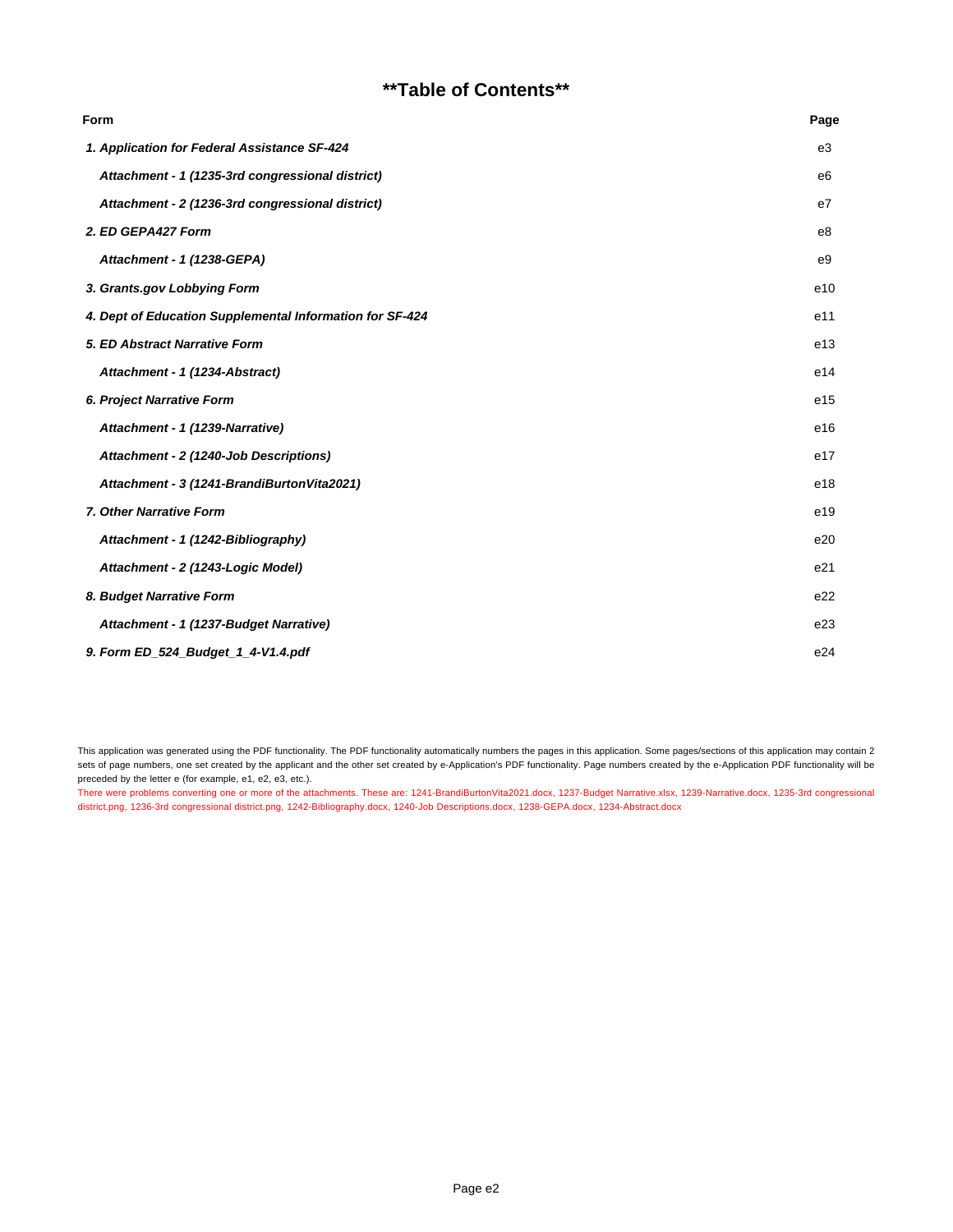| <b>Application for Federal Assistance SF-424</b>                                                                   |                                                                                                      |                                                                          |                                                                    |  |  |  |
|--------------------------------------------------------------------------------------------------------------------|------------------------------------------------------------------------------------------------------|--------------------------------------------------------------------------|--------------------------------------------------------------------|--|--|--|
| * 1. Type of Submission:<br>Preapplication<br>$\boxtimes$ Application                                              | Changed/Corrected Application                                                                        | * 2. Type of Application:<br>$\boxtimes$ New<br>Continuation<br>Revision | * If Revision, select appropriate letter(s):<br>* Other (Specify): |  |  |  |
| * 3. Date Received:<br>08/11/2021                                                                                  |                                                                                                      | 4. Applicant Identifier:<br>Starkville School District                   |                                                                    |  |  |  |
| 5a. Federal Entity Identifier:                                                                                     |                                                                                                      |                                                                          | 5b. Federal Award Identifier:                                      |  |  |  |
| <b>State Use Only:</b>                                                                                             |                                                                                                      |                                                                          |                                                                    |  |  |  |
| 6. Date Received by State:                                                                                         |                                                                                                      | 7. State Application Identifier:                                         |                                                                    |  |  |  |
| 8. APPLICANT INFORMATION:                                                                                          |                                                                                                      |                                                                          |                                                                    |  |  |  |
| * a. Legal Name:                                                                                                   |                                                                                                      | Starkville Oktibbeha Consolidated School District                        |                                                                    |  |  |  |
| * b. Employer/Taxpayer Identification Number (EIN/TIN):                                                            |                                                                                                      |                                                                          | * c. Organizational DUNS:                                          |  |  |  |
| d. Address:                                                                                                        |                                                                                                      |                                                                          |                                                                    |  |  |  |
| * Street1:<br>Street2:<br>* City:<br>County/Parish:<br>* State:<br>Province:<br>* Country:<br>* Zip / Postal Code: | 401 Greensboro St.<br>Starkville<br>Oktibbeha<br>MS: Mississippi<br>USA: UNITED STATES<br>39759-0000 |                                                                          |                                                                    |  |  |  |
| e. Organizational Unit:                                                                                            |                                                                                                      |                                                                          |                                                                    |  |  |  |
| Department Name:                                                                                                   |                                                                                                      |                                                                          | Division Name:                                                     |  |  |  |
| f. Name and contact information of person to be contacted on matters involving this application:                   |                                                                                                      |                                                                          |                                                                    |  |  |  |
| Prefix:<br>Dr.<br>Middle Name:<br>* Last Name:<br>Burton<br>Suffix:                                                |                                                                                                      | * First Name:                                                            | Brandi                                                             |  |  |  |
| Title:                                                                                                             | Director of Educational Enhancement                                                                  |                                                                          |                                                                    |  |  |  |
| Organizational Affiliation:                                                                                        |                                                                                                      |                                                                          |                                                                    |  |  |  |
| * Telephone Number:                                                                                                |                                                                                                      |                                                                          | Fax Number:                                                        |  |  |  |
| * Email:                                                                                                           |                                                                                                      |                                                                          | $D1$ $M1$ $M2$ $M2$ $R2$ $R2$ $R2$ $R2$                            |  |  |  |

PR/Award # S215G210051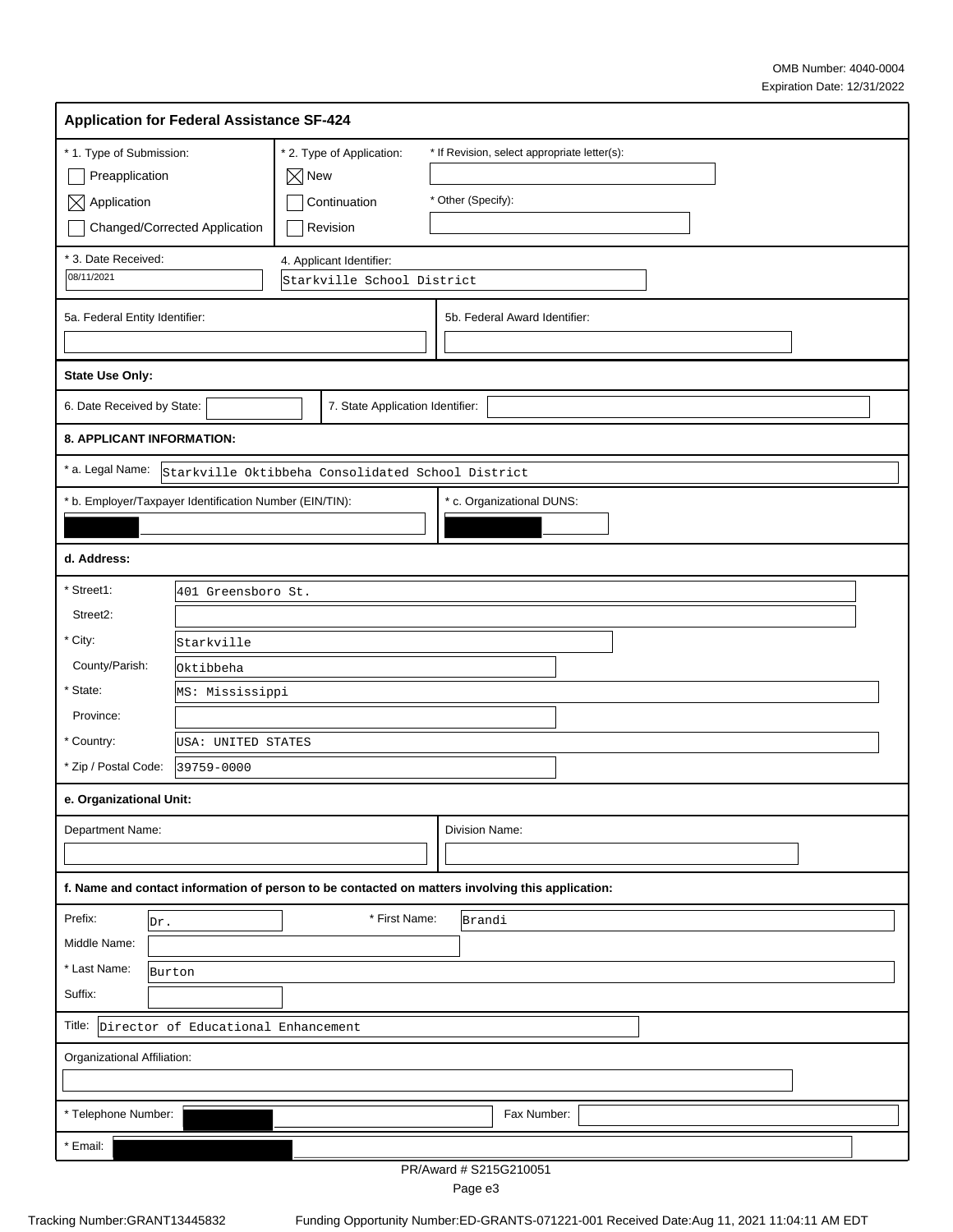| <b>Application for Federal Assistance SF-424</b>                                                                                               |
|------------------------------------------------------------------------------------------------------------------------------------------------|
| * 9. Type of Applicant 1: Select Applicant Type:                                                                                               |
| X: Other (specific)                                                                                                                            |
| Type of Applicant 2: Select Applicant Type:                                                                                                    |
|                                                                                                                                                |
| Type of Applicant 3: Select Applicant Type:                                                                                                    |
|                                                                                                                                                |
| * Other (specify):                                                                                                                             |
| K- 12 Public School DIstrict                                                                                                                   |
| * 10. Name of Federal Agency:                                                                                                                  |
| Department of Education                                                                                                                        |
| 11. Catalog of Federal Domestic Assistance Number:                                                                                             |
| 84.215                                                                                                                                         |
| <b>CFDA Title:</b>                                                                                                                             |
| Innovative Approaches to Literacy, Full-service Community Schools; and Promise Neighborhoods                                                   |
| * 12. Funding Opportunity Number:                                                                                                              |
| ED-GRANTS-071221-001                                                                                                                           |
| * Title:                                                                                                                                       |
| Office of Elementary and Secondary Education (OESE): Innovative Approaches to Literacy (IAL)<br>Program Assistance Listing CFDA Number 84.215G |
| 13. Competition Identification Number:                                                                                                         |
| $84 - 215G2021 - 1$                                                                                                                            |
| Title:                                                                                                                                         |
| 84.215G Innovative Approaches to Literacy                                                                                                      |
|                                                                                                                                                |
|                                                                                                                                                |
| 14. Areas Affected by Project (Cities, Counties, States, etc.):                                                                                |
| <b>Add Attachment</b><br>Delete Attachment<br><b>View Attachment</b><br>1235-3rd congressional district.png                                    |
| * 15. Descriptive Title of Applicant's Project:                                                                                                |
| Reading 2 Succeed                                                                                                                              |
|                                                                                                                                                |
|                                                                                                                                                |
| Attach supporting documents as specified in agency instructions.                                                                               |
| <b>Add Attachments</b><br><b>Delete Attachments</b><br><b>View Attachments</b>                                                                 |

 $\mathbf{L}$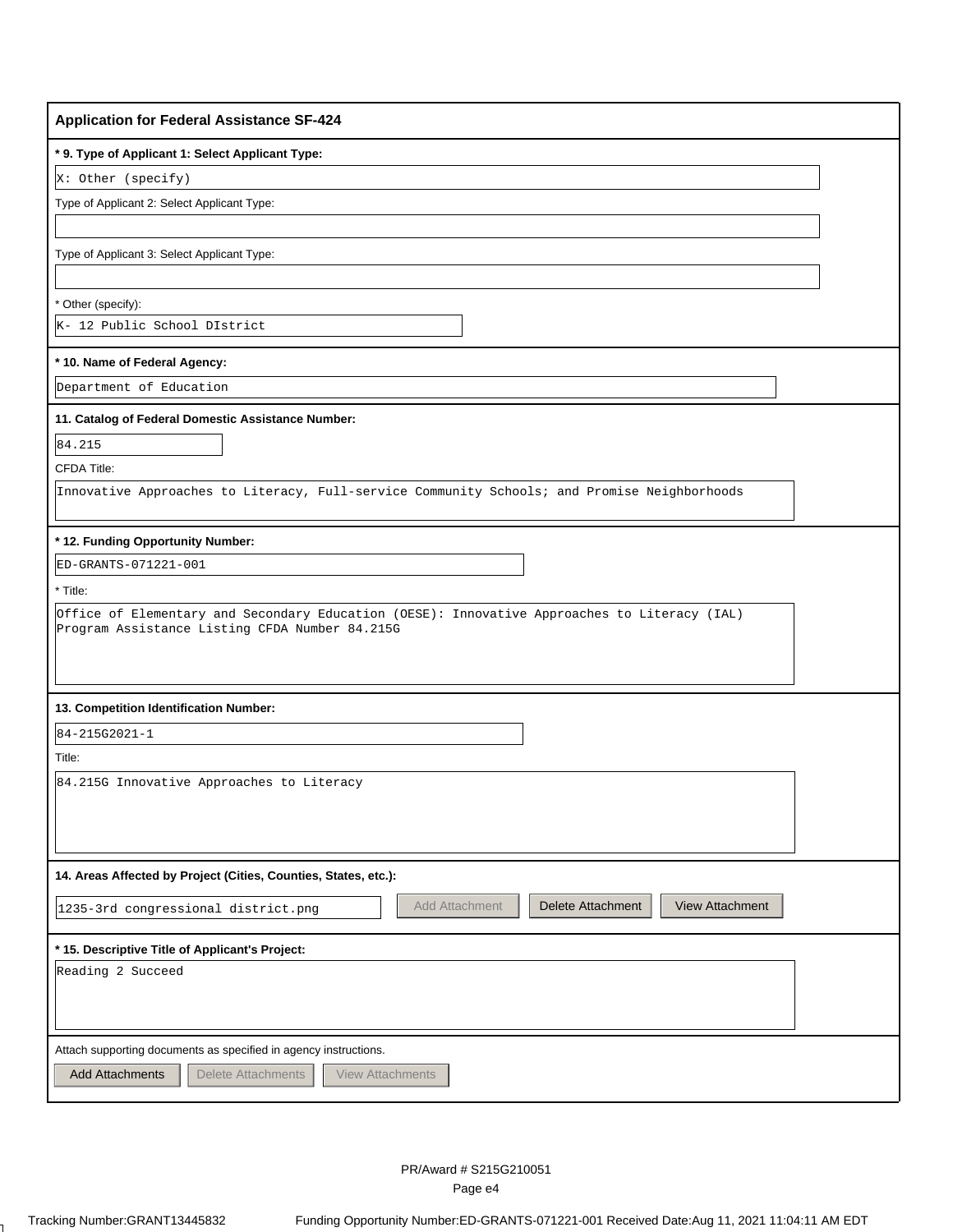| <b>Application for Federal Assistance SF-424</b>                                                                                                                                                                                                                                                                                                                                                                                                                                                                                                                                                                                                                                                             |  |  |  |  |  |  |
|--------------------------------------------------------------------------------------------------------------------------------------------------------------------------------------------------------------------------------------------------------------------------------------------------------------------------------------------------------------------------------------------------------------------------------------------------------------------------------------------------------------------------------------------------------------------------------------------------------------------------------------------------------------------------------------------------------------|--|--|--|--|--|--|
| 16. Congressional Districts Of:                                                                                                                                                                                                                                                                                                                                                                                                                                                                                                                                                                                                                                                                              |  |  |  |  |  |  |
| * b. Program/Project<br>* a. Applicant<br>3<br>13                                                                                                                                                                                                                                                                                                                                                                                                                                                                                                                                                                                                                                                            |  |  |  |  |  |  |
| Attach an additional list of Program/Project Congressional Districts if needed.                                                                                                                                                                                                                                                                                                                                                                                                                                                                                                                                                                                                                              |  |  |  |  |  |  |
| <b>Add Attachment</b><br><b>Delete Attachment</b><br><b>View Attachment</b><br>1236-3rd congressional district.png                                                                                                                                                                                                                                                                                                                                                                                                                                                                                                                                                                                           |  |  |  |  |  |  |
| 17. Proposed Project:                                                                                                                                                                                                                                                                                                                                                                                                                                                                                                                                                                                                                                                                                        |  |  |  |  |  |  |
| * a. Start Date:<br>* b. End Date:<br>01/01/2022<br>01/01/2027                                                                                                                                                                                                                                                                                                                                                                                                                                                                                                                                                                                                                                               |  |  |  |  |  |  |
| 18. Estimated Funding (\$):                                                                                                                                                                                                                                                                                                                                                                                                                                                                                                                                                                                                                                                                                  |  |  |  |  |  |  |
| * a. Federal                                                                                                                                                                                                                                                                                                                                                                                                                                                                                                                                                                                                                                                                                                 |  |  |  |  |  |  |
| * b. Applicant                                                                                                                                                                                                                                                                                                                                                                                                                                                                                                                                                                                                                                                                                               |  |  |  |  |  |  |
| * c. State                                                                                                                                                                                                                                                                                                                                                                                                                                                                                                                                                                                                                                                                                                   |  |  |  |  |  |  |
| * d. Local                                                                                                                                                                                                                                                                                                                                                                                                                                                                                                                                                                                                                                                                                                   |  |  |  |  |  |  |
| * e. Other                                                                                                                                                                                                                                                                                                                                                                                                                                                                                                                                                                                                                                                                                                   |  |  |  |  |  |  |
| * f. Program Income                                                                                                                                                                                                                                                                                                                                                                                                                                                                                                                                                                                                                                                                                          |  |  |  |  |  |  |
| * g. TOTAL                                                                                                                                                                                                                                                                                                                                                                                                                                                                                                                                                                                                                                                                                                   |  |  |  |  |  |  |
| * 19. Is Application Subject to Review By State Under Executive Order 12372 Process?                                                                                                                                                                                                                                                                                                                                                                                                                                                                                                                                                                                                                         |  |  |  |  |  |  |
| a. This application was made available to the State under the Executive Order 12372 Process for review on                                                                                                                                                                                                                                                                                                                                                                                                                                                                                                                                                                                                    |  |  |  |  |  |  |
| $\boxtimes$<br>b. Program is subject to E.O. 12372 but has not been selected by the State for review.                                                                                                                                                                                                                                                                                                                                                                                                                                                                                                                                                                                                        |  |  |  |  |  |  |
| c. Program is not covered by E.O. 12372.                                                                                                                                                                                                                                                                                                                                                                                                                                                                                                                                                                                                                                                                     |  |  |  |  |  |  |
| * 20. Is the Applicant Delinquent On Any Federal Debt? (If "Yes," provide explanation in attachment.)                                                                                                                                                                                                                                                                                                                                                                                                                                                                                                                                                                                                        |  |  |  |  |  |  |
| $\boxtimes$ No<br>Yes                                                                                                                                                                                                                                                                                                                                                                                                                                                                                                                                                                                                                                                                                        |  |  |  |  |  |  |
| If "Yes", provide explanation and attach                                                                                                                                                                                                                                                                                                                                                                                                                                                                                                                                                                                                                                                                     |  |  |  |  |  |  |
| View Attachment<br><b>Add Attachment</b><br>Delete Attachment                                                                                                                                                                                                                                                                                                                                                                                                                                                                                                                                                                                                                                                |  |  |  |  |  |  |
| 21. *By signing this application, I certify (1) to the statements contained in the list of certifications** and (2) that the statements<br>herein are true, complete and accurate to the best of my knowledge. I also provide the required assurances** and agree to<br>comply with any resulting terms if I accept an award. I am aware that any false, fictitious, or fraudulent statements or claims may<br>subject me to criminal, civil, or administrative penalties. (U.S. Code, Title 218, Section 1001)<br>⊠<br>** I AGREE<br>** The list of certifications and assurances, or an internet site where you may obtain this list, is contained in the announcement or agency<br>specific instructions. |  |  |  |  |  |  |
| <b>Authorized Representative:</b>                                                                                                                                                                                                                                                                                                                                                                                                                                                                                                                                                                                                                                                                            |  |  |  |  |  |  |
| * First Name:<br>Eddie<br>Prefix:<br>Dr.                                                                                                                                                                                                                                                                                                                                                                                                                                                                                                                                                                                                                                                                     |  |  |  |  |  |  |
| Middle Name:                                                                                                                                                                                                                                                                                                                                                                                                                                                                                                                                                                                                                                                                                                 |  |  |  |  |  |  |
| * Last Name:<br>Peasant                                                                                                                                                                                                                                                                                                                                                                                                                                                                                                                                                                                                                                                                                      |  |  |  |  |  |  |
| Suffix:                                                                                                                                                                                                                                                                                                                                                                                                                                                                                                                                                                                                                                                                                                      |  |  |  |  |  |  |
| * Title:<br>Superintendent                                                                                                                                                                                                                                                                                                                                                                                                                                                                                                                                                                                                                                                                                   |  |  |  |  |  |  |
| * Telephone Number:<br>Fax Number:                                                                                                                                                                                                                                                                                                                                                                                                                                                                                                                                                                                                                                                                           |  |  |  |  |  |  |
| * Email:                                                                                                                                                                                                                                                                                                                                                                                                                                                                                                                                                                                                                                                                                                     |  |  |  |  |  |  |
| * Signature of Authorized Representative:<br>* Date Signed:<br>Brandi Burton<br>08/11/2021                                                                                                                                                                                                                                                                                                                                                                                                                                                                                                                                                                                                                   |  |  |  |  |  |  |

PR/Award # S215G210051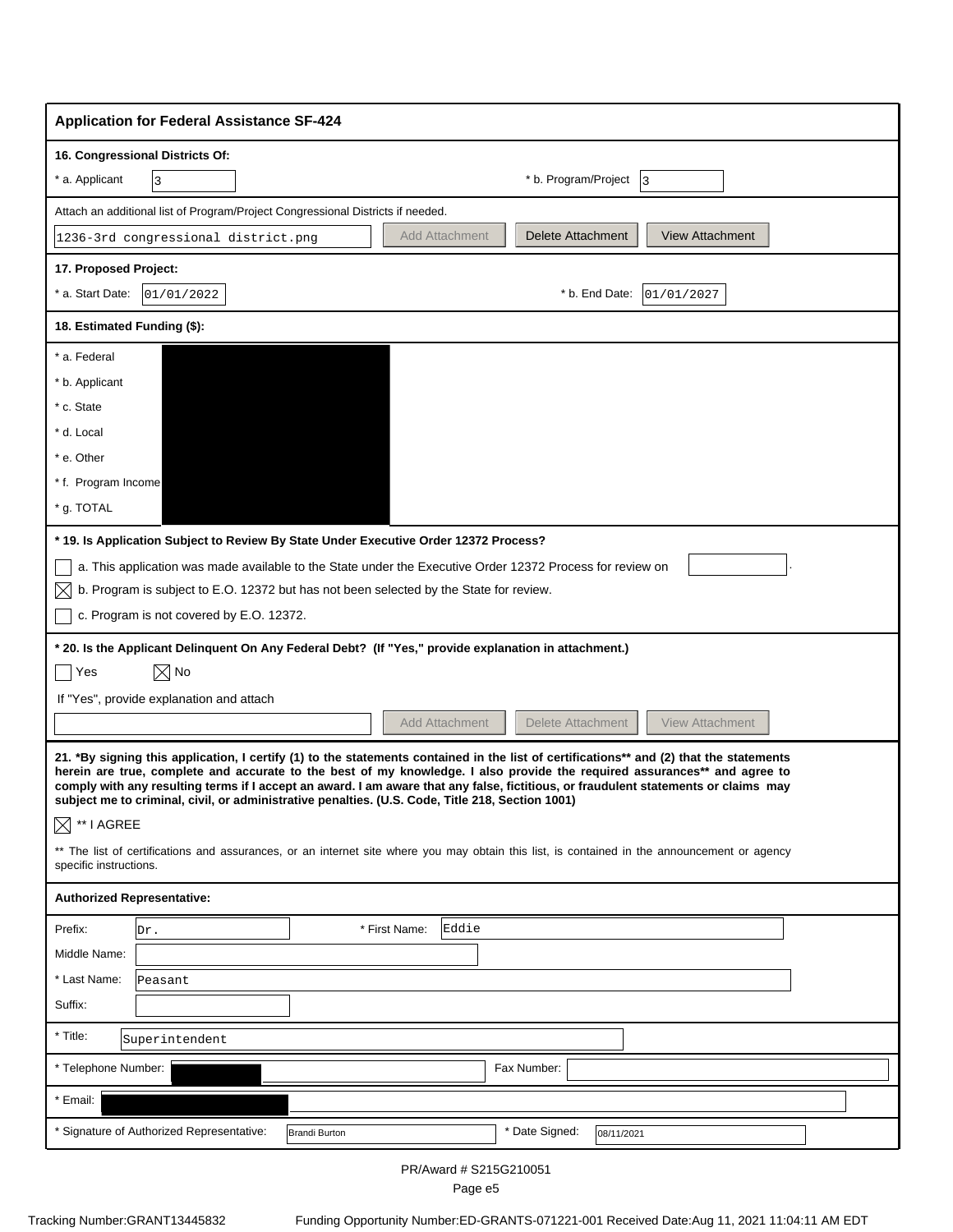

#### **Mississippi US District 3 Highlight of Jackson area**

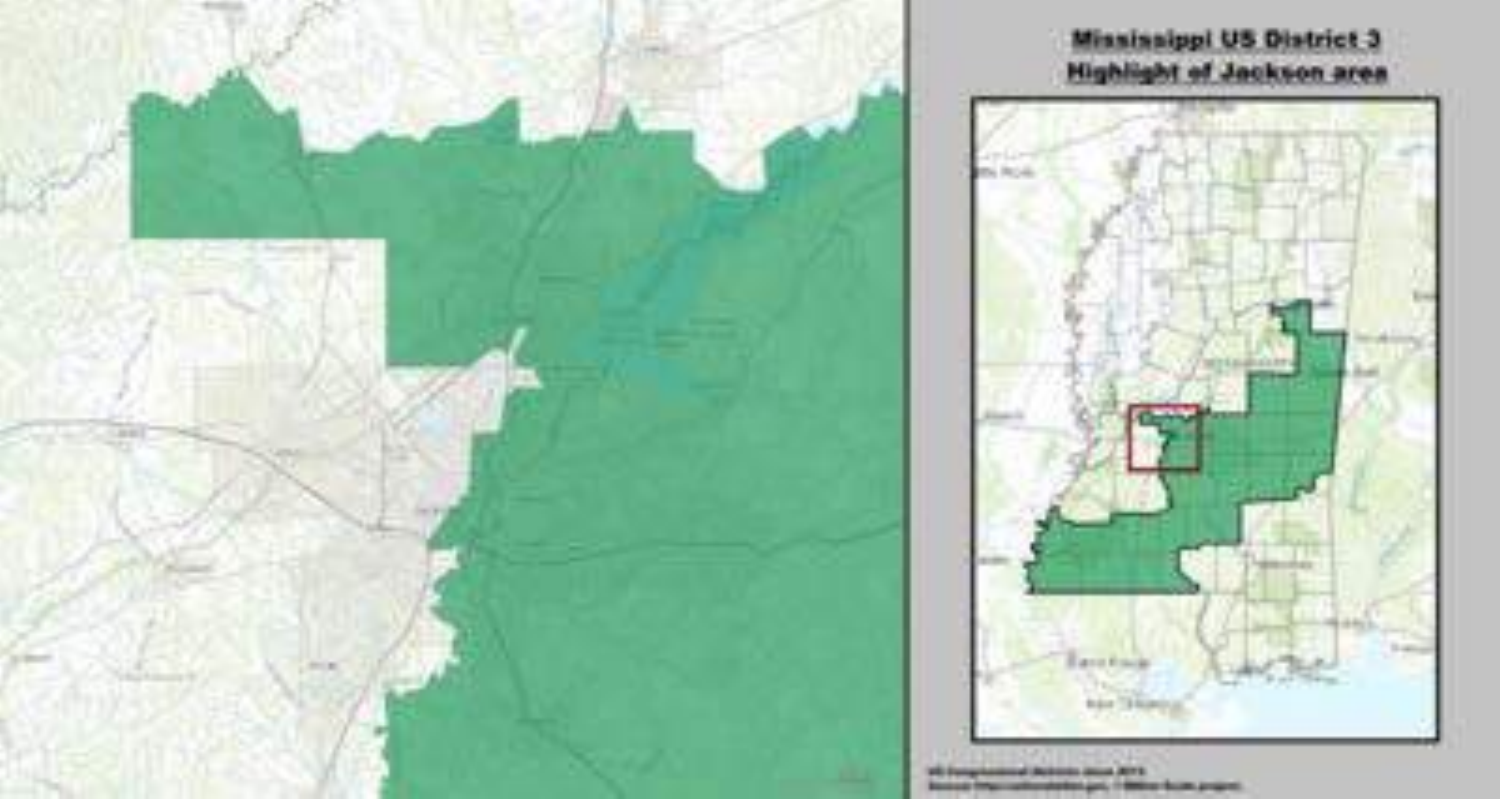

#### **Mississippi US District 3 Highlight of Jackson area**

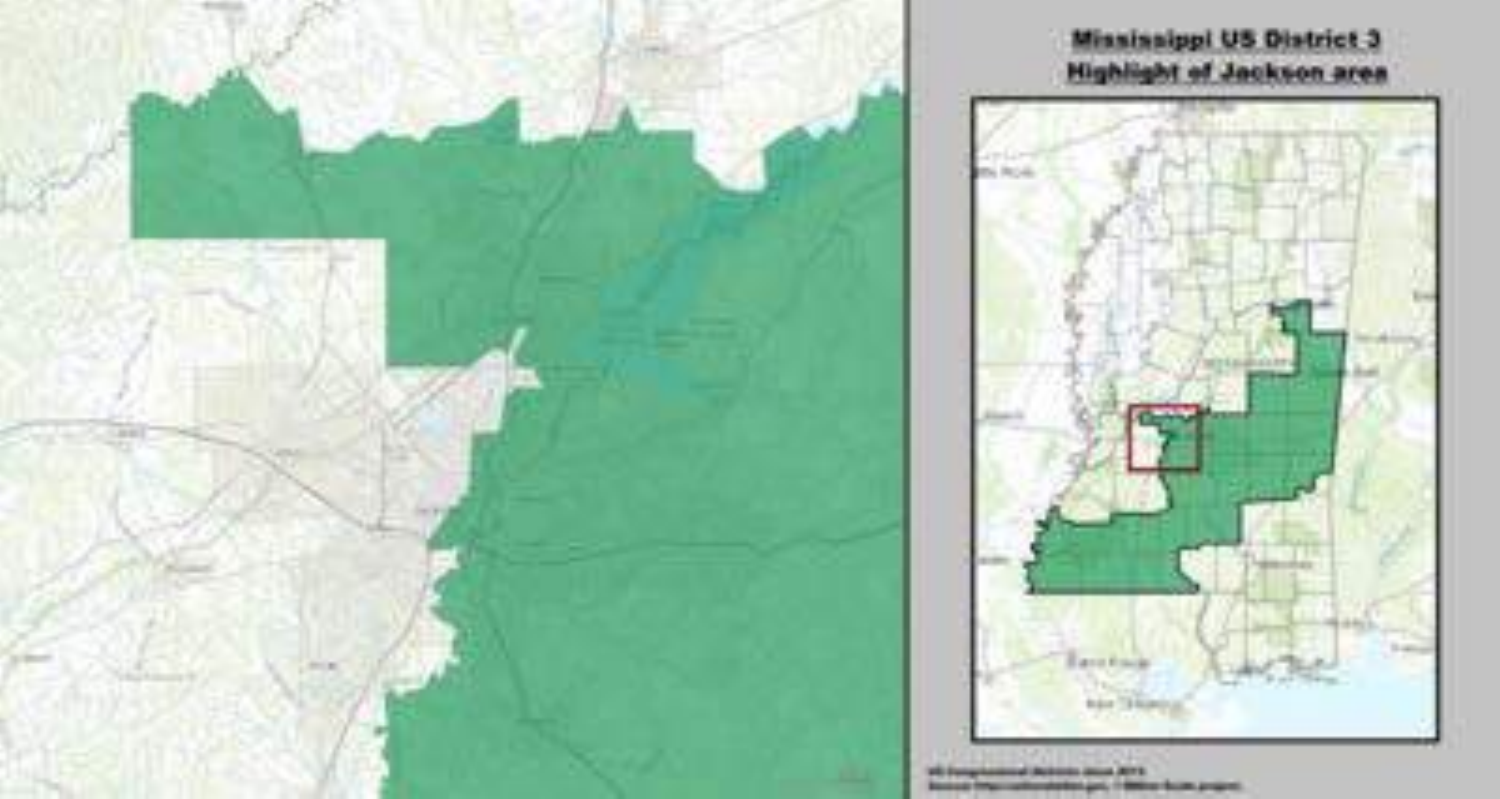The purpose of this enclosure is to inform you about a new provision in the Department of Education's General Education Provisions Act (GEPA) that applies to applicants for new grant awards under Department programs. This provision is Section 427 of GEPA, enacted as part of the Improving America's Schools Act of 1994 (Public Law (P.L.) 103-382).

#### **To Whom Does This Provision Apply?**

Section 427 of GEPA affects applicants for new grant awards under this program. **ALL APPLICANTS FOR NEW AWARDS MUST INCLUDE INFORMATION IN THEIR APPLICATIONS TO ADDRESS THIS NEW PROVISION IN ORDER TO RECEIVE FUNDING UNDER THIS PROGRAM.** 

(If this program is a State-formula grant program, a State needs to provide this description only for projects or activities that it carries out with funds reserved for State-level uses. In addition, local school districts or other eligible applicants that apply to the State for funding need to provide this description in their applications to the State for funding. The State would be responsible for ensuring that the school district or other local entity has submitted a sufficient section 427 statement as described below.)

#### **What Does This Provision Require?**

Section 427 requires each applicant for funds (other than an individual person) to include in its application a description of the steps the applicant proposes to take to ensure equitable access to, and participation in, its Federally-assisted program for students, teachers, and other program beneficiaries with special needs. This provision allows applicants discretion in developing the required description. The statute highlights six types of barriers that can impede equitable access or participation: gender, race, national origin, color, disability, or age. Based on local circumstances, you should determine whether these or other barriers may prevent your students, teachers, etc. from such access or participation in, the Federally-funded project or activity. The description in your application of steps to be taken to overcome these barriers need not be lengthy; you may provide a clear and succinct description of how you plan to address those barriers that are applicable to your circumstances. In addition, the information may be provided in a single narrative, or, if appropriate, may

be discussed in connection with related topics in the application.

Section 427 is not intended to duplicate the requirements of civil rights statutes, but rather to ensure that, in designing their projects, applicants for Federal funds address equity concerns that may affect the ability of certain potential beneficiaries to fully participate in the project and to achieve to high standards. Consistent with program requirements and its approved application, an applicant may use the Federal funds awarded to it to eliminate barriers it identifies.

#### **What are Examples of How an Applicant Might Satisfy the Requirement of This Provision?**

The following examples may help illustrate how an applicant may comply with Section 427.

(1) An applicant that proposes to carry out an adult literacy project serving, among others, adults with limited English proficiency, might describe in its application how it intends to distribute a brochure about the proposed project to such potential participants in their native language.

(2) An applicant that proposes to develop instructional materials for classroom use might describe how it will make the materials available on audio tape or in braille for students who are blind.

(3) An applicant that proposes to carry out a model science program for secondary students and is concerned that girls may be less likely than boys to enroll in the course, might indicate how it intends to conduct "outreach" efforts to girls, to encourage their enrollment.

(4) An applicant that proposes a project to increase school safety might describe the special efforts it will take to address concern of lesbian, gay, bisexual, and transgender students, and efforts to reach out to and involve the families of LGBT students.

We recognize that many applicants may already be implementing effective steps to ensure equity of access and participation in their grant programs, and we appreciate your cooperation in responding to the requirements of this provision.

#### **Estimated Burden Statement for GEPA Requirements**

According to the Paperwork Reduction Act of 1995, no persons are required to respond to a collection of information unless such collection displays a valid OMB control number. Public reporting burden for this collection of information is estimated to average 1.5 hours per response, including time for reviewing instructions, searching existing data sources, gathering and maintaining the data needed, and completing and reviewing the collection of information. The obligation to respond to this collection is required to obtain or retain benefit (Public Law 103-382). Send comments regarding the burden estimate or any other aspect of this collection of information, including suggestions for reducing this burden, to the U.S. Department of Education, 400 Maryland Ave., SW, Washington, DC 20210-4537 or email ICDocketMgr@ed.gov and reference the OMB Control Number 1894-0005.

## **Optional - You may attach 1 file to this page.**

|  | $738 - CFDA$<br>EPA.docx |  | Adc |  | <b>Delete</b><br>$\Lambda$ $\mu$ $\sim$<br>Aπachment |  | View Attachmen. |
|--|--------------------------|--|-----|--|------------------------------------------------------|--|-----------------|
|--|--------------------------|--|-----|--|------------------------------------------------------|--|-----------------|

PR/Award # S215G210051 Page e8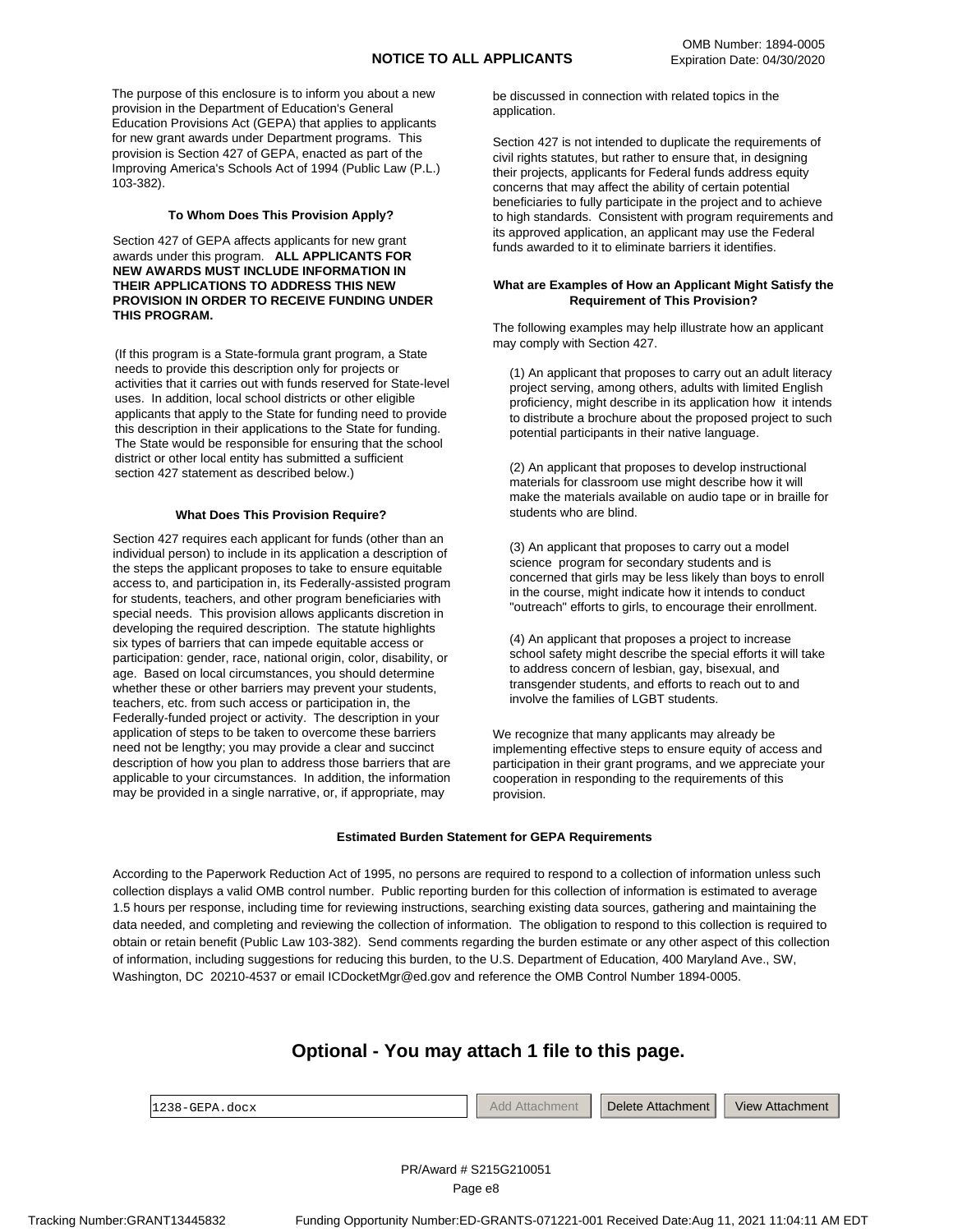**Students Aren't Prepared for Changing Workforce Needs**. Most SOCSD students,

 to seek employment in other regions of the state or nation. Without an educational foundation in this resource. We feel that the creation of the Career Lab, within the Discovery Center would fill to our school libraries but we feel the creation of this separate room would have a great impact for the community<mark>. We plan to create promotional materials in multiple languages that may be</mark> shared through multiple outlets in order to increase participation. particularly those in poverty, do not pursue post-secondary education or leave their communities multiple topics and strong literacy skills, many of our students will flounder in a geographic area that is growing opportunities. We have Makerspaces within SOCSD that provide students of all ages the ability to work with their hands and explore multiple fields of education and careers. We try to introduce them to the way that general education topics, like literary, are braided into all job fields, but those that are not a traditional students in the community do not have access to this need. We envision this as a place filled with literacy supports, supports for English Language Learners, and assistance on how these tools can inform job performance and job duties would be beneficial for so many. We would continue to add job skills information and materials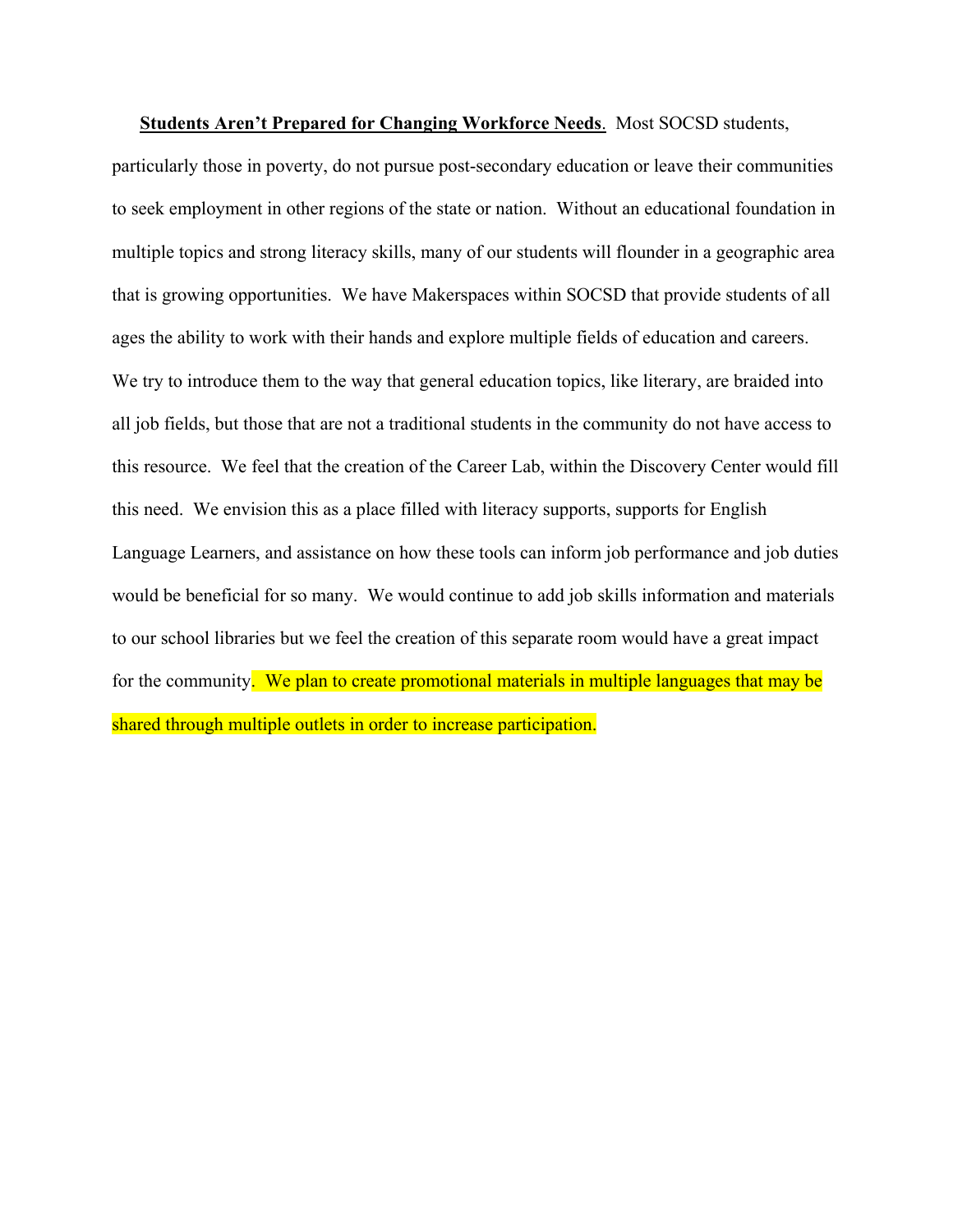#### **CERTIFICATION REGARDING LOBBYING**

Certification for Contracts, Grants, Loans, and Cooperative Agreements

The undersigned certifies, to the best of his or her knowledge and belief, that:

(1) No Federal appropriated funds have been paid or will be paid, by or on behalf of the undersigned, to any person for influencing or attempting to influence an officer or employee of an agency, a Member of Congress, an officer or employee of Congress, or an employee of a Member of Congress in connection with the awarding of any Federal contract, the making of any Federal grant, the making of any Federal loan, the entering into of any cooperative agreement, and the extension, continuation, renewal, amendment, or modification of any Federal contract, grant, loan, or cooperative agreement.

(2) If any funds other than Federal appropriated funds have been paid or will be paid to any person for influencing or attempting to influence an officer or employee of any agency, a Member of Congress, an officer or employee of Congress, or an employee of a Member of Congress in connection with this Federal contract, grant, loan, or cooperative agreement, the undersigned shall complete and submit Standard Form-LLL, ''Disclosure of Lobbying Activities,'' in accordance with its instructions.

(3) The undersigned shall require that the language of this certification be included in the award documents for all subawards at all tiers (including subcontracts, subgrants, and contracts under grants, loans, and cooperative agreements) and that all subrecipients shall certify and disclose accordingly. This certification is a material representation of fact upon which reliance was placed when this transaction was made or entered into. Submission of this certification is a prerequisite for making or entering into this transaction imposed by section 1352, title 31, U.S. Code. Any person who fails to file the required certification shall be subject to a civil penalty of not less than \$10,000 and not more than \$100,000 for each such failure.

Statement for Loan Guarantees and Loan Insurance

The undersigned states, to the best of his or her knowledge and belief, that:

If any funds have been paid or will be paid to any person for influencing or attempting to influence an officer or employee of any agency, a Member of Congress, an officer or employee of Congress, or an employee of a Member of Congress in connection with this commitment providing for the United States to insure or guarantee a loan, the undersigned shall complete and submit Standard Form-LLL, ''Disclosure of Lobbying Activities,'' in accordance with its instructions. Submission of this statement is a prerequisite for making or entering into this transaction imposed by section 1352, title 31, U.S. Code. Any person who fails to file the required statement shall be subject to a civil penalty of not less than \$10,000 and not more than \$100,000 for each such failure.

| * APPLICANT'S ORGANIZATION                            |                    |
|-------------------------------------------------------|--------------------|
| Starkville Oktibbeha Consolidated School District     |                    |
| * PRINTED NAME AND TITLE OF AUTHORIZED REPRESENTATIVE |                    |
| * First Name: Eddie<br>Prefix: $ Dr.$                 | Middle Name:       |
| * Last Name: Peasant                                  | Suffix:            |
| * Title: Superintendent                               |                    |
| * SIGNATURE: Brandi Burton                            | * DATE: 08/11/2021 |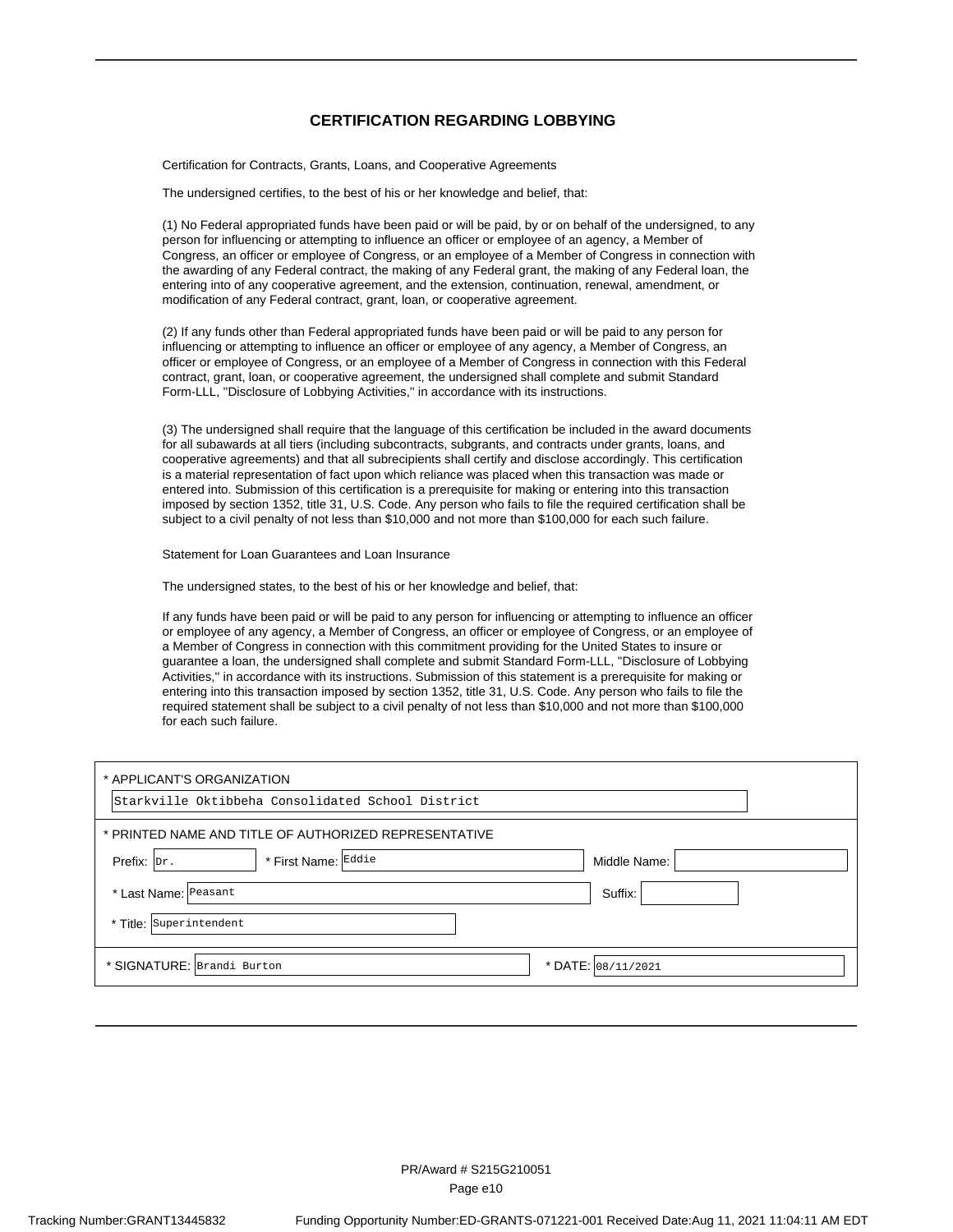#### **U.S. Department of Education Supplemental Information for the SF-424 Application for Federal Assistance**

#### **1. Project Director:**

| Prefix:                  | * First Name:                              | Middle Name:                                                               | * Last Name: | Suffix: |
|--------------------------|--------------------------------------------|----------------------------------------------------------------------------|--------------|---------|
| $\vert$ Dr.              | Brandi                                     |                                                                            | Burton       |         |
|                          |                                            |                                                                            |              |         |
|                          |                                            | Project Director Level of Effort (percentage of time devoted to grant): 10 |              |         |
| Address:                 |                                            |                                                                            |              |         |
|                          | * Street1: 1504 Louisville St.             |                                                                            |              |         |
| Street2:                 |                                            |                                                                            |              |         |
|                          | * City: Starkville                         |                                                                            |              |         |
| County:                  |                                            |                                                                            |              |         |
|                          | * State: MS: Mississippi                   |                                                                            |              |         |
| * Zip Code: 39759-8879   |                                            |                                                                            |              |         |
|                          | Country: USA: UNITED STATES                |                                                                            |              |         |
|                          | * Phone Number (give area code)            | Fax Number (give area code)                                                |              |         |
|                          |                                            |                                                                            |              |         |
| * Email Address:         |                                            |                                                                            |              |         |
|                          |                                            |                                                                            |              |         |
| Alternate Email Address: |                                            |                                                                            |              |         |
|                          |                                            |                                                                            |              |         |
|                          |                                            |                                                                            |              |         |
|                          | Now Potential Grantee or Novice Applicant: |                                                                            |              |         |

#### **2. New Potential Grantee or Novice Applicant:**

a. Are you either a new potential grantee or novice applicant as defined in the program competition's notice inviting applications (NIA)?



#### **3. Qualified Opportunity Zones:**

If the NIA includes a Qualified Opportunity Zones (QOZ) Priority in which you propose to either provide services in QOZ(s) or are in a QOZ, provide the QOZ census tract number(s) below: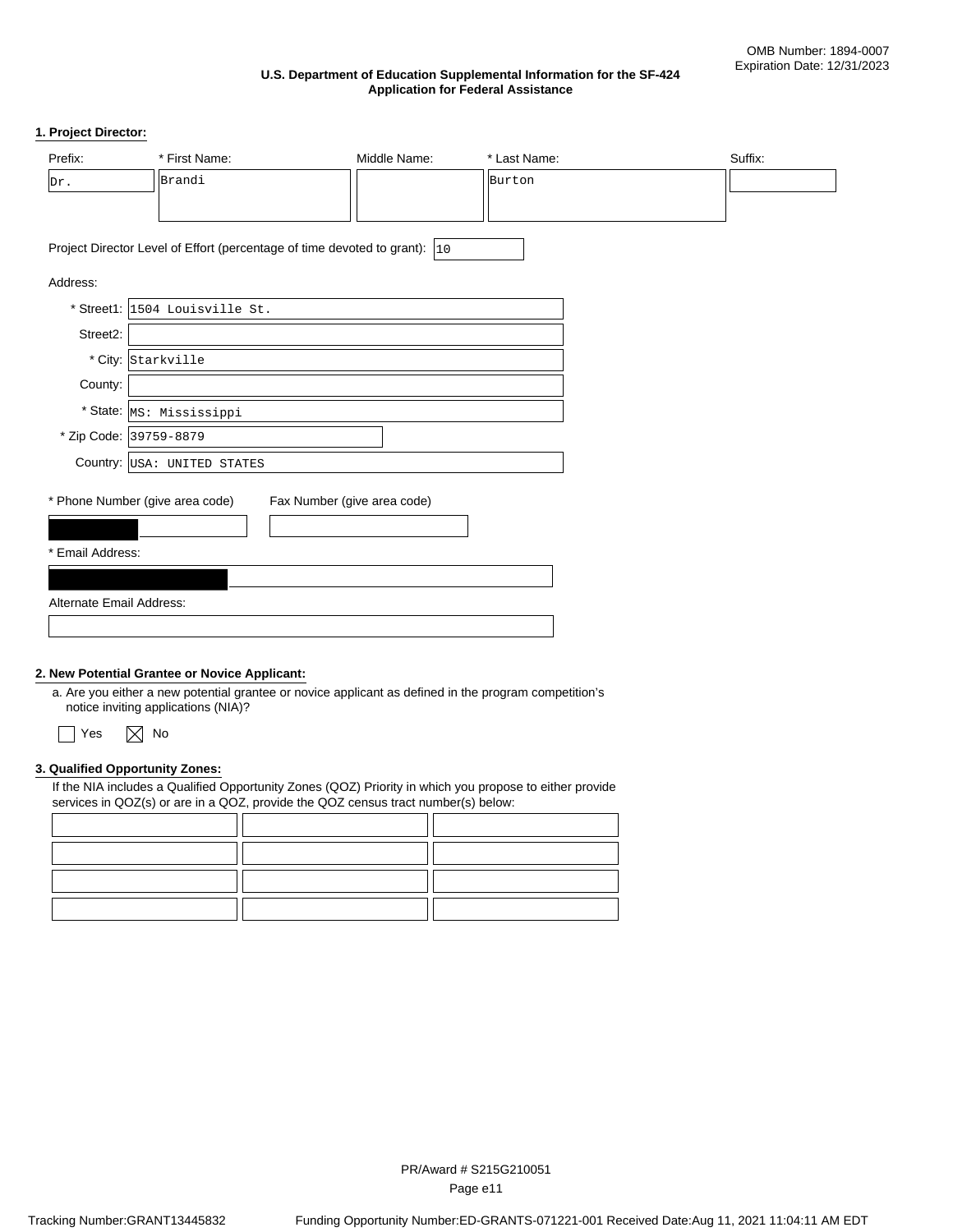#### **4. Human Subjects Research:**

| Yes | No                                                                                        |                     |                                                             |  |
|-----|-------------------------------------------------------------------------------------------|---------------------|-------------------------------------------------------------|--|
|     | b. Are ALL the research activities proposed designated to be exempt from the regulations? |                     |                                                             |  |
|     | Yes Provide Exemption(s) #(s):                                                            | $\vert$ 1 $\vert$ 2 | $\Box$ 3 $\Box$ 4 $\Box$ 5 $\Box$ 6 $\Box$ 7<br>$\vert$   8 |  |
| No  | Provide Assurance #(s), if available: [                                                   |                     |                                                             |  |
|     |                                                                                           |                     | .                                                           |  |

c. If applicable, please attach your "Exempt Research" or "Nonexempt Research" narrative to this form as indicated in the definitions page in the attached instructions.

|  | hbA | Attachment Delete Attachment | <b>View Attachment</b> |
|--|-----|------------------------------|------------------------|
|  |     |                              |                        |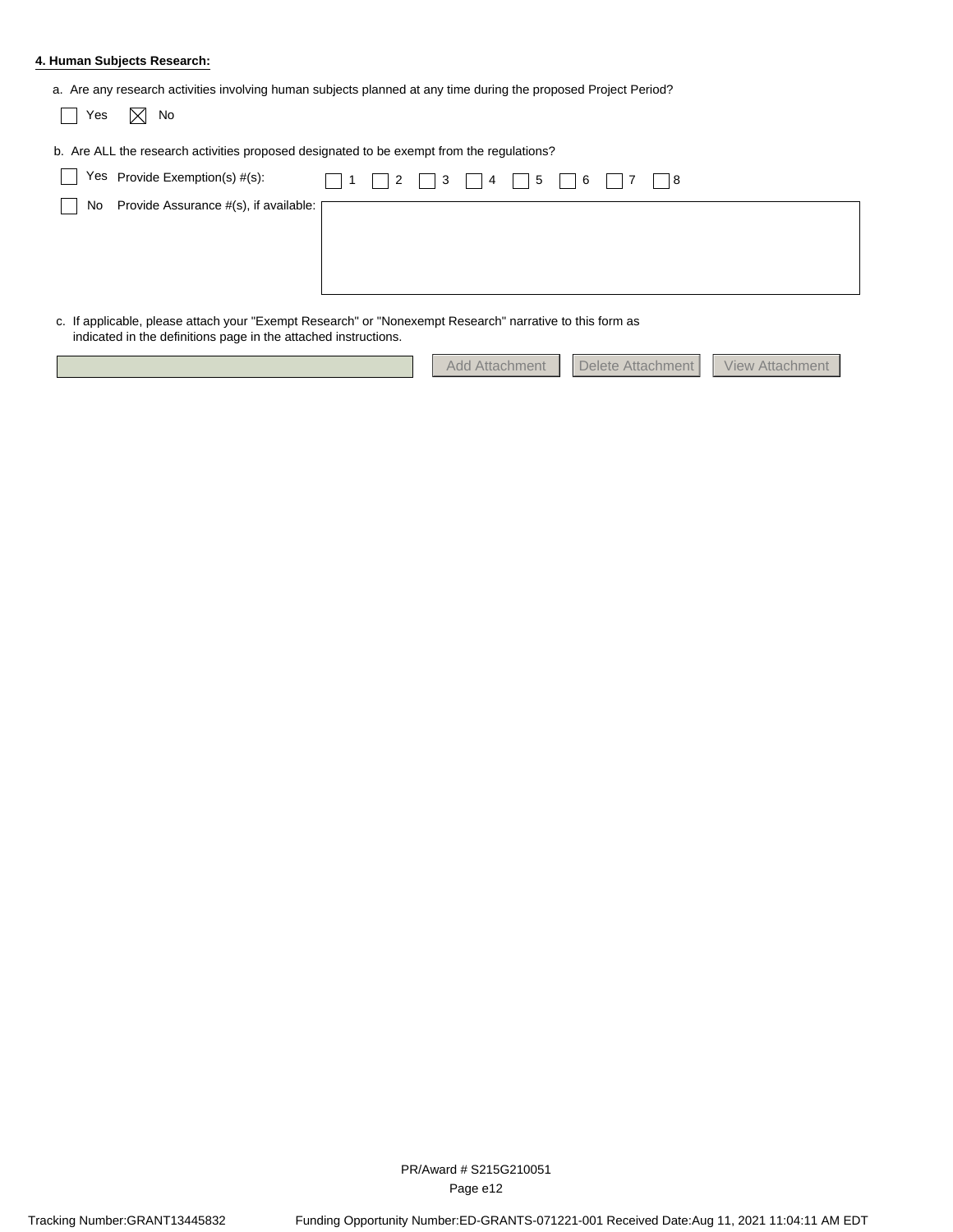#### **Abstract**

The abstract narrative must not exceed one page and should use language that will be understood by a range of audiences. For all projects, include the project title (if applicable), goals, expected outcomes and contributions for research, policy, practice, etc. Include population to be served, as appropriate. For research applications, also include the following:

- Theoretical and conceptual background of the study (i.e., prior research that this investigation builds upon and that provides a competition retired for this ctudy). provides a compelling rationale for this study)
- **·** Research issues, hypotheses and questions being addressed
- Study design including a brief description of the sample including sample size, methods, principals dependent, independent, independent, independent, and control variables, and the approach to data analysis.

[Note: For a non-electronic submission, include the name and address of your organization and the name, phone number and e-mail address of the contact person for this project.]

#### **You may now Close the Form**

**You have attached 1 file to this page, no more files may be added. To add a different file, you must first delete the existing file.**

\* Attachment: |1234-Abstract.docx Address Add Attachment | Delete Attachment | View Attachment | View Attachment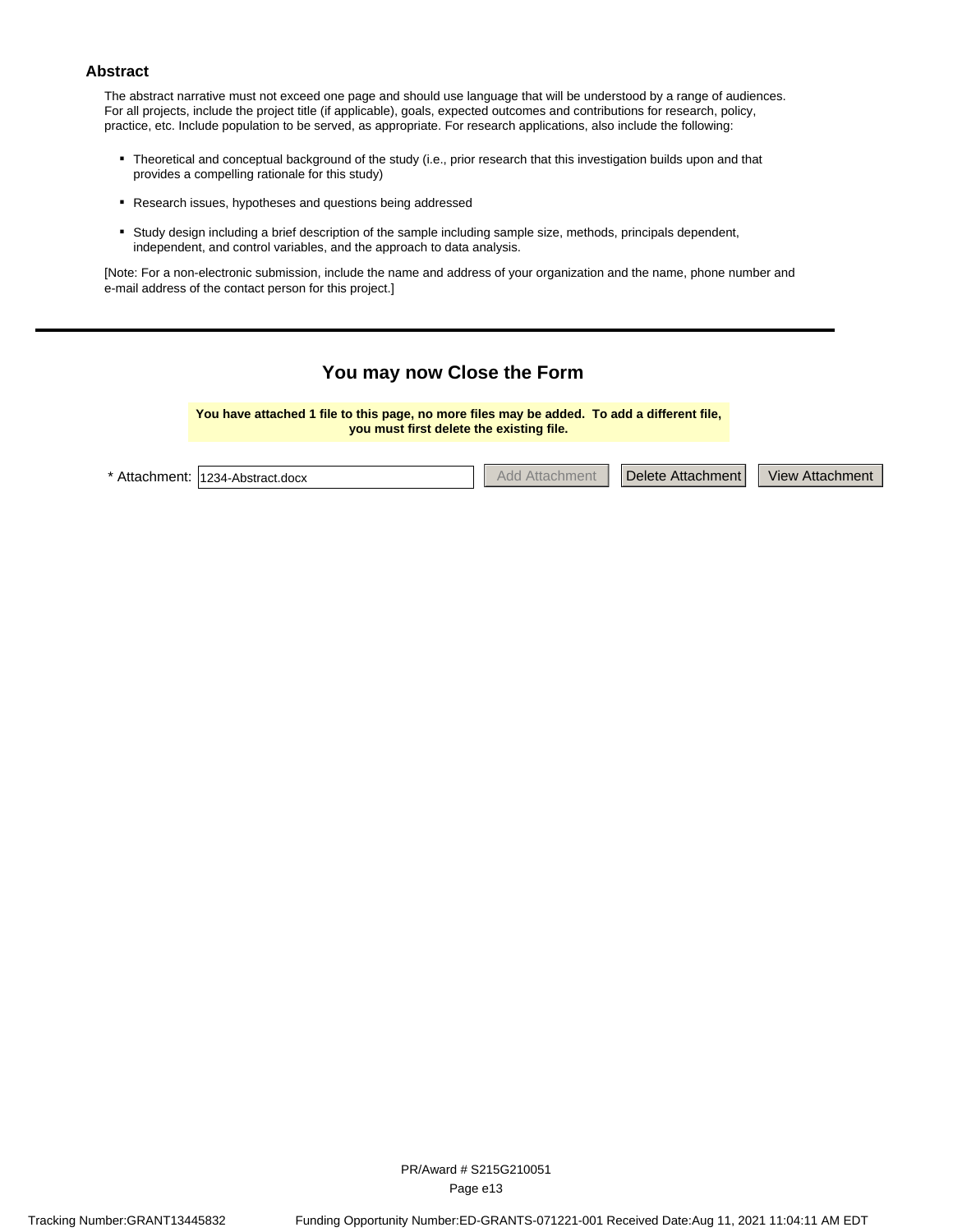#### **Abstract**

#### **Project objectives and activities**

 **Objective 1**: To enrich the home environment of young children with literacy resources and supports **Activities**: *Reading 2 Succeed* will address the literacy needs of young children (birth – community and low-income neighborhoods to 1) increase access to print and oral language in 4 years) by working with families through early childhood programs, Head Start, medical homes, 2) increase parents' knowledge and skills for helping children develop literacy skills, 3) facilitate adult-child interactive literacy activities, and 4) promote reading in the home.

 **Objective 2:** To increase students access to high-quality print and digital reading materials library holdings, and placing new and used books in low-income neighborhoods, public transit **Activities***: R2S* will work through school libraries, teachers, families, and community groups to meet literacy needs of students by increasing access to high-quality, engaging, relevant print and electronic reading materials through high-quality free book distributions, increasing school bus stops, and at the health department and medical offices.

 **Objective 3:** To transform school libraries into 21st century media centers **Activities**: *R2S* will upgrade school libraries into 21<sup>st</sup> century media centers providing flexible spacing to development for librarians and teachers. *R2S* will infuse a differentiated, literacy-supported accommodate collaborative, project-based learning opportunities and coding in a technologically equipped, environment; increase informational reading materials; offering professional STEM curriculum science classes.

 will provide low-performing, disadvantaged students after school and summer reading tutorial support and implement a home-based summer reading program. **Objective 4:** To decrease educational disparities of racial and economic groups **Activities***: R2S*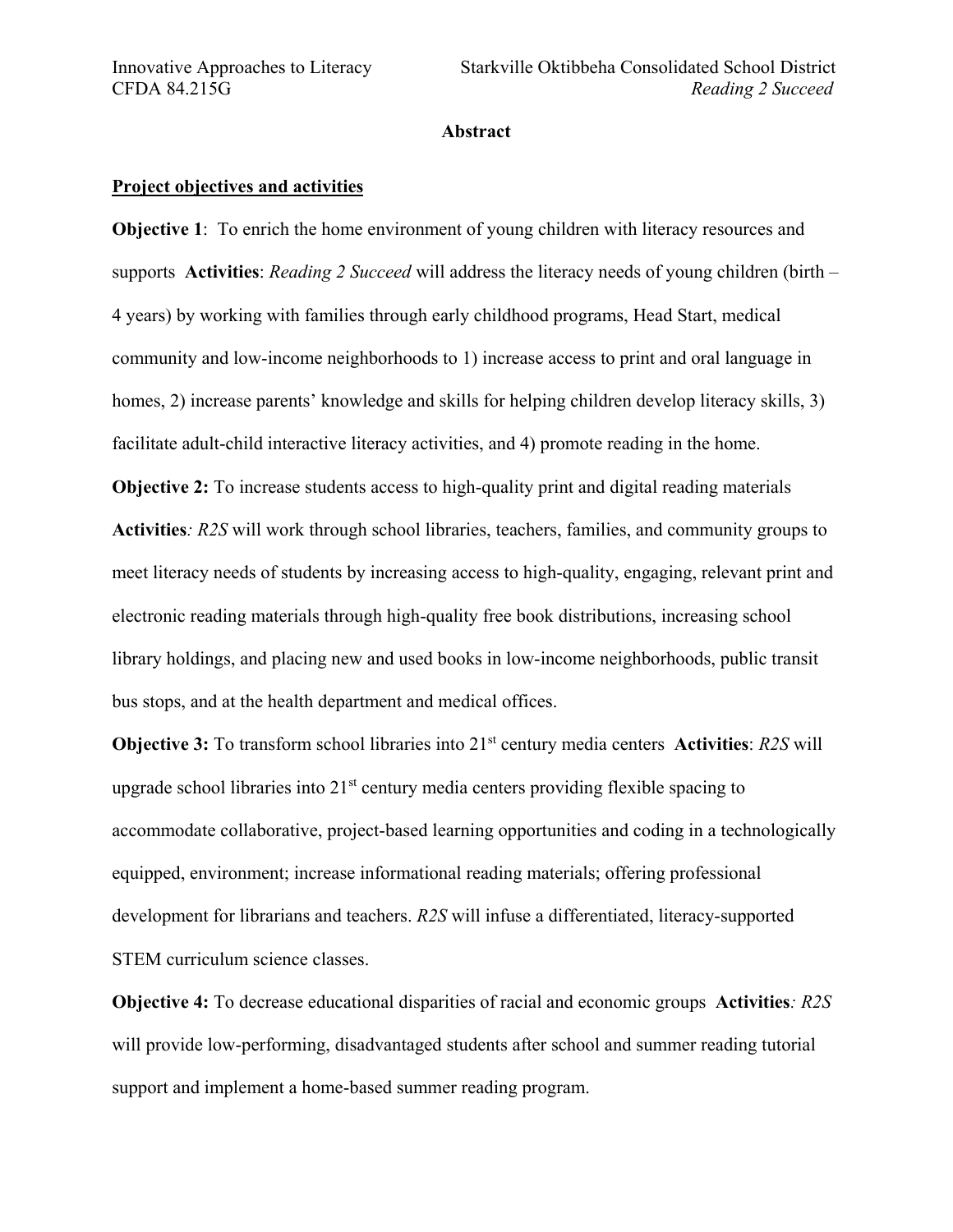#### **Competitive preference priorities:**

 Competitive Preference #1 Serving Rural LEAs. *R2S* will serve Starkville Oktibbeha authorized under Title VI, Part B of the ESEA. *R2S* provide high-quality literacy programming Consolidated School District, which is listed as a Rural and Low-Income School program and distribute books.

 Competitive Preference #3 Supporting Students from Low-Income Families. R2S will serve the family members, supports for ELL families as well as provide support for literacy information families and students of the Starkville Oktibbeha Consolidated School District, and community. The majority of those students fall within the low-income range with over 70% or our students receiving free and reduced lunch. We also will provide support for literacy enrichment within into job skills for older students/young adults.

 **Proposed project outcomes:** By the end of the 5-year project period, the following outcomes will be achieved.

- 60% of participating 4-year old children demonstrate significant gains in oral language skills
- 50% of  $4<sup>th</sup>$  and  $8<sup>th</sup>$  grade students demonstrating individual growth over the previous year on ELA assessments
- Book-to-student ratio increased from the previous year
- 6000 free new or used books distributed each year
- Reading disparity gaps of the racial and economic groups of students reduced by 20%

 **Number of participants to be served:** Over 7000 young and school-aged children will be served annually targeting economically disadvantaged and minority students.

**Number and location of proposed sites:** R2S will operate in Oktibbeha County, Mississippi through 8 schools of the Starkville Oktibbeha Consolidated School District and area low-income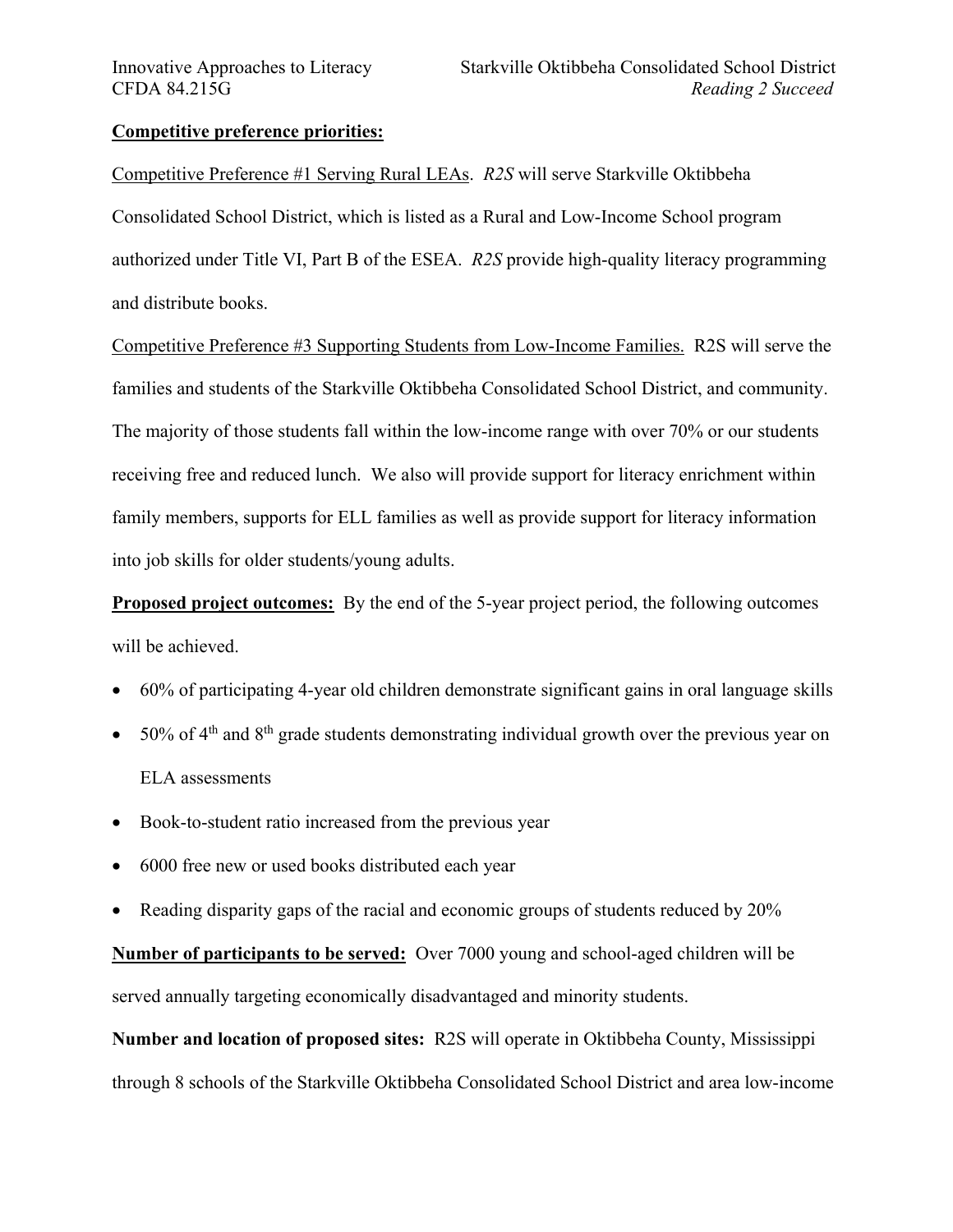importance within job skills and supports for ELL families. This would be the 9<sup>th</sup> site that the families within the SOCSD Community. neighborhoods. We are also proposing to add an additional library within the SOCSD Discovery Center, the department that would house Reading 2 Succeed, which focusses on literacy grant would also operate out of allowing us to increase our reach and support for students and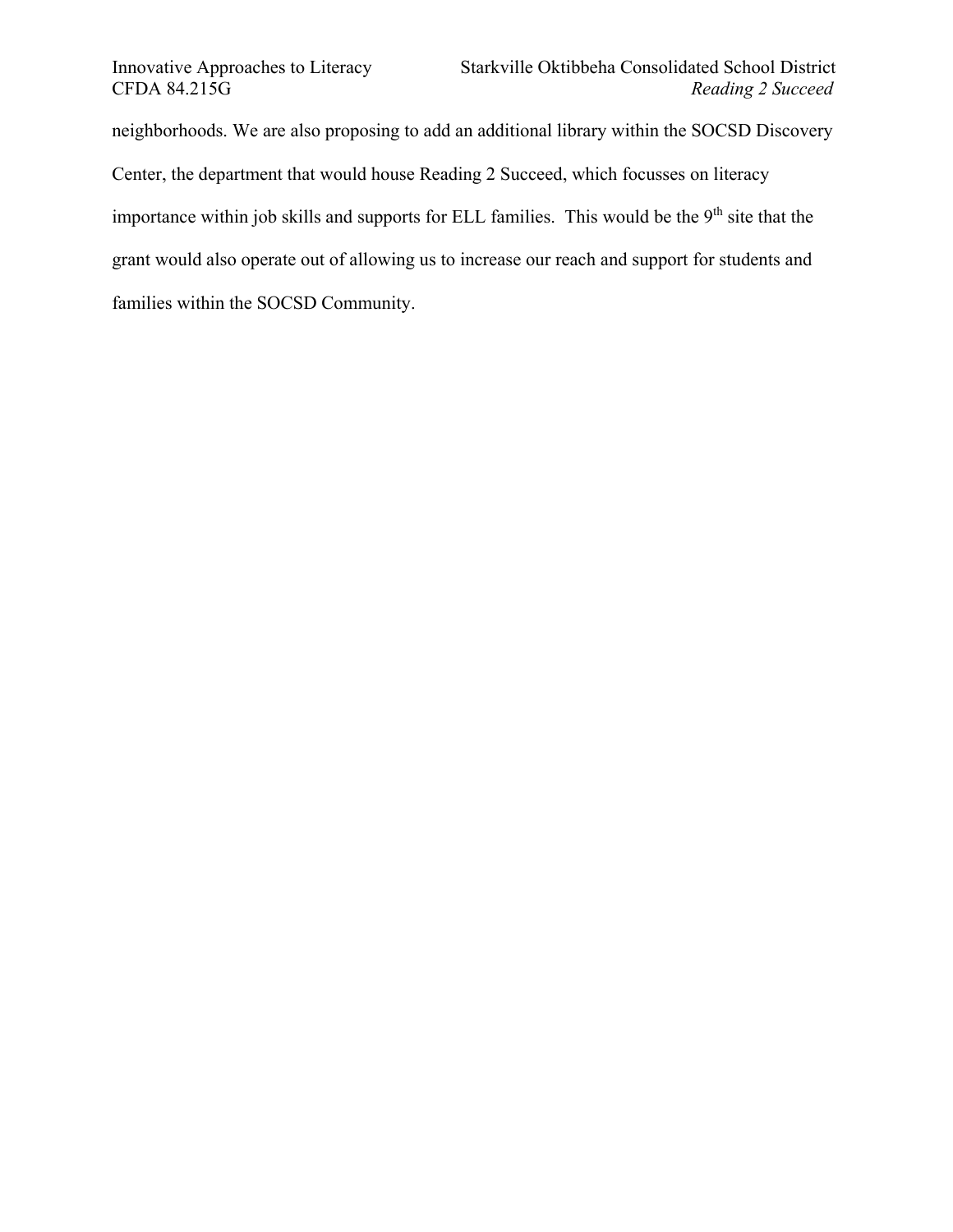| * Mandatory Project Narrative File Filename: 1239-Narrative.docx |                                                                                 |
|------------------------------------------------------------------|---------------------------------------------------------------------------------|
| Add Mandatory Project Narrative File                             | Delete Mandatory Project Narrative File   View Mandatory Project Narrative File |

To add more Project Narrative File attachments, please use the attachment buttons below.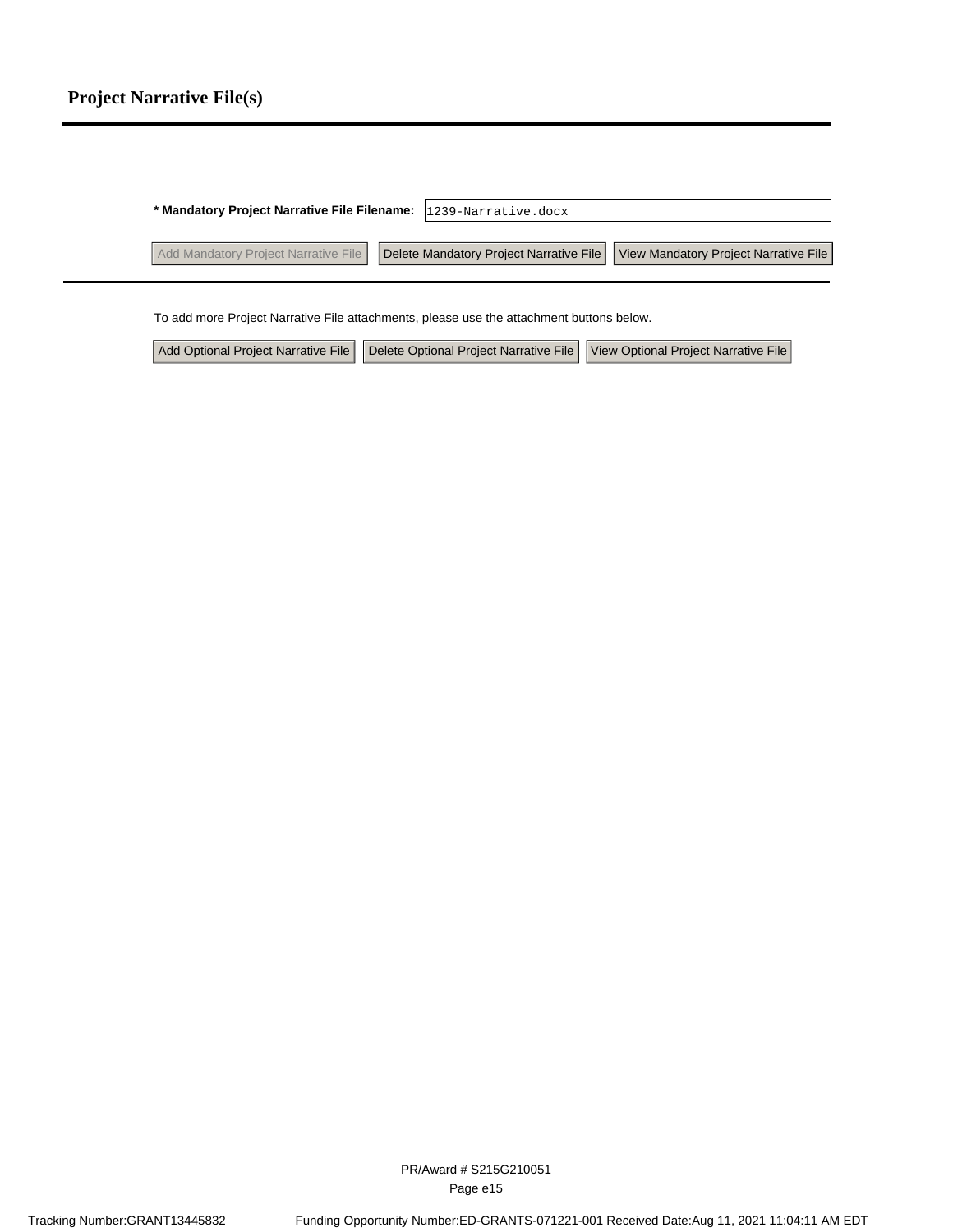#### **Narrative**

#### **(a) Need for project**

 of a majority of minority students who reside in poverty, as compared to the general population; County 36% black, 59.2% white. More than 70% of the students receive free/reduced meals. Located in the poorest and one of the least educated, rural states in the nation (i.e. Mississippi), Starkville Oktibbeha Consolidated School District (SOCSD) faces several challenges in its effort to provide high-quality Pre-K–12<sup>th</sup> grade education to over 5,200 students in 7 grade-level schools, encompassing 8 libraries. SOCSD is the only public school district in Oktibbeha County along with two private schools. The district's student population is comprised i.e. SOCSD 66.56% black, 29.1% white as compared to the general population; Oktibbeha

 households, and low education levels. In Starkville, there are multiple apartment dwellings and student academic performance can overwhelming. "Children of parents with low literacy skills have a 72% chance of being at the lowest reading levels themselves" and more at-risk for poor grades, absenteeism, grade retention and dropping out of school. (ProLiteracy, 2016) Although approximately 80 students annually who receive homeless services. Many of these students **Vulnerable Families**. Although there is a presence of a strong middle class, there are large pockets of residential areas that show the devastating effect of inter-generational poverty. In some cases, entire communities in the county are heavily impacted by poverty, single-parent public housing units filled with such families as well. The impact of these circumstances on there have always been a large number of chronically absent students, we have really seen absentee numbers surge after the onset of the pandemic in 2020. The district serves reside with extended family members because of economic hardships or parent incarceration.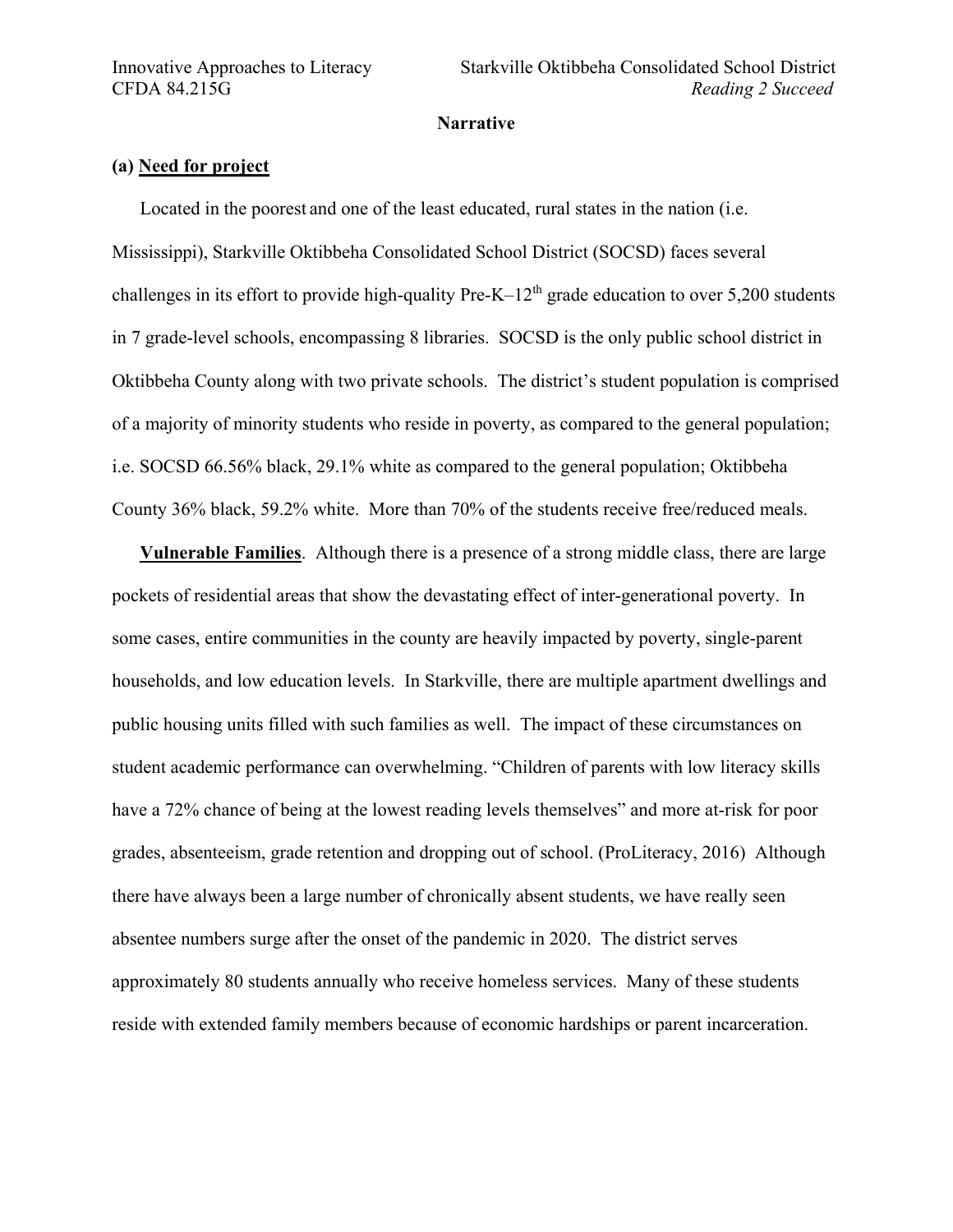educational rating. (Strauss, 2017) The accountability rating for the district school serving 2016, 31.1% of students scored proficient on the ELA state test compared to 29.9% in 2017, 3.8% lower than the state average. In 2017, SOCSD students performed lower than state 3<sup>rd</sup> grade reading, 3-8 grades ELA and math, 5 and 8 grades science, English II and Algebra II). Due to test ratings not being completely accurate and reliable during the pandemic we were not **Poor Academic Performance**. The district's MS Department of Education **accountability rating** is C (i.e. average), which is important to consider due to Mississippi's low national grades 2-4 dropped from B in 2016 to F in 2017 primarily due to a drop in state test scores. In averages on all academic milestone measures (i.e. kindergarten entrance, proficiency scores in

 able to include them in this proposal. However, the overall District rating remained the same. Poor academic performance is even more profound among disadvantaged students. The Department of Education reports also show that the district's white (98.6%) students are more of the number of minority and impoverished students it serves. **racial and economic disparities** of the district compared to that of the state are significant. MS likely to graduate than black (85.8%). These disparities are a challenge for the district because

 **Summer Learning Loss** Summer learning loss contributes to achievement gaps, squanders 2017) This is something that has always been prevalent in education, but now with the gaps circumstances. For example, Mississippi State University offers over 100 summer opportunities knowledge gained during the school year, and causes teachers to have to spend time at the beginning of the following year re-teaching the previous year's content. (Quinn & Polikoff, caused due to COVID-19 we must be purposeful in guarding against any more learning loss. Although several summer learning opportunities are available for local students, those in poverty have less access to these resources and opportunities than students from privileged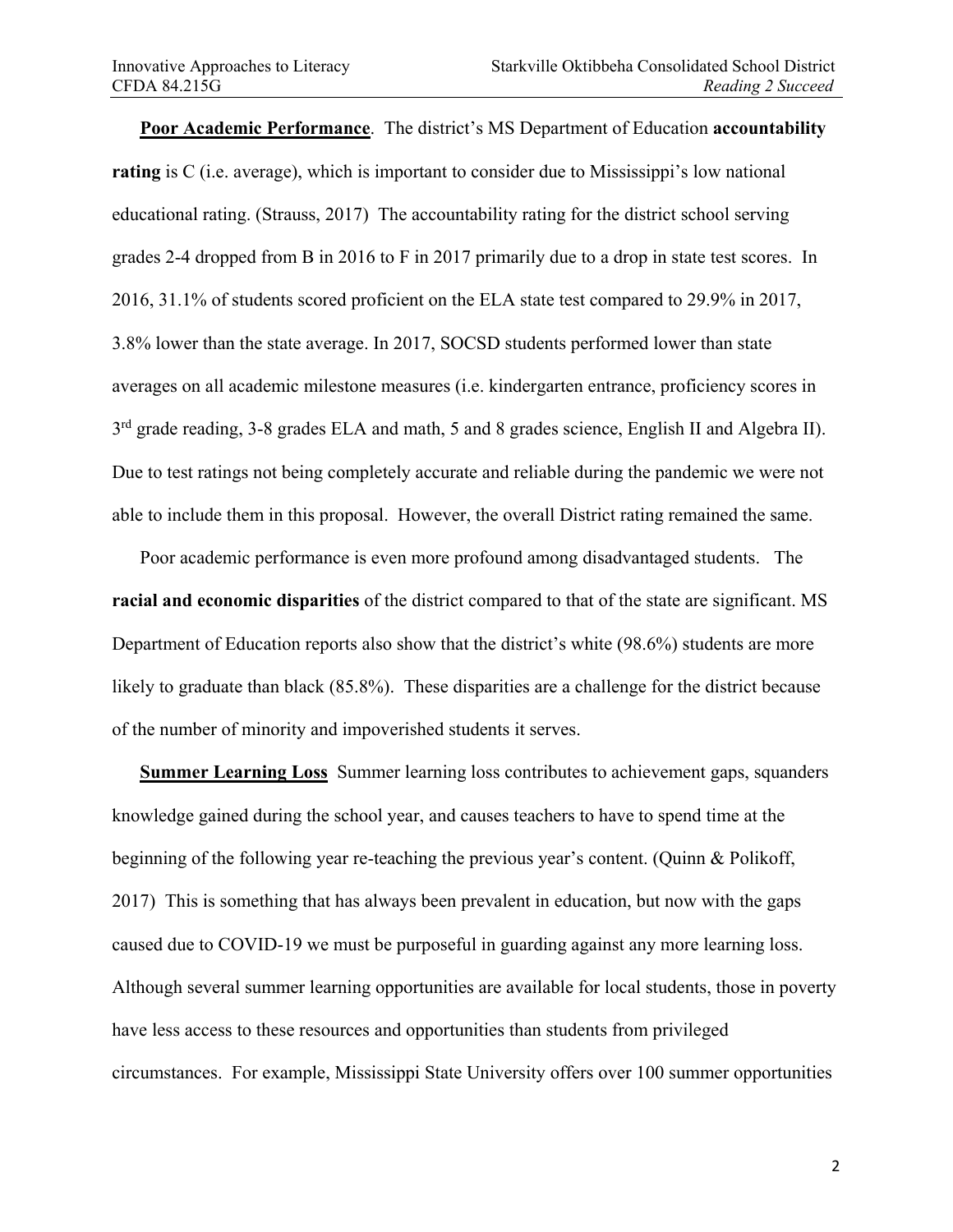for K-12 students in programs such as engineering, arts, veterinary science, athletics, etc. for K-12 students in programs such as engineering, arts, veterinary science, athletics, etc.<br>However, the fees for most of these camps are \$200 or more, which is cost prohibitive for many students. Students unable to afford summer programming fees are limited to a few free programs and/or the local Boys and Girls Club. The Starkville Public Library provides summer reading activities for children, but most of the children involved are from middle class families. through grants and federal funds. Some of the opportunities include a summer reading program encouraging reading on grade level, and creative writing camps for the middle-high school age students. It is our hope that if we are awarded this funding then we can continue with this level of summer enrichment related to literacy. Currently, the SOCSD provides a robust range of summer learning opportunities that are funded with books, activities and a guided reading calendar included, reading camps that aid students in focusing on the important tools needed for the 3rd Grade Reading Assessment as well as

 **School Libraries Are Out-dated**. Under ideal circumstances, libraries are the hub of the schools they serve. It was only until recently that SOCSD libraries were on probation for not satisfying state accreditation standards. Although the district is pleased to have sanctions lifted, there is still much to do before its libraries become vital contributors to the changing educational needs of students. Partnership for 21<sup>st</sup> Century Learning (P21) has identified the skill set for 21<sup>st</sup> school learning environment providing vital support to the educational needs of the schools they serve. However, many school libraries often fall victim to budget cuts when funds are limited. As a result, library holdings quickly become dated and insufficient to meet the needs of the century to include interdisciplinary themes in basic core competencies; innovation skills; information and technology literacy; and life and career skills. (Framework For 21st Century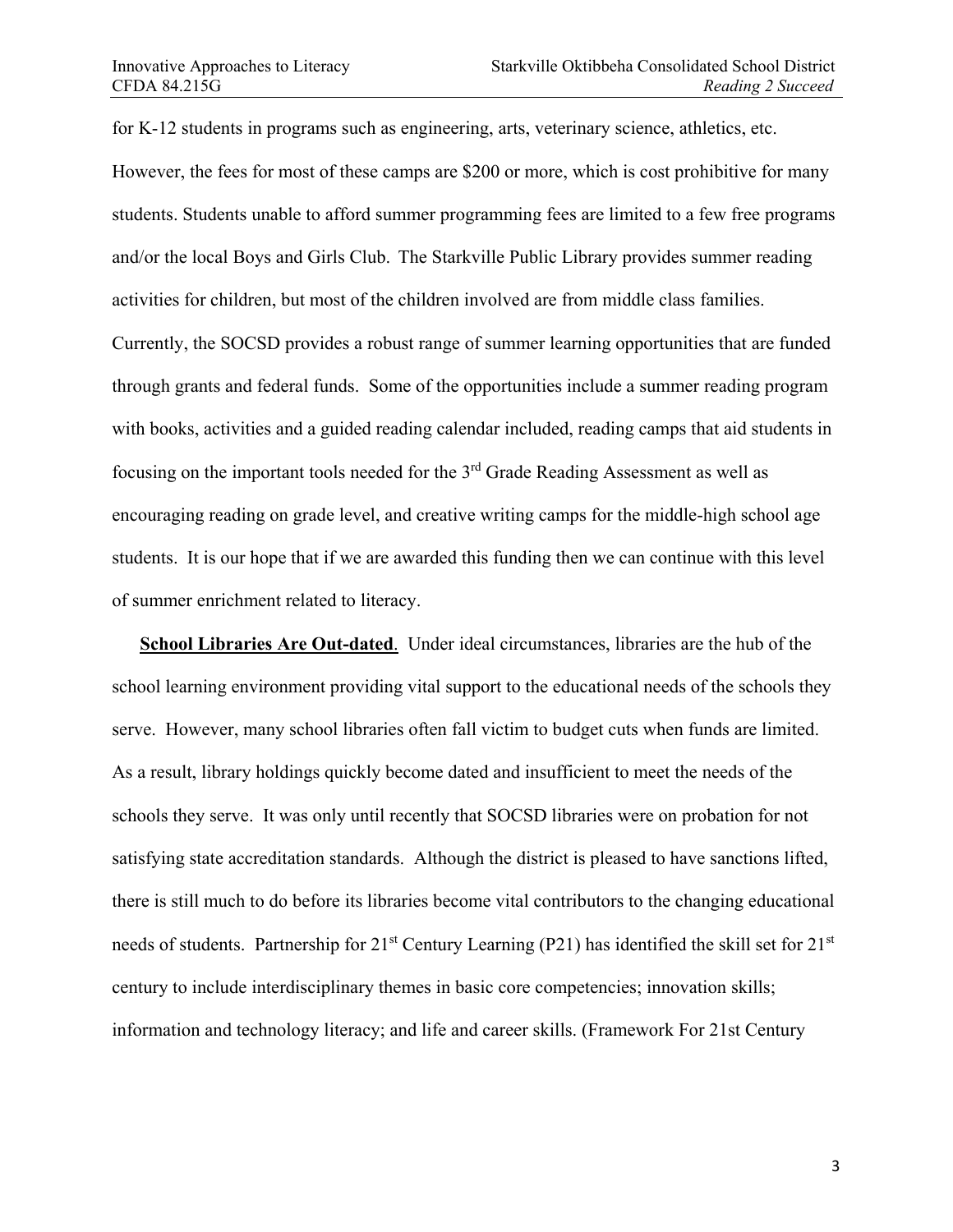Learning, 2018) District school libraries operate on the traditional school library environmental model and therefore are not conducive to promoting 21<sup>st</sup> century skills.

 library to a media center. In addition, a survey of librarians was conducted to assess individual class visits approximately 100 students visit the library and 30 items are circulated in a typical date among school libraries range from 1996 to 2002. (MS Dept. of Ed. Library Monitoring students to read, supporting students in the use of digital resources, increase collaboration with teachers, and incorporate more computer literacy into library services. A need for technology as well as flexible seating that fosters collaboration are another reported need. We also would like to be able to include the purchase on incentives that librarians can use for reading challenges and Two years ago, SOCSD librarians formed a Professional Learning Community (PLC) and at a recent PLC session, librarians were asked what would help them to make the transition from a school libraries. Results show that in a typical week, high school librarians reported that beyond week; over 1,400 students enrolled at the high school. The average general collection copyright Rubric recommends <10 years.) Librarians reported the need for programming to motivate reading promotion within the schools.

We also feel that it is a need to have supports in place for students that fall within the age range of the grant parameters, but may not be traditional students. For instance, students that are homeschooled in the area or students that do not finish high school in a traditional setting, still are members of the community and need to be served. We are suggesting the creation of an additional library that would be housed within the Discovery Center (a SOCSD Department) that would be open to community members that need help with literacy skills development and make the connections on how those skills will overflow into the job market. It will be explained in more detail later in the narrative but we feel that will help us close gaps for community members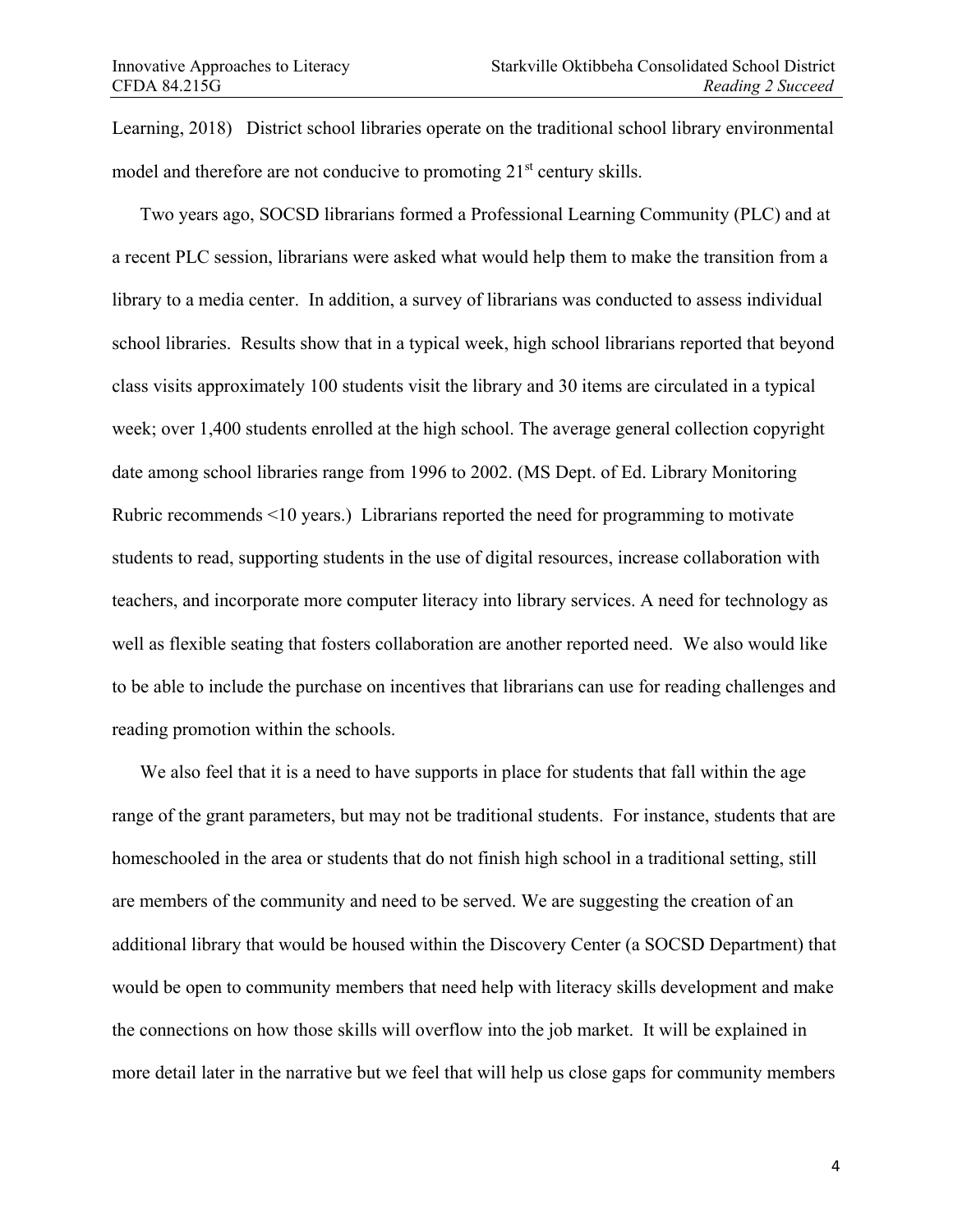that need assistance but do not fall in the traditional student description as well as aid with local workforce development.

#### **Students Aren't Prepared for Changing Workforce Needs**. Most SOCSD students,

 particularly those in poverty, do not pursue post-secondary education or leave their communities to seek employment in other regions of the state or nation. Without an educational foundation in multiple topics and strong literacy skills, many of our students will flounder in a geographic area that is growing opportunities. We have Makerspaces within SOCSD that provide students of all would be beneficial for so many. We would continue to add job skills information and materials to our school libraries but we feel the creation of this separate room would have a great impact for the community. We plan to create promotional materials in multiple languages that may be shared through multiple outlets in order to increase participation. ages the ability to work with their hands and explore multiple fields of education and careers. We try to introduce them to the way that general education topics, like literary, are braided into all job fields, but those that are not a traditional students in the community do not have access to this resource. We feel that the creation of the Career Lab, within the Discovery Center would fill this need. We envision this as a place filled with literacy supports, supports for English Language Learners, and assistance on how these tools can inform job performance and job duties

#### **(b) Significance**

and other educational supports for over 7,500 children ages birth  $-12<sup>th</sup>$  grade, with a focus on the most at-risk as the target population, residing in Oktibbeha County, MS each year. *R2S's Reading 2 Succeed* (*R2S*) will build extensive local capacity to ensure SOCSD students experience academic success and have the educational foundation for postsecondary education to compete in today's workforce. This project will provide, improve, and expand literacy resources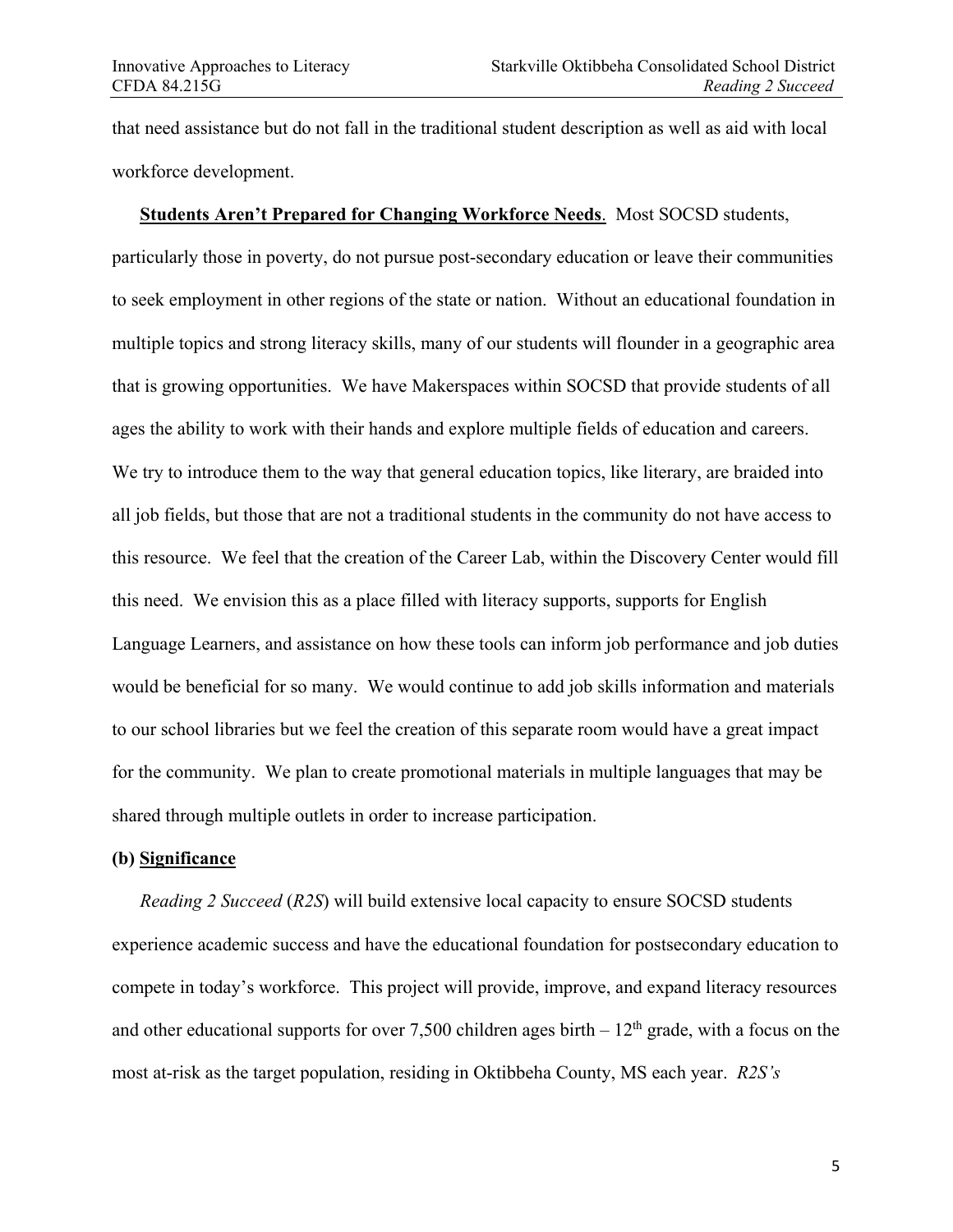that *R2S* will have a lasting impact on current and future students. innovative, comprehensive approach will involve family, schools and the community working together to promote early childhood literacy and motivate school-age students to read and learn based on 21<sup>st</sup> century paradigms. Evidence-based activities and services will ensure confidence

 needs of 2,500 young children each year will be met by working with families through early childhood centers, Head Start, medical community and low-income neighborhoods. Literacy skills of young children will be improved by 1) increasing print and oral language in homes, 2) increasing parents' knowledge and skills for helping children develop literacy skills, 3) facilitating adult-child interactive literacy activities, and 4) promoting reading in the home. Young Children (birth–4). Parents are a child's first teacher; therefore, emergent literacy

 School-aged children Pre-K – 12th. *R2S* will work through school libraries, teachers, families, and community groups to meet literacy needs of over 5,200 students a year by 1) department and medical offices and 2) transforming school libraries into 21<sup>st</sup> century media opportunities and coding in a technologically equipped, inviting, comfortable environment; 3) program to prevent summer learning loss; and 3) reading tutorial/summer camp programs for students. increasing access to high-quality, engaging, relevant print and electronic reading materials through high-quality free book distributions, increasing school library holdings, and placing new and used books in low-income neighborhoods, public transit bus stops, and at the health centers providing flexible spacing to accommodate collaborative, project-based learning increasing professional development. In order to address the racial and economic disparity among students, educational needs of over 1,000 low-performing, disadvantaged students will be met annually through 1) after school reading tutorial support; 2) home-based summer reading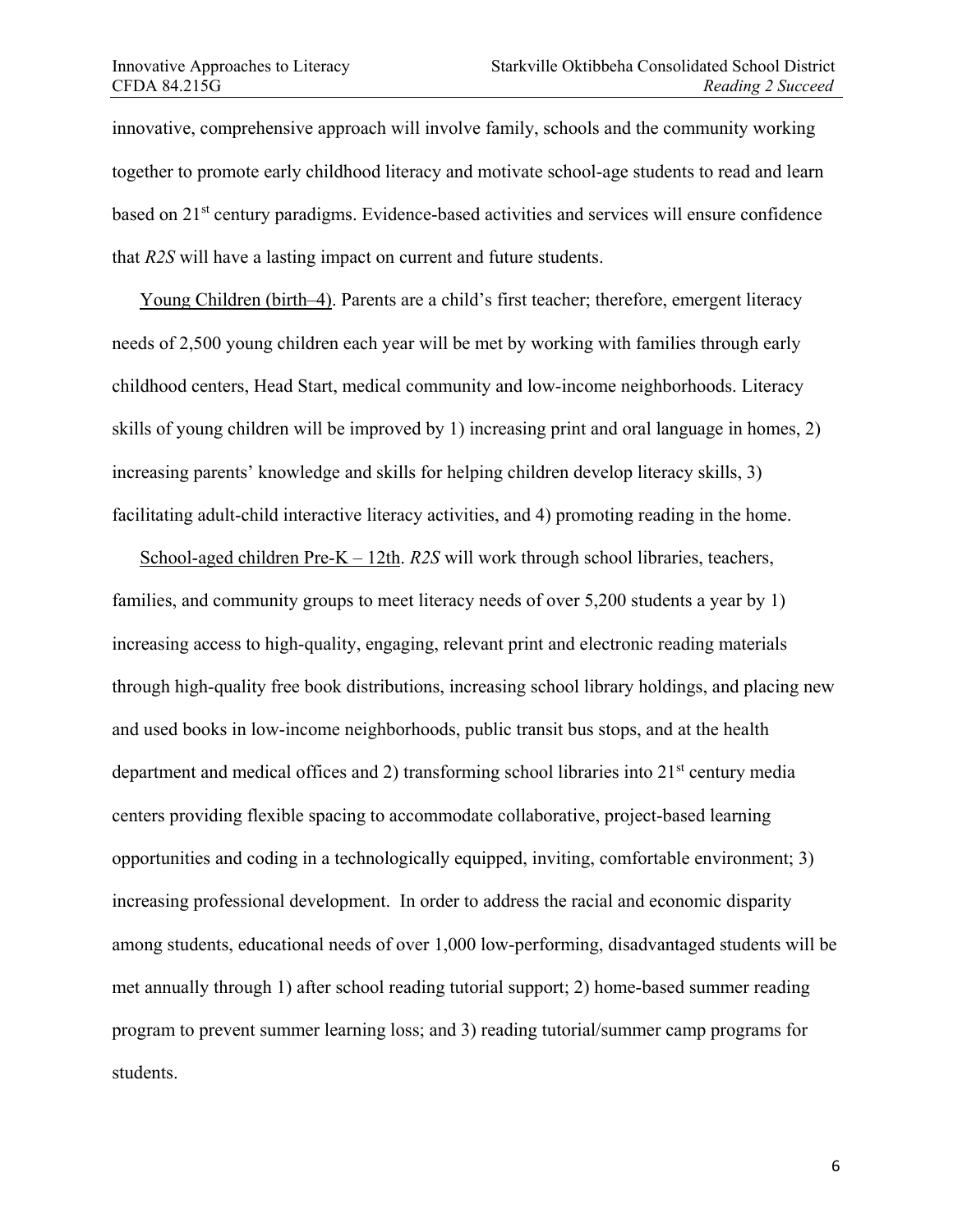Community groups will help with book donations and distributions and assist with neighborhood Project activities will be undergirded through local partnerships and the Advisory Council. literacy events, enabling the project to saturate low-income neighborhoods with literacy supports and provide a lasting impact on the community.

#### **(c) Quality of the project design**

#### *(i) Goals, objectives, and outcomes*

**Goal 1:** To promote childhood literacy skills in the homes of 2500 young children residing in Oktibbeha County preparing them for kindergarten each year of the 5-year project. (Absolute Priority, Competitive Priority #1, #3)

 **Objective 1**: To enrich the home environment of 2,500 children ages birth – 4 years with literacy resources and supports each year of the 5-year project.

 **Short-term Outcomes**: (1) 500 young children will receive at least 12 free books annually beginning year 1. (2) 100 parents will be trained annually to understand why and how to increase literacy materials and activities in the home annually beginning year 1.

 involve them in home-based interactive literacy activities annually. **Intermediate Outcome**: 80% of participating parents will read regularly to their children and

 enrolling in kindergarten will be 530 or higher by the end of Year 5. **Long-term Outcomes**: (1) 60% of participating 4-year old children will demonstrate significant gains in oral language skills by the end of Year 5. (2) The MKAS scale score for children

Goal 2: To equip 5,200 Pre-K-12<sup>th</sup> grade students in the SOCSD with reading, STEM, and computer science literacy skills to place them on a trajectory to acquire 21<sup>st</sup> century educational and workplace skills by end of Year 5. (Absolute Priority, Competitive Priority #1 and #3)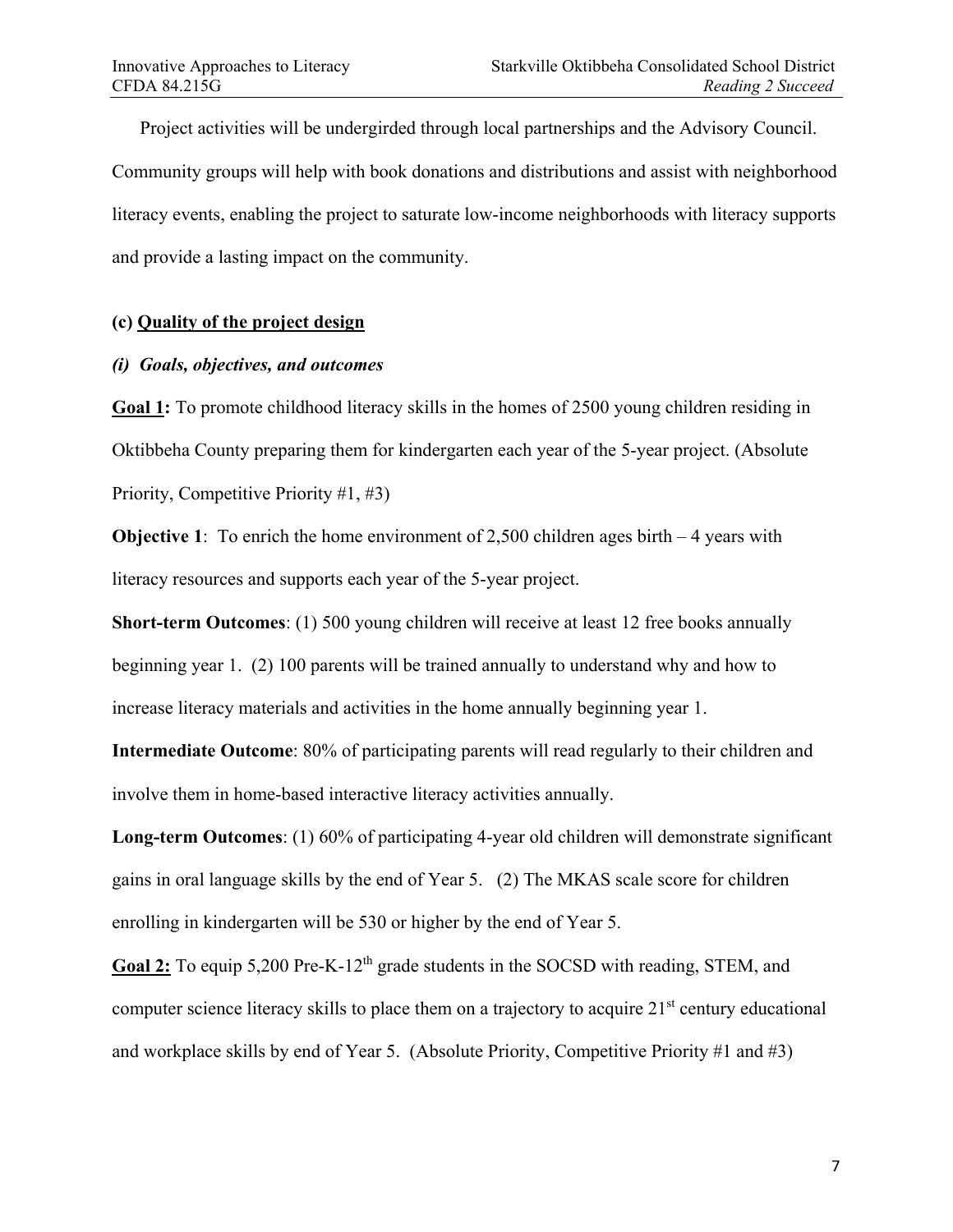**Objective 2.1:** To increase access to high-quality (in complexity and content) print and digital reading materials for 5,200 Pre-K $-12<sup>th</sup>$  grade students each year of the 5-year project.

**Short-term Outcomes:** (1) The book-to-student ratio will increase from the previous year in each of the 8 district school libraries. (2) 5,200 students will receive at least one free, grade- and language-appropriate book of their own annually beginning year 1.

**Intermediate Outcome:** 60% of participating students will report increased reading activity each year.

**Objective 2.2:** To upgrade 8 Pre-K–12<sup>th</sup> grade libraries into 21<sup>st</sup> century media centers and create the Career Lab Library within the Discovery Center by the end of Year 5.

 **Short-term Outcomes:** (1) 8 librarians and 50 teachers will participate in training pertaining to educational literacy strategies annually beginning year 1. (2) 800 students will benefit from literacy infused problem-based learning annually beginning year 1. (Competitive Priority #1, #3) pedagogy in the field of differentiation, universal design for learning, technology and/or other (3) Two libraries will be upgraded per year with emerging technologies and furnishings annually beginning year 1. Creation of the Career Lab Library will begin immediately after funding is awarded and completion by the end of Year 2 (Competitive Priority #1, #3)

 **Intermediate Outcomes:** (1) 50% of the librarians will report increased involvement in providing direct instructional support to teachers and students from the previous year beginning year 2. (2) Student library use will increase by 20% annually from the previous year beginning year 2.

**Objective 2.3:** To decrease educational disparities of racial and economic groups of 2<sup>nd</sup>-8<sup>th</sup> grade students by 10% by end of Year 5.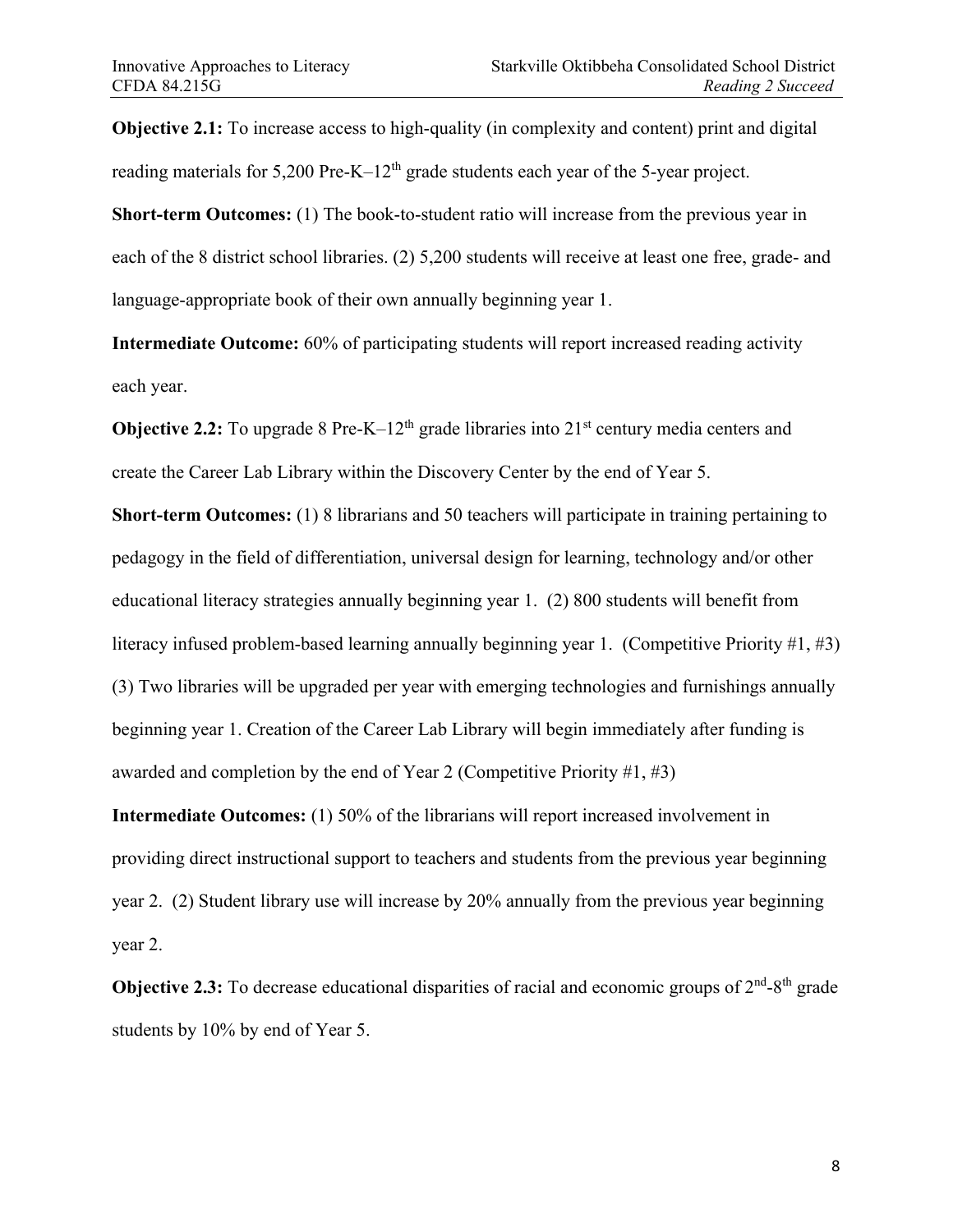**Short-term Outcome:** Over 300 disadvantaged students will receive tutorial support annually beginning year 1 either by one on one tutorial or in a summer camp experience. (Competitive Priority  $\#1, \#3$ )

 **Intermediate Outcome:** 60% of participating disadvantaged students will demonstrate increased reading levels over the previous year beginning year 2.

of  $2<sup>nd</sup>$ -8<sup>th</sup> grade students by 20% by end of Year 5 (2) 50% of 4<sup>th</sup> and 8<sup>th</sup> grade SOCSD students **Long-term Outcomes**: (1) Reduce the reading disparity gaps of the racial and economic groups will demonstrate individual growth over the previous year on MS State ELA by end of Year 5.

#### *(ii) Linkages with agencies/organizations providing services to the target population.*

 *R2S* is designed to link with several local established programs, agencies, and organizations to provide literacy supports to birth-12<sup>th</sup> grade students. *R2S* will work in collaboration with

 importance of reading on level; • Kiwanis of Starkville, United Way, Excel by 5, and Starkville-Oktibbeha Grade-Level Reading Network to supply children with free books and set up Little Free Libraries in lowincome neighborhoods and Discovery Center to provide parent training to promote literacy-rich home environments. We also have been officially recognized as a Grade Level Reading Community, a national honor, and we work closely with this organization to promote the

 • Pediatric clinics, local health department, OCH Regional Medical Center, Starkville Clinic for Women, Oktibbeha County Head Start, Parent Academy and Parent University to gain access to parents and children to promote shared reading and parent training and distribute books;

• Starkville Public Library will provide weekly Story Hour for young children;

 • Mississippi Library Partnership, a consortium of 51 public, school, and university libraries to provide inter-library loan services for eBooks as well as print materials; and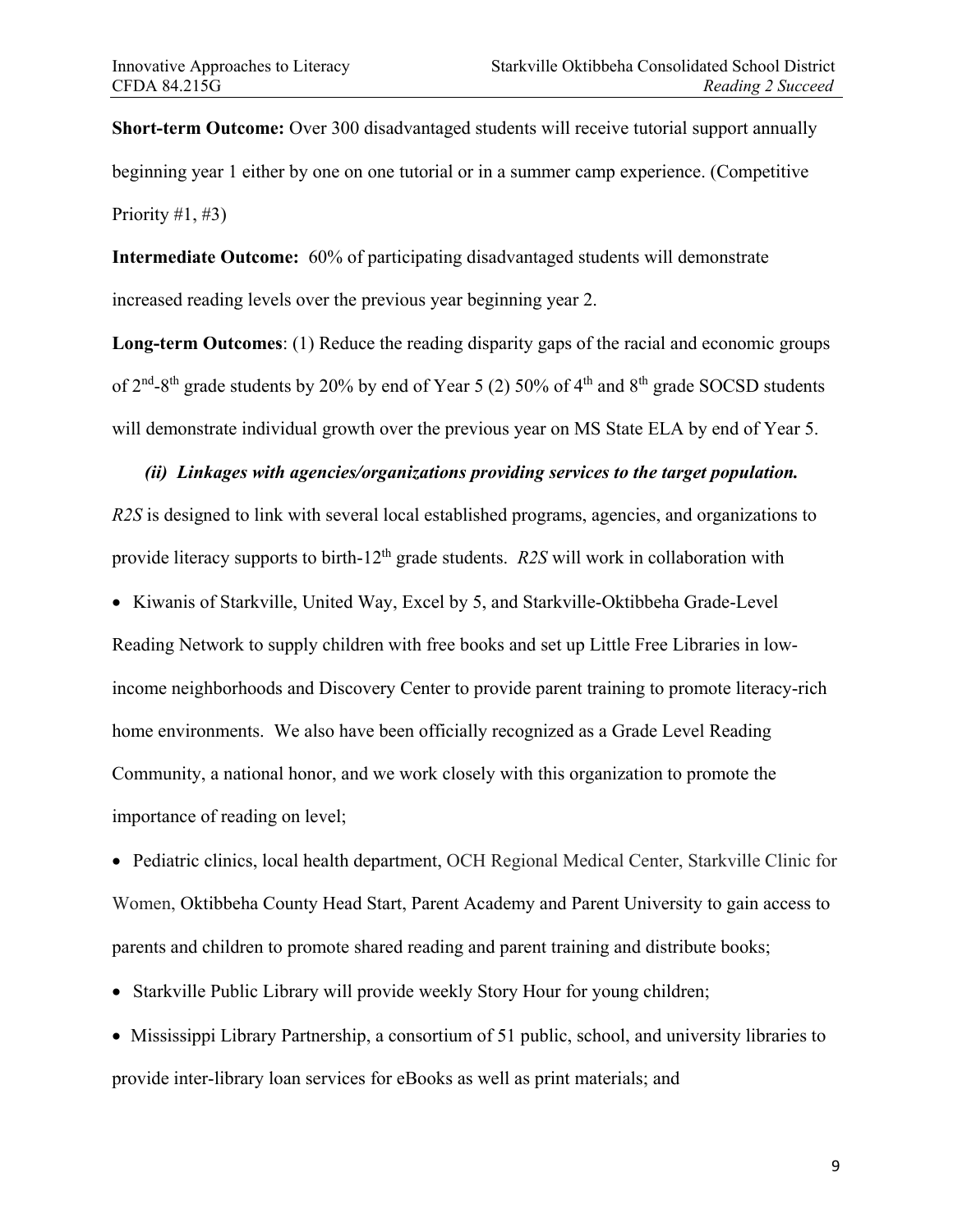reading disabilities. • Mississippi Library of Congress to bring in free resources to help students with visual or

# *learning and support rigorous academic standards for students. (iii) The proposed project is part of a comprehensive effort to improve teaching and*

 educational experiences for its students through collaborative support of families, schools, and contributed to development of the goals, objectives and strategies for student literacy needs. *R2S*  (1) Comprehensive effort. *R2S* is designed to support the district's effort to provide quality community. District data and input from key SOCSD personnel, including school librarians, will operate through the district's Discovery Center which provides family education and support to the families in the district's service area as well as other innovative programs. The support of community stakeholders will ensure SOCSD students benefit from a wide-range approach.

 experiences. (Eric Dearing, 2004) (Usable Knowledge, 2008) Therefore, a Literacy Specialist (LS) will be employed to support teachers and librarians in their efforts to provide a literacy-rich home-based reading activity for school-aged children. The Literacy Specialist can work with teachers and librarians within their Professional Learning Communities and provide trainings to (2) Improve teaching and learning and support rigorous academic standards. This proposal is developed based on MS Department of Education's curriculum guidelines and seeks to ensure all students receive high quality educational services and achieve academic proficiency. Parents' contributions to a child's literacy development in the first four years of life is well documented. In addition, research also shows that family influence continues into formal educational environment at school. Equipping educators with high-quality literacy resources, activities and opportunities for engagement will prepare young children for school experiences and encourage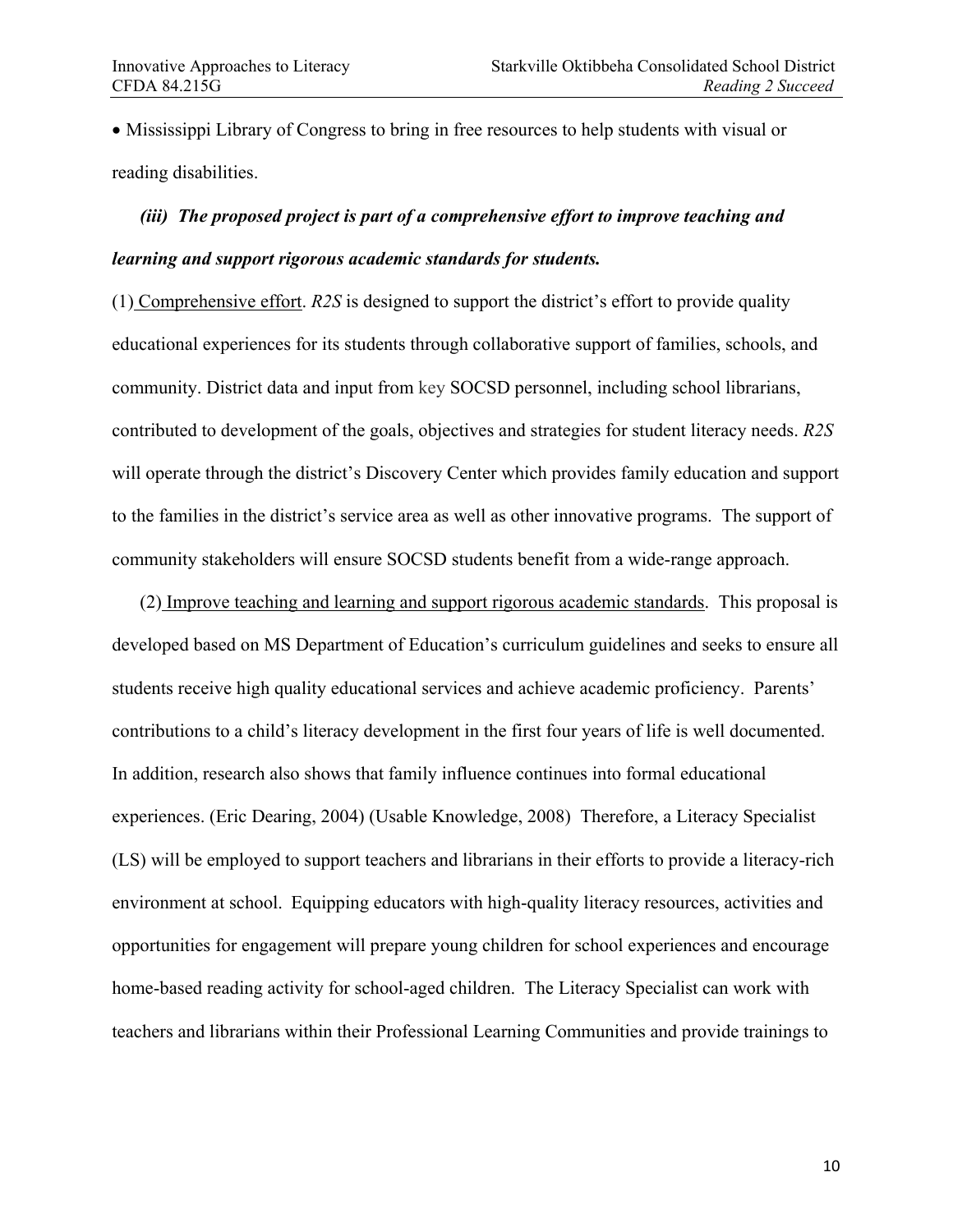benefit their students. help incorporate literacy into multiple topics, as well as aid them in making purchases that would

 Center Career Lab/Library and work with outside entities on skills needed in order to make our levels, technical information that needs to be read and interpreted, languages that have a need for We also will employ a Community Literacy Specialist to aid with training and events related to parents and community. The person in this role will plan literacy nights in which families can come and participate together as well as work with outside organizations to incorporate literacy training and assistance into real work situations. This person will be housed in the Discovery students successful in their job search abilities. Finding out information such as required reading translators that our students might could fill, would be a few of the areas they would focus on.

 Both of these roles would work with the Project Manager of the grant, the Principal Investigator, as well as teachers and tutors associated with the project to make sure that they are all working together to encompass the same vision for the project.

#### *(iv) The extent to which the proposed project demonstrates a rationale.*

 (1) Demonstrates a rationale. Interventions proposed for *R2S* are supported by evidence- based practices in early child literacy skills development, family involvement in literacy (Biemiller, 2006) (Landry, 2006), mental development of young children, (Rathbun, n.d.), intellectual growth, regardless of race. (Hart, 1995) Providing high quality literacy activities for development, prevention of summer learning loss, and problem based learning instruction. Extensive research shows the importance of **early language development** in school success and acquisition of literacy. (Senechal, 2011) (Hoff, 2006) The home and particular parent-child activities and language-rich, cognitively stimulating interactions affect vocabulary size processing skills enabling children to learn language more quickly (Fernald, 2011), and later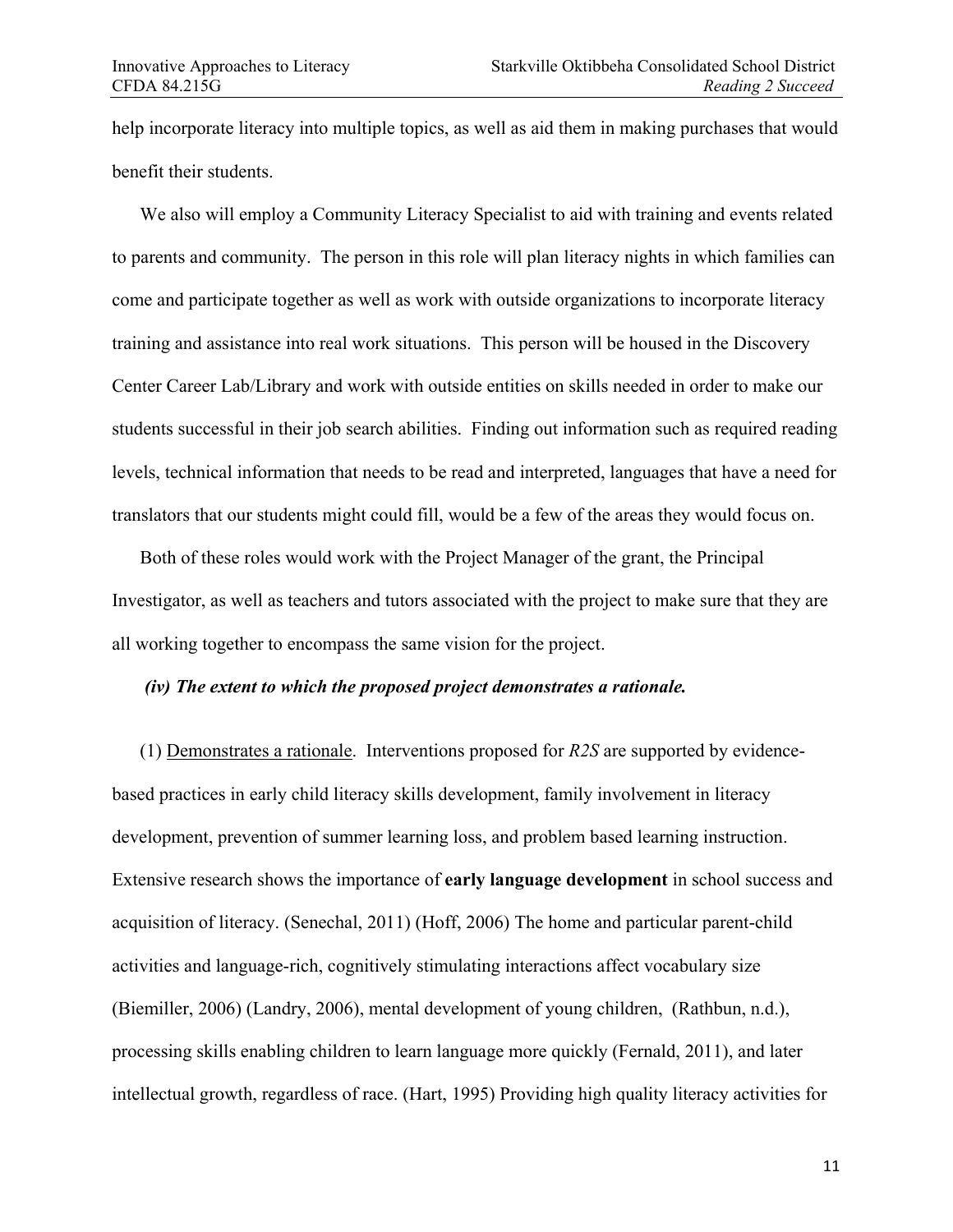developmental and school readiness outcomes of at-risk young children." (Mendelsohn, 2011) young children through pediatric settings has been found effective for enhancing "early

 has been cited to impact kindergarten to fifth grade as well. (Usable Knowledge, 2008) Although low-income children at risk of failure. (Usable Knowledge, 2008) (Eric Dearing, 2004) The **influence of family on literacy development** of low-income, ethnically diverse children low levels of maternal education places children at a higher risk for reading failure [V.A. Rauh, et al. (cited in Eric Dearing, 2004)], family involvement alone can have a positive impact on

 **Summer learning loss** for students is well documented by research and contributes to economic disparity in academic achievement. (Cooper, n.d.) (Quinn & Polikoff, 2017) D. R. al cited in Quinn & Polikoff, 2017) Summer reading intervention programs can be improved by White, 2008). A meta-analysis of research on summer reading interventions revealed that class- interventions can be particularly effective for low-income children. (Kim & Quinn, 2013). Entwisle, et. al attribute summer learning loss for disadvantaged students to the "faucet theory," i.e. losing access to resources (human capital and financial) over the summer. (D. R. Entwisle, et. matching children appropriately to challenging books, instructing them to use comprehension strategies at home, and use of teacher scaffolding. (Kim J. S., 2006) (Kim J. S., 2007) (Kim & room and home interventions have a positive effect on reading achievement and summer reading

 (2) **Logic Model** The logic model included in the Appendix shows the theory of change that training, increased access to literacy materials, evidence-based programming and technology. this project is based on for strengthening children and school libraries through extensive

#### **(d) Quality of project services**

 *(i) Equal access and treatment.* Project services will be available to all Pre-K–12th grade students and their families and to 2500 children ages birth – 4 years, including historically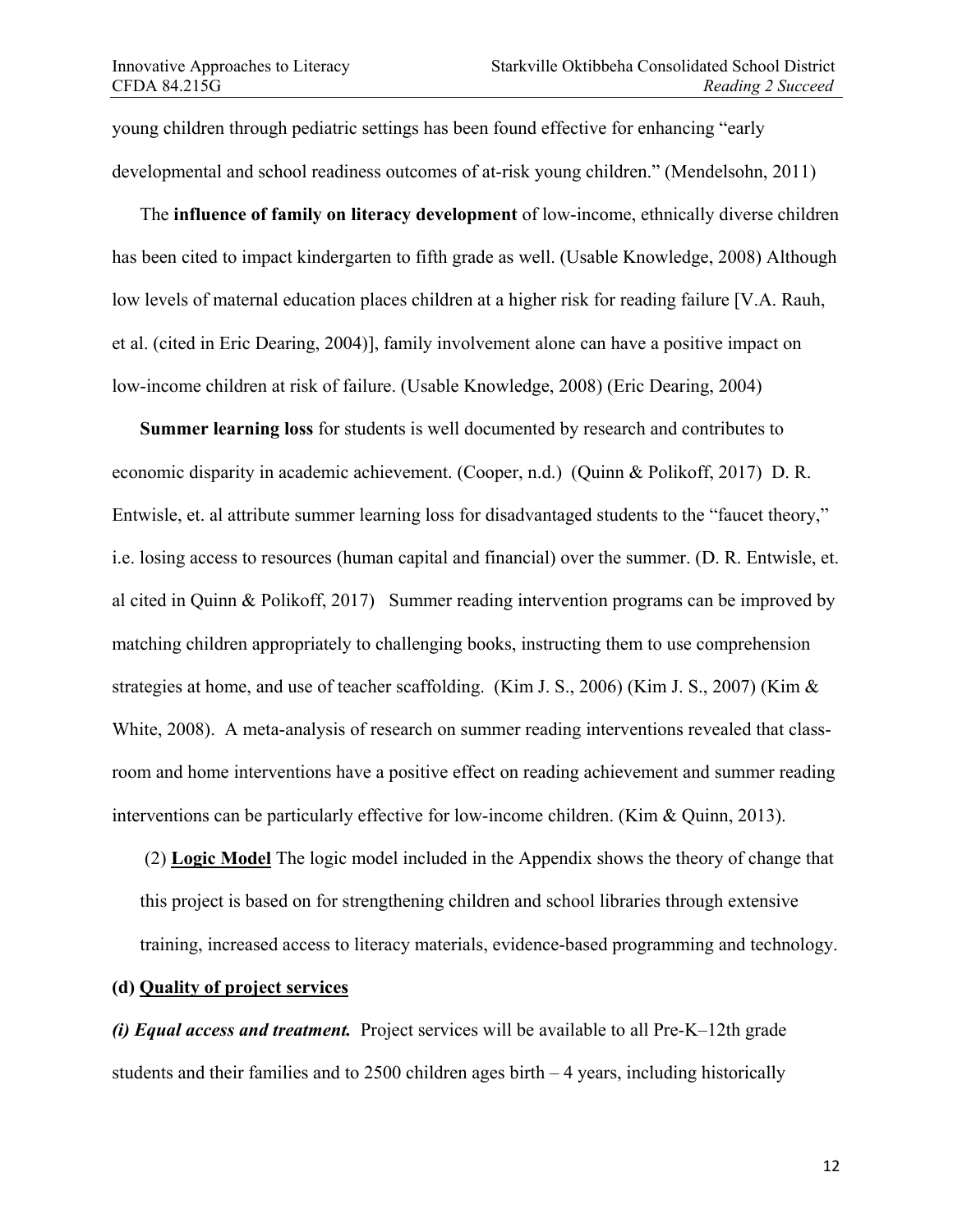participants. Proposed activities and services will be delivered in a manner to ensure children and parents feel welcome and that diverse cultures and values will be reflected in school and library print and electronic resources. underrepresented student populations (i.e. minorities, ethnic and disabled). SOCSD schools and libraries have facilities and services for people with a broad range of abilities, disabilities, and other characteristics – such as age, reading ability, learning style, language, culture, and physical ability. Project staff and school librarians will collaborate with student support services to identify students with specific needs/impairments and work with agencies such as Mississippi Library of Congress to secure appropriate accommodations (e.g. special devices/materials). Project events will be held at locations that allow for ease of physical access and convenience for

#### *(ii) Services appropriate to the needs of the intended recipients or beneficiaries*

(1)  $Birth-4 years. Our young children reside in poverty and do not have literary-rich home$ </u> environments. Parents of these children are not equipped or resourced to provide early literacy instruction for their children. *R2S* will address the needs of young children by encouraging and equipping parents to provide a literacy-rich environment for their children.

• Promoting responsive parenting and shared reading in the home,

 GYN clinics to encourage mothers to plan for literacy development from birth, • Distributing materials to expectant mothers through the MS Dept. of Health office and OB-

 • Providing Books-for-Babies packets through the local hospital to encourage all new mothers to read to their babies,

 pediatric clinics and health department to mothers of young children during well-child visits, • Provide literacy kits (including books for shared reading, games that encourage conversation, literacy informational materials for parents, fliers, and coupons for additional books) through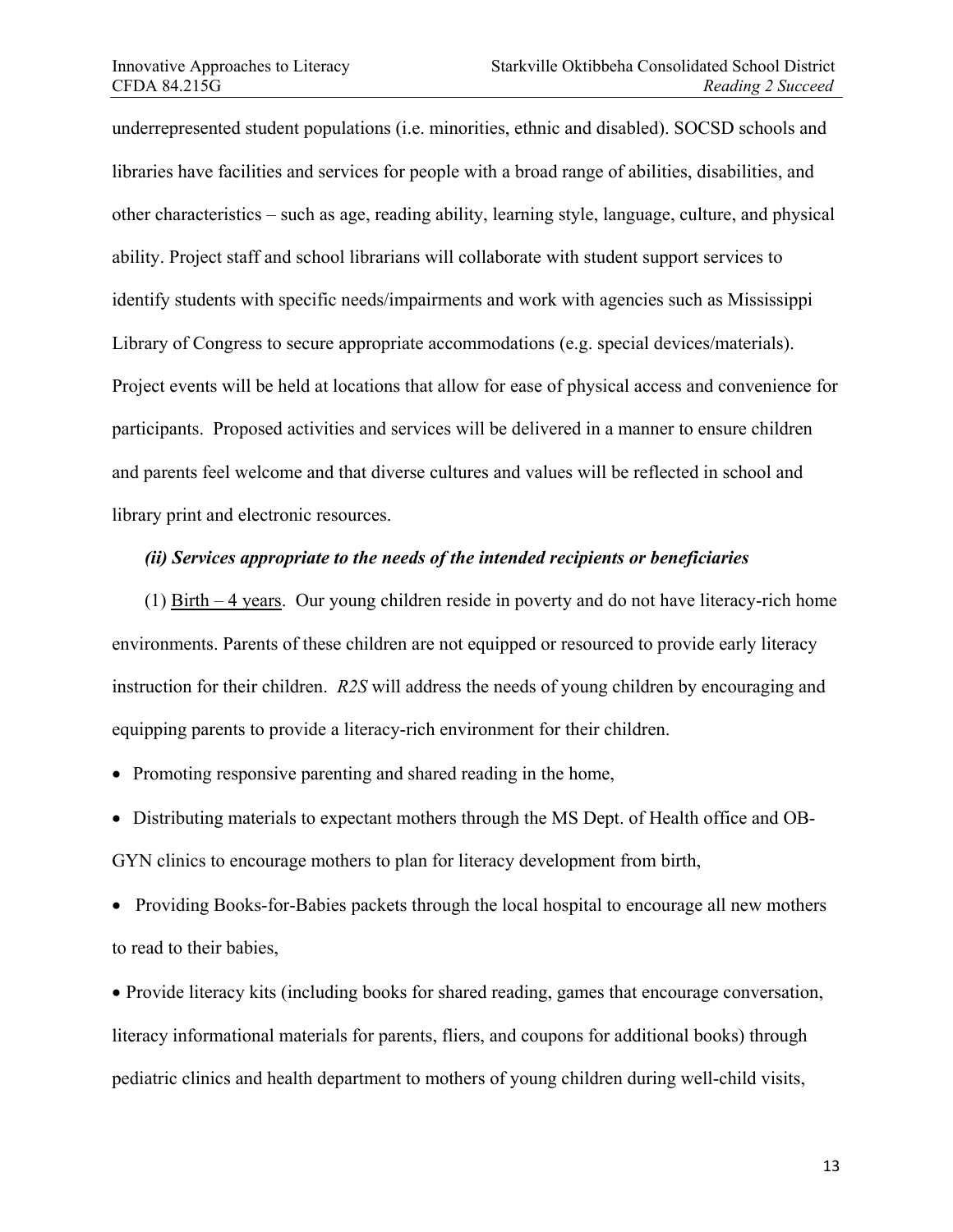- Provide a monthly subscription to *Dolly Parton Imaginary Library* for young children*,*
- Facilitate weekly visits to local public libraries to enjoy Story Hour,
- Conduct family literacy activities and events such as book fairs, children story times,

interactive PACT (Parent and Child Together) literacy activities, and

• Conduct parent literacy training and supports.

 $(2)$  Pre-K –  $12<sup>th</sup>$  Grade. SOCSD students demonstrate poor academic performance on state tests scoring below the state average on all measures. The role of the librarian and library services are based on an antiquated model of a guardian of resources. Librarians and teachers are licensed but need additional training, resources, and supports for 21<sup>st</sup> century learning.

Key literacy strategies for motivating school-aged children to read are to increase access to high interest reading materials and hosting events that encourage reading.

- Conduct at least 4 annual free, new and used book distributions with support from Kiwanis of Starkville, *First Books,* and United Way of Starkville,
- Host family literacy events featuring guest authors, local celebrities, or seasons/ holidays to encourage children's interest in reading,

• Implement an evidence-based summer reading program and summer camp experiences to prevent summer learning loss among low-readers, providing participating students with 10 wellmatched books, teacher-directed lessons, and at-home summer reading comprehension activities

- Encourage student participation in summer reading events at the local public library
- Partner with local service organizations to provide reading materials to families of children residing in low-income housing through Little Free Libraries book exchanges,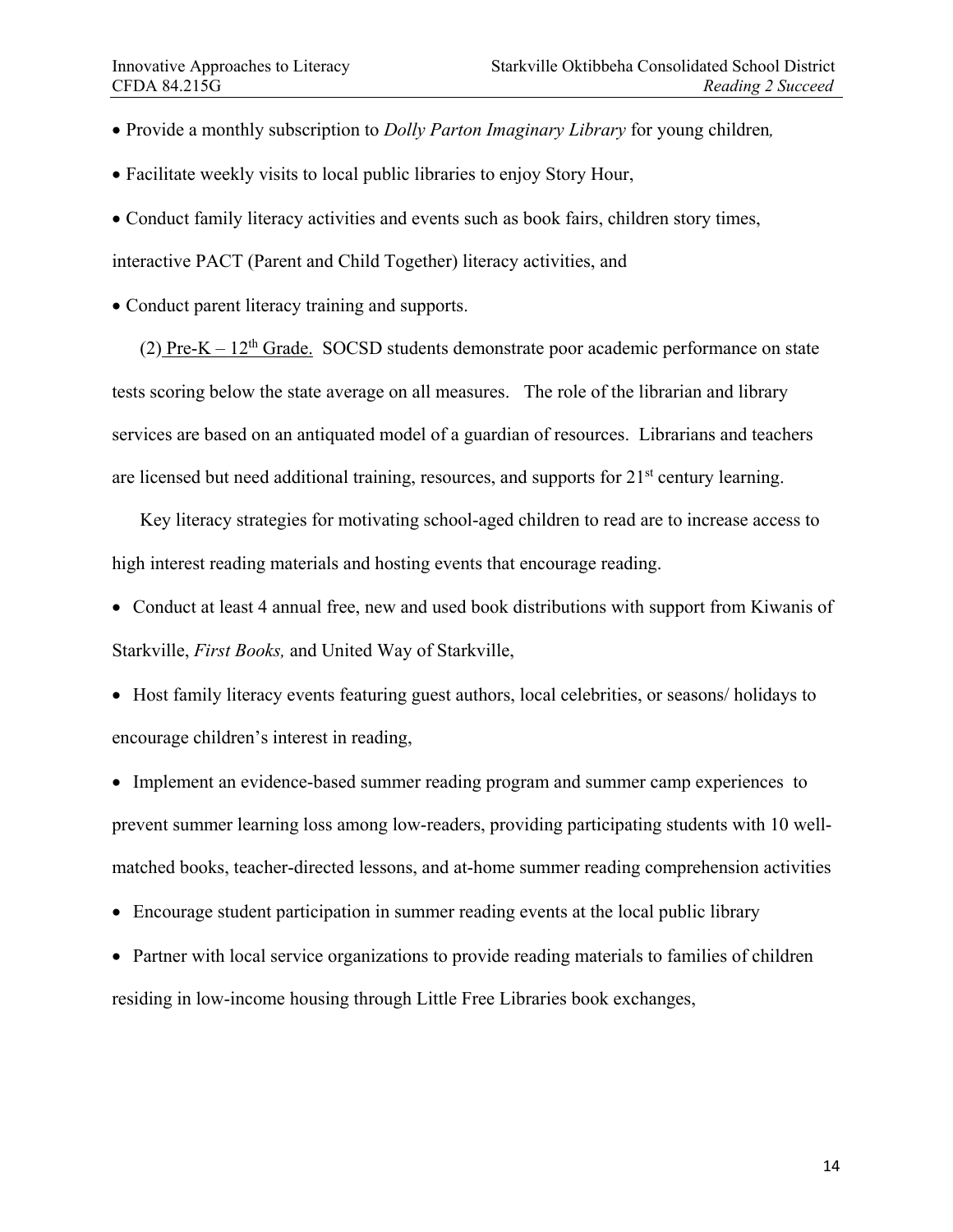materials and STEM learning centers. Libraries will be transformed to reflect a modern learning environment conducive to collaborative learning in a relaxed atmosphere, well-equipped with print and electronic reading

 outside the walls of the library, • Libraries will receive additional computers, iPads, to allow for increased access to digital learning resources and making coursework, books, and other materials open access for students

 student interest in exploring subject areas on a deeper level. • Informational reading materials will be purchased to support classroom instruction, peak

 • Librarians will assist students and teachers use of other technology-based tools and learning on-line resources. opportunities such as website literacy instruction to help students critically assess legitimacy of

- • Librarians will visit classrooms to become knowledgeable about instructional topics and develop web-based and hands-on activities through the library to support classroom instruction.
- Librarians will collaborate with teachers to develop lesson plans.
- • Media centers will be upgraded with charging tables, STEM Makerspaces, MakerCarts, robots, technologies, etc.
- *R2S* will address educational needs of targeted populations by incorporating
- Problem-based learning STEMscopes curriculum in grades 6 and 7 and

• Provide after school and summer tutorial support to promote reading fluency for students with reading difficulties.

*(iii) Professional development.* Extensive professional development (PD) support for librarians and teachers will equip them to address  $21<sup>st</sup>$  century educational needs. Middle school science and math teachers will be trained in PBL STEM pedagogy. Peer PD will continue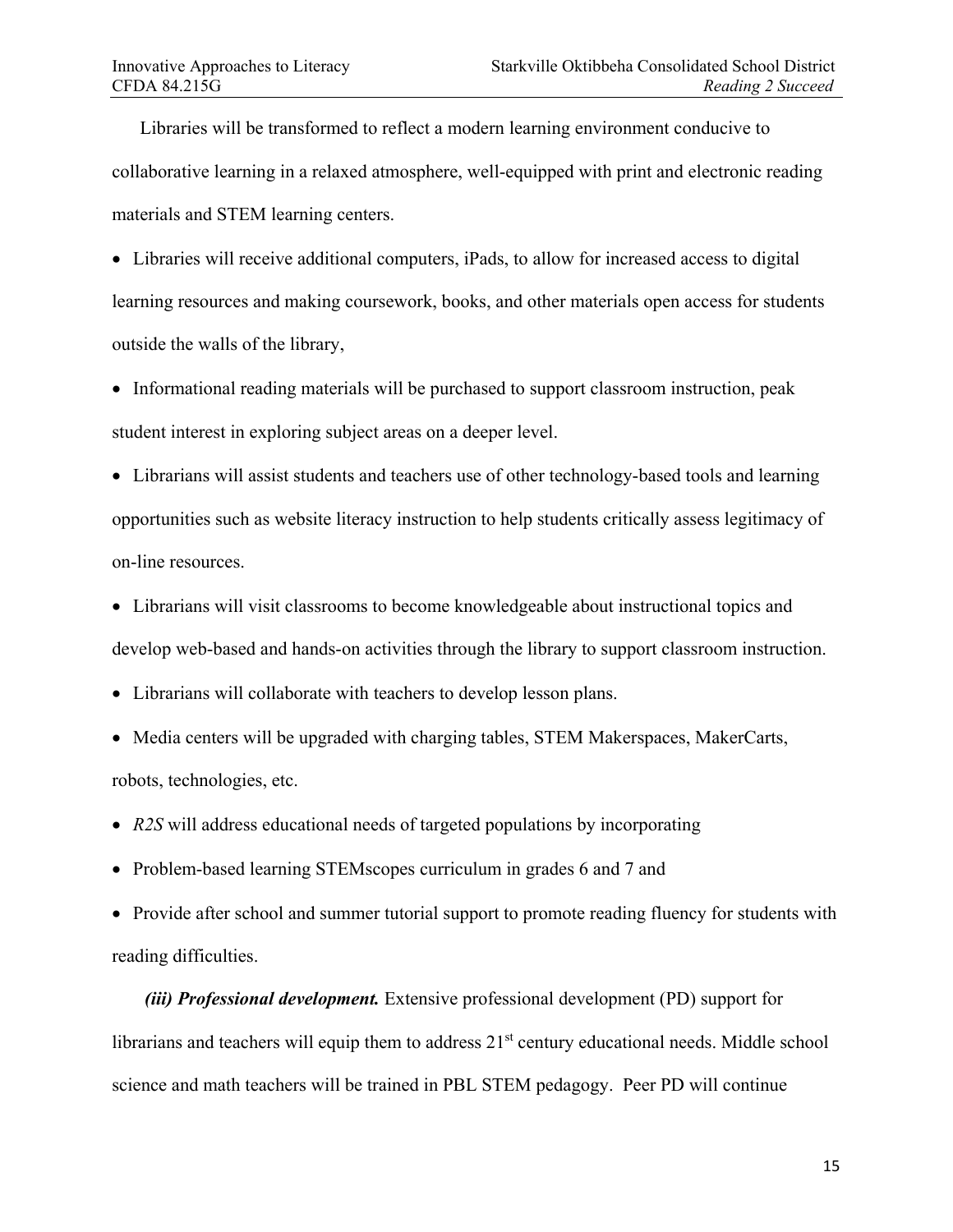Trainings will occur within the Discovery Center Career Lab/Library. Specifically, technology web publishing materials. The LS will also provide support for librarians in 8 schools to assist in through librarian Professional Learning Communities. The Literacy Specialist (LS) and Community Literacy Specialist (CLS) will provide technical assistance to teachers and librarians for integrating technology into the curriculum as well as parents and community members. PD will focus on developing tech-infused units & lessons, aligned to academic standards and planning and upgrading of libraries and training in implementation for Summer Learning Programs.

#### **(e) Adequacy of resources**

 *project.* Funds required for full implementation of *R2S* are reasonable for achieving the stated project goals. A detailed description of the monetary needs is provided in the Budget Narrative. Project activities include annual books distributions for 5200 students; over 7000 additional and individualized professional development annually for 50 ELA teachers and librarians. Young provide resources to aid ELL students and their parents for an easier acclimation to the district *(i) Costs are reasonable…objectives, design, and potential significance of the proposed*  books with supporting technology for school libraries, classrooms and home-based student libraries; increased student access to reading materials through interactive eBooks; summer reading programming involving 250 students, reading tutorial support for grades 2-8, and group children will have the literacy and language experiences to form a basis for early reading. School-age children will increase reading activity and improve reading skills. We will also and their classrooms.

 literacy skills and increase student interest in reading. A large portion of the funds requested will *R2S* will build capacity and extend beyond the 5-year project period. *R2S* will develop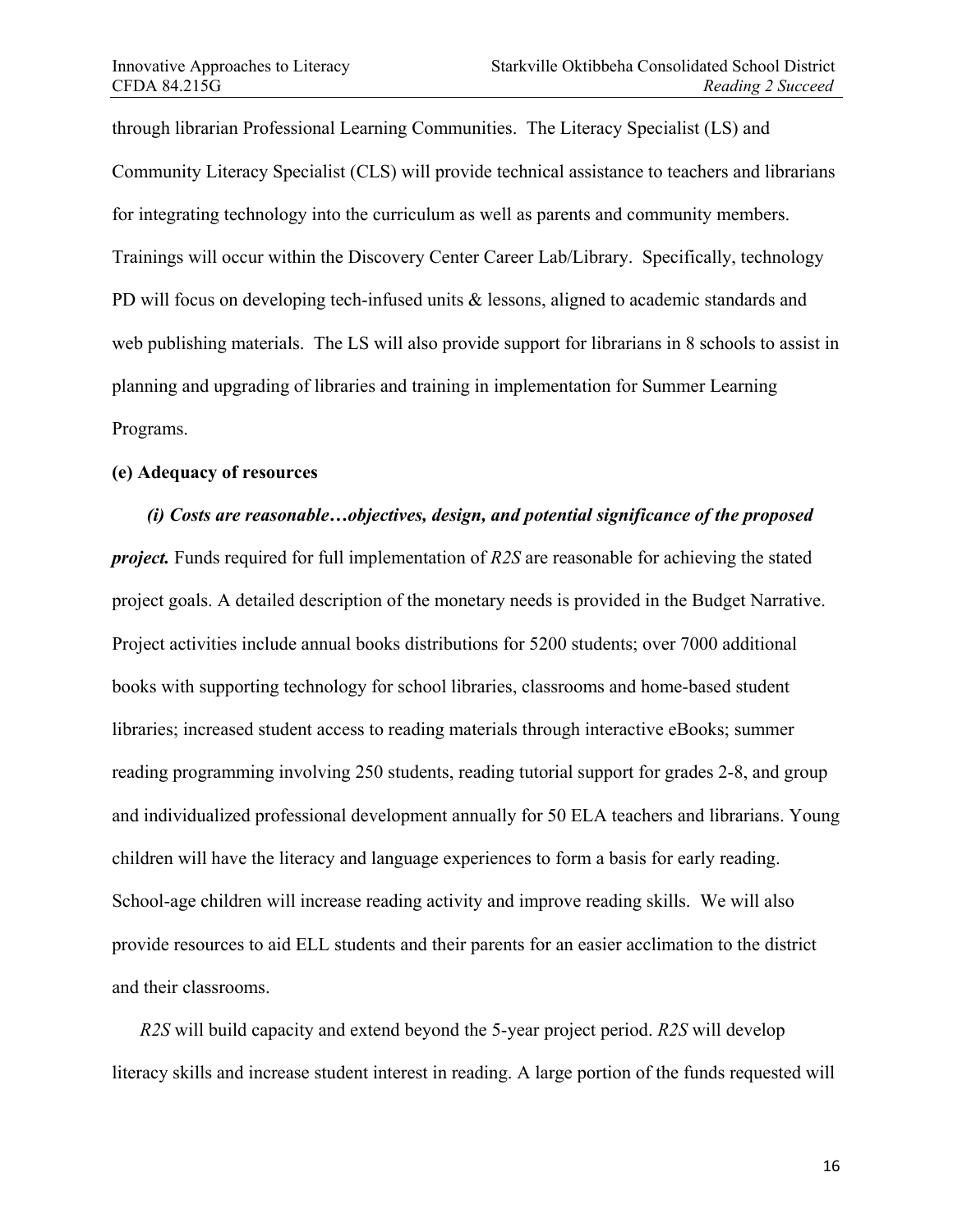go toward high interest reading materials, training supports for teachers and librarians, and the creation of the Discovery Center Career Lab/Library.

#### *(ii) Costs are reasonable…number of persons to be served…anticipated results and*

*benefits.* We will touch the lives of over 7,700 birth - 12<sup>th</sup> grade students reaching as many literacy skills to ensure academic success. *R2S* is designed to increase access to reading 36-month project period. The average cost per child/student will be less than for each year. young children and students as possible with activities that promote reading and equip them with materials and improve literacy skills and impact thousands of children and their families over the

#### **(f) Quality of the management plan**

#### *(i) Adequacy of the management plan…responsibilities, timelines, and milestones*

 federal, state, local and private foundation grants. Some of Discovery Center's current programs life skills education, School Climate and Culture supports for schools, and Social Emotional (1) Organizational Structure. SOCSD's Discovery Center will administer *R2S*. The department provides services to families and their children leading to stronger schools and community. Discovery Center manages numerous school-based and community-wide programs funded by include a preschool, after school for grades K-8, adult basic education, parenting classes and support groups, respite programs for parents of young children; family resource center, family Learning supports.

 appropriate funding. The district has policies and procedures to ensure strong internal controls (2) Fiscal Management. SOCSD will be the fiscal agent and district hiring and fiscal policies will be followed. The school system's accrual accounting system, with appropriate job costing and coding, allows expenditures to be aggregated into appropriate categories, and tied to measures. Grant funds will be managed in a separate account from other district funds.

17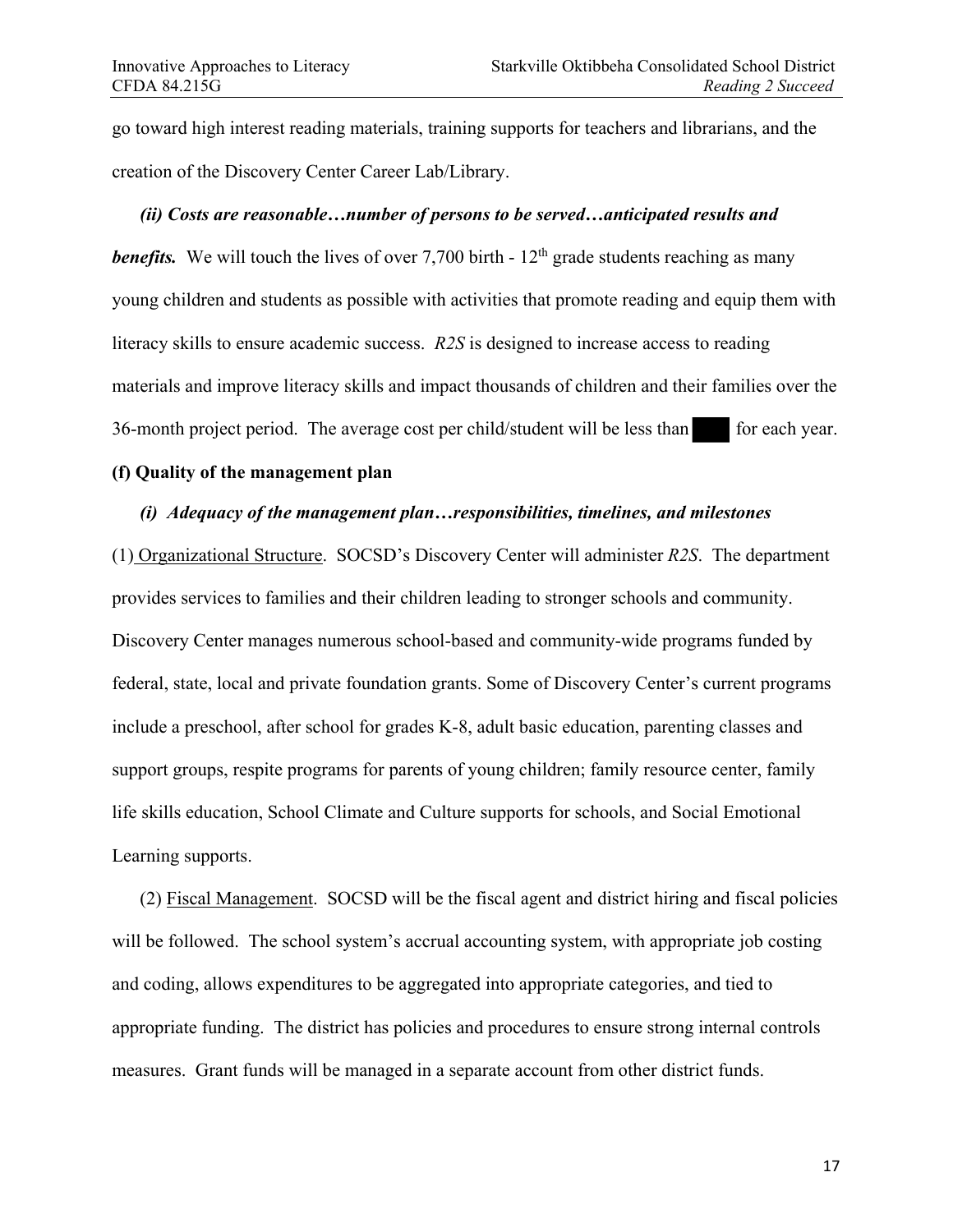(3) Responsibilities. Project staff will be employees of SOCSD and will work under the direction of Dr. Brandi Burton, Director of the Discovery Center. She will provide in-kind support including recruiting and hiring of all *R2S* staff, monitoring implementation of project Community Literacy Specialist will work with parents and community entities to work on ways community members supported by the project. Licensed teachers will provide tutorial support reports reflecting their daily project-related activities. Project staff will participate in orientation list of project activities, responsibilities, timeframe, and milestones below will assist project staff activities, participating on the Advisory Council, reviewing evaluation results and assisting in the development of progress reports to the federal IAL Program Officer. Project employees will include: 1) a Program Manager to manage the day-to-day coordination and implementation of project activities, 2) a Literacy Specialist to provide literacy supports to librarians and teachers of SOCSD students and facilitate tutorial support for children with reading problems, 3) a to infuse literacy, technology, and workforce skills into beneficial supports for students and for struggling readers after school and summer. Project staff will submit monthly time and effort and training to ensure quality services are provided for students. The Program Manager will conduct monthly staff meetings to monitor the implementation of project activities as well as make needed adjustments to the program. An Advisory Council consisting of 12 members with representation from schools, families and community will meet bi-monthly to assist in planning activities and monitor the implementation and evaluation of project activities. A contractual relationship will be established with an external evaluator to conduct the project evaluation. The in implementing project activities in a timely fashion.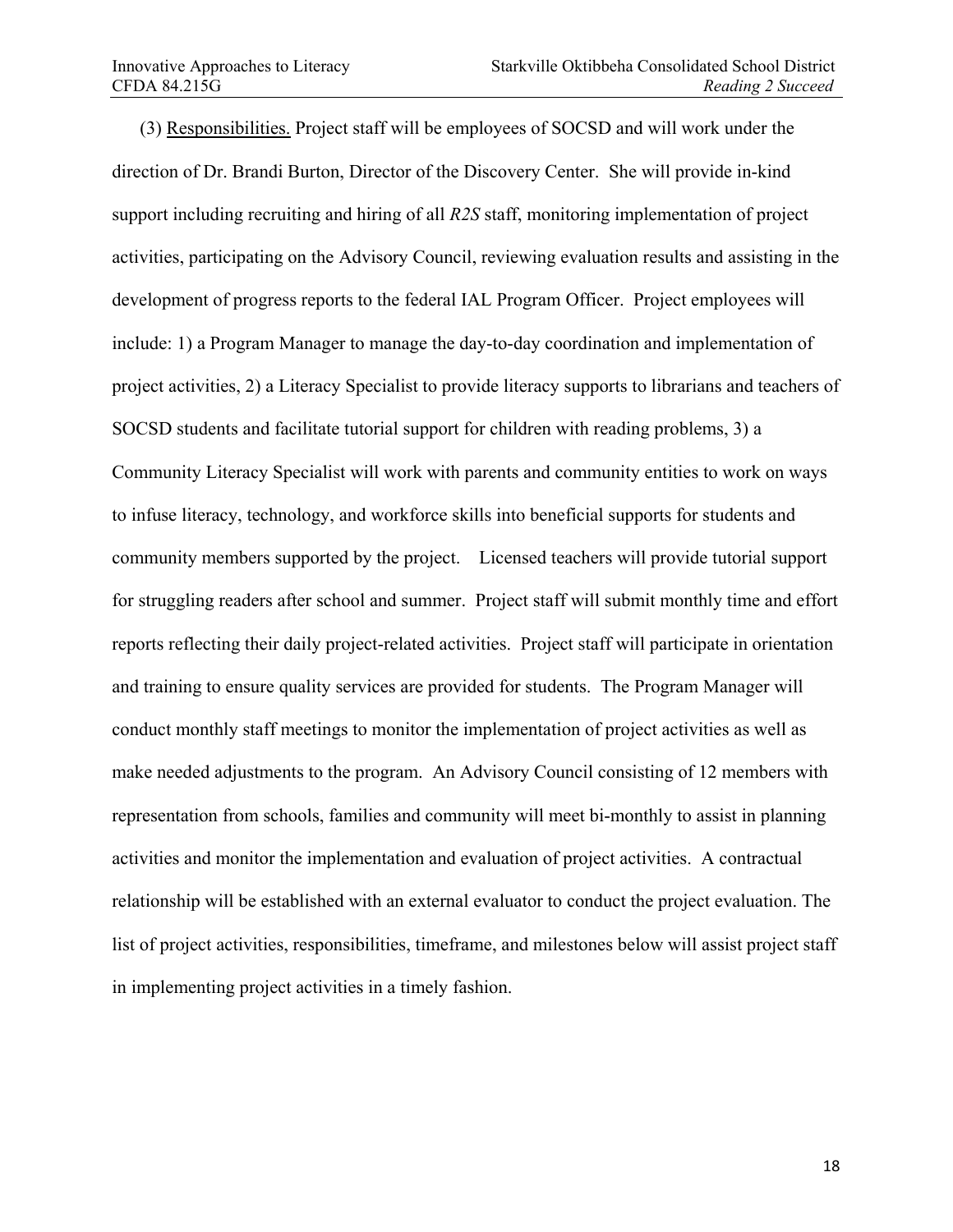|          | <b>Activities</b>               | <b>Assigned</b> | <b>Timeframe</b> | <b>Milestones</b>           |
|----------|---------------------------------|-----------------|------------------|-----------------------------|
|          | Hire and orient project staff   | Director        | Oct-Nov          | Project staffed by          |
| Start-up |                                 |                 | 2021             | 11/30/21.                   |
|          | Dev. policies/proced. manual    | <b>PM</b>       | Nov 2021         |                             |
|          | Dev. assessment measures and    | Evaluator       | Nov-Dec          | Base-line data collected    |
|          | collect base-line data          |                 | 2021             | by 12/31/21                 |
|          | Organize Advisory Council       | <b>PM</b>       | Nov-Dec          | <b>Advisory Council</b>     |
|          |                                 |                 | 2021             | established by 12/15/21     |
|          | Purchase and disseminate        | PM & CLS        | Nov $2021 -$     | Monthly: 20 literacy kits,  |
|          | early childhood literacy        |                 | Sept 2026        | 50 Books-for-Babies, 20     |
|          | materials to families           |                 |                  | expectant mothers           |
|          | Provide DP Imaginary            | PM & CLS        | Feb $2022 -$     | Children receiving books    |
|          | Library book subscriptions      |                 | Sept 2026        | through DPIL by $2/1/18$    |
|          | Conduct parent literacy         | PM &            | Jan 2022 -       | 3 trainings year 1; 5       |
|          | trainings                       | CLS/LS          | Sept 2026        | trainings years 2-5         |
|          | Facilitate local library visits | PM & CLS        | Jan 2022 -       | Participating children      |
|          |                                 |                 | Sept 2026        | attending 4 hrs/month       |
|          | Conduct family literacy/PACT    | PM $\&$         | Jan 2022 -       | Family literacy events held |
|          | activities, book signings, etc. | CLS/LS          | Sept 2026        | monthly                     |
|          | Distribute books for young      | PM, CLS,        | Mar 2022 -       | 2 book distributions year   |
|          | and school-aged children        | LS              | Sept 2026        | $1; 3$ in years 2-5         |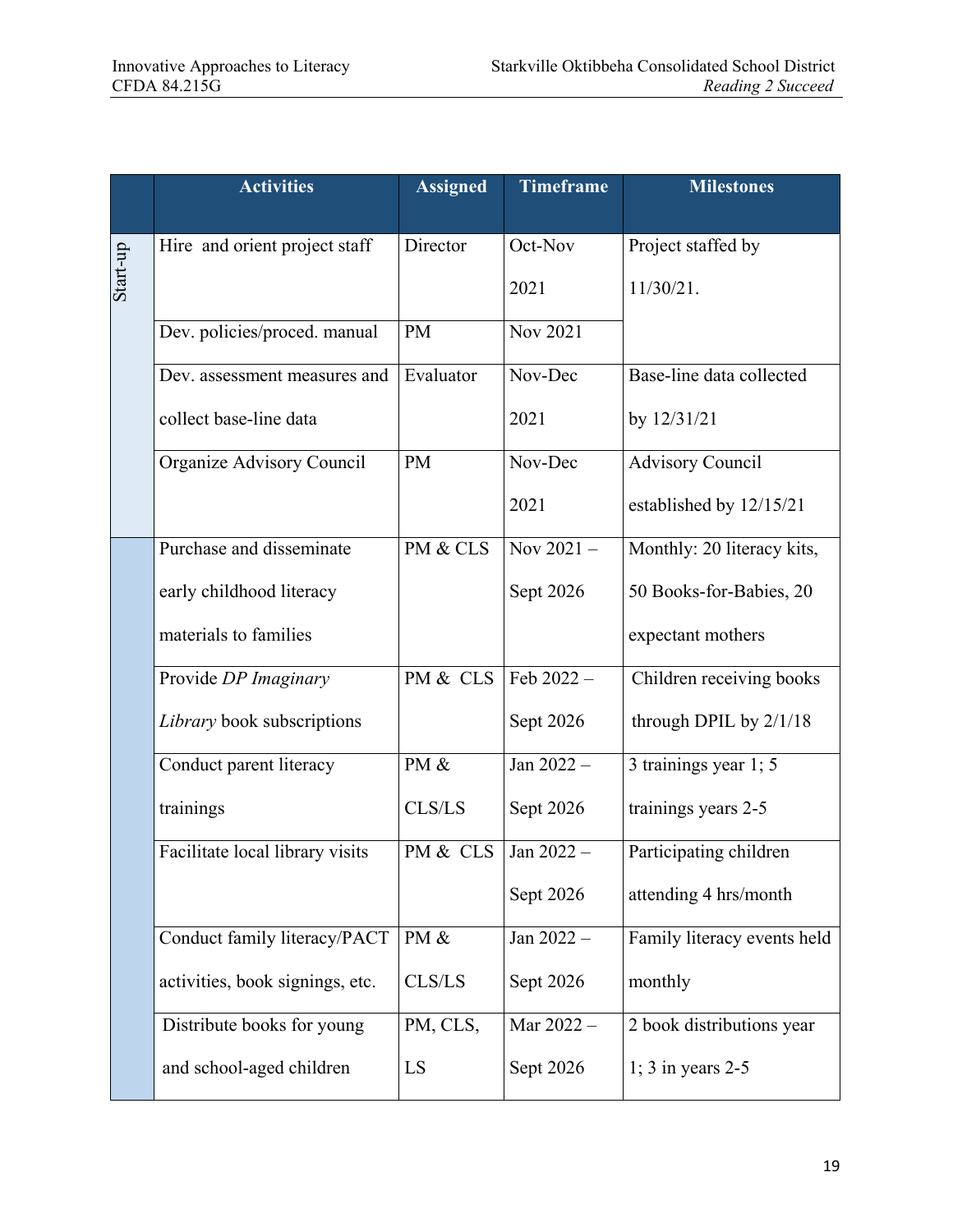| Provide professional            | LS,        | Jan 2022 -   | $\overline{2}$ librarians & 15 teachers |
|---------------------------------|------------|--------------|-----------------------------------------|
| development face-to-face &      | Teachers,  | Mar 2026     | receive PD in year 1; 2                 |
| on-line for teachers and        | Librarians |              | librarians and 21 teachers              |
| librarians (e.g. technology,    |            |              | in years 2-5; PLCs meet                 |
| PBL, STEM)                      |            |              | monthly                                 |
| Purchase technology for         | LS,        | Jan 2022 -   | Purchase 75 eReaders/                   |
| incorporation into learning     | Teachers,  | Aug 2026     | iPads in year 1 and 175 in              |
|                                 | Librarians |              | years 2-5                               |
| Purchase furnishings &          | PM, LS,    | Jan 2022 -   | All school libraries                    |
| technologies for libraries and  | CLS,       | Apr 2026     | upgraded by Apr 2026                    |
| creation of the Discovery       | Librarians |              |                                         |
| Career Lab/Library              |            |              |                                         |
| Distribute free books to        | PM, LS,    | Mar 2022 -   | 2 book distributions year               |
| students                        | <b>CLS</b> | Sept 2026    | $1; 3$ in years 2-5                     |
| Implement summer reading        | PM, LS,    | $Jun - July$ | 500 participating students              |
| program for K-4                 | CLS,       | 2000-2026    | in summer reading                       |
|                                 | Librarians |              | program each of 5-years                 |
| Host family literacy events     | PM, LS,    | Apr 2022 -   | One event held once per                 |
|                                 | <b>CLS</b> | Sept 2026    | quarter                                 |
| Replenish Little Free Libraries | PM, CLS,   | Mar 2022 -   | 3 Little Free Libraries                 |
|                                 | LS         | Sept 2026    | replenished weekly                      |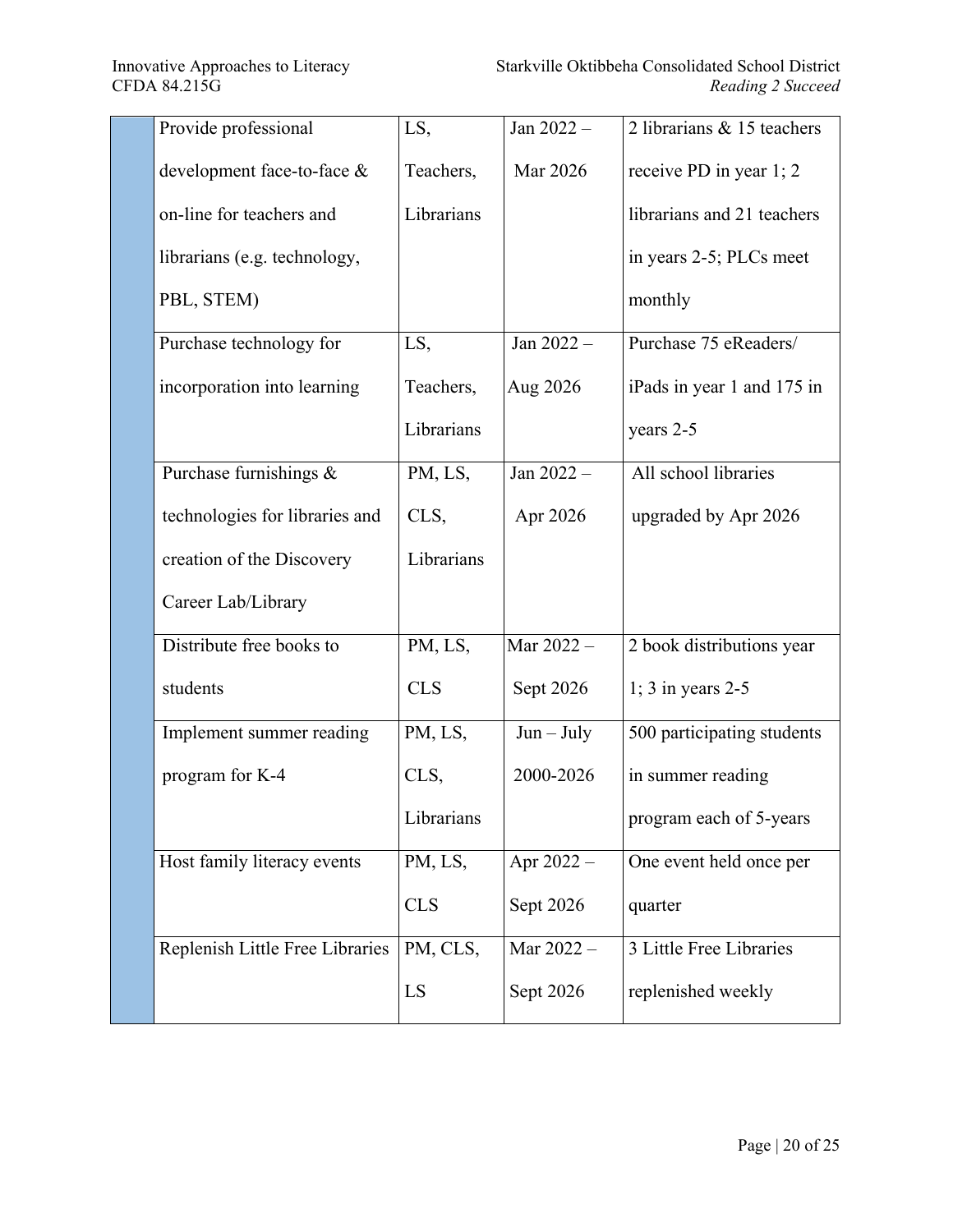| Assist students in use of     | Librarians, | Mar 2022 - | Daily assistance as needed |
|-------------------------------|-------------|------------|----------------------------|
| technology, visit classrooms, | teachers,   | Sept 2026  |                            |
| and collaborate with teachers | students,   |            |                            |
|                               | LS          |            |                            |
| Provide afterschool and       | Teachers,   | Jan 2022 - | 4 days a week school year  |
| summer tutorial support       | LS,         | Sept 2026  | & 4 weeks summer           |
|                               | students    |            |                            |

*PM- Program Manager LS-Literacy Specialist CLS- Community Literacy Specialist* 

 *(ii) Time commitments of key project personnel. R2S* will operate under the direction of Dr. Brandi Burton, Director of the Discovery Center, who will serve in-kind and delegate 10% of her (100%) Community Literacy Specialist will work with parents and community groups. Certified school year and 80 hours in the summer. (See job descriptions in Appendix) time toward the successful monitoring of the implementation. A Project Manager will be employed full-time (100%) to manage the day-to-day activities. A full-time (100%) Literacy Specialist will work with teachers and librarians to provide literacy supports and a full-time teachers will provide after school tutoring for struggling readers 8 hours a week throughout the

#### **(g) Quality of the project evaluation**

 Evaluation of the *R2S* initiative will be under the direction of an external evaluator. District research, i.e. the individual will hold a PhD; experience evaluating large, national research policy will guide the search process, which calls for advertising and soliciting quotes. Criteria for selection will include credentials and extensive experience in educational programming projects; and extensively published in professional journals and literature.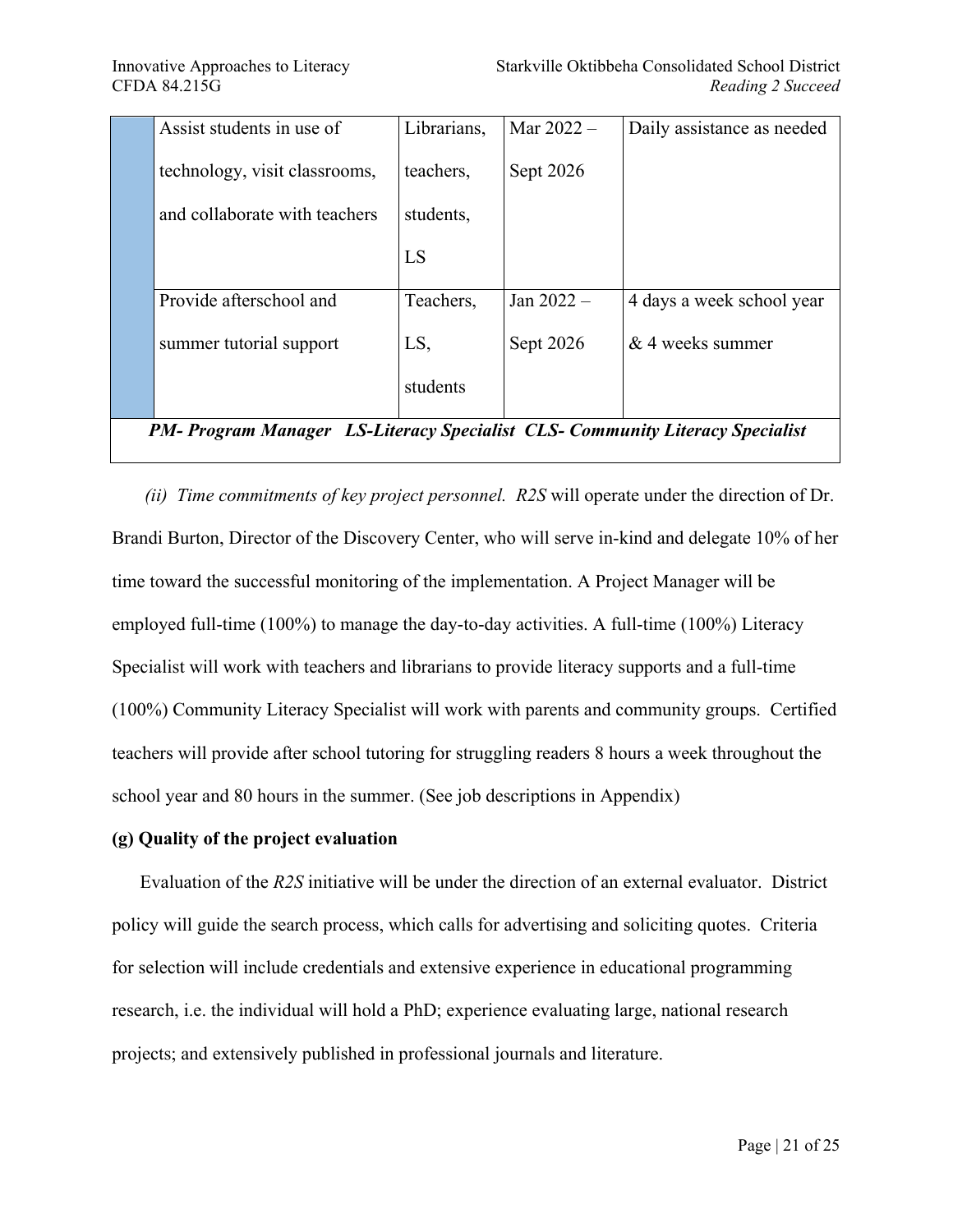implemented to maximize generalizability to potential, future adopters of program activities. Briefly, the program evaluation plan addresses both implementation of the planned interventions as well as outcomes so that the formative (implementation and initial outcomes) assessments can inform project staff to make adjustments for better fidelity to and impact of project activities. Outcomes assessments are linked to project objectives and will be

 development; (c) State-level entering Kindergarten Readiness scores on MKAS (d) State-adopted standardized test scores in reading/language literacy ; (e) Count of book to student ratios of ; (g) Count of grade- and language-appropriate books distributed to participating children each year of the project , and (h) Librarian surveys to measure student library use and librarian-teacher collaborations. Literacy achievement will be supplemented by district standardized test scores. *Data collected*. Outcomes measures will include: (a) Surveys of parents of pre-school aged children to measure home-based literacy activities, parent knowledge/skills (b) Fall-spring MKAS assessments of participating 4-year old children's development of oral language skills nonfiction books less than 10 years old in the eight libraries; (f) Surveys of participating students

 (i) Attendance rosters for reading events. (j) Sign in sheets for attendees and visitors of the Discovery Center Lab/Library (k) number of community partners and parent contacts made Implementation measures will include: (a) Monthly time and effort records of project staff; (b) Observation of Advisory Council meetings; (c) Monthly tracking of book, DPIL, and literacy kit distribution records; (d) Student attendance records at story hours; (e) Purchase records for literacy materials and technology; (f) Sample lesson plans or activities implemented; (g) Attendance records for literacy events; (h) Time logs and attendance records of tutoring sessions; monthly.

*Data timeline*. Implementation measures will be collected monthly, while outcome measures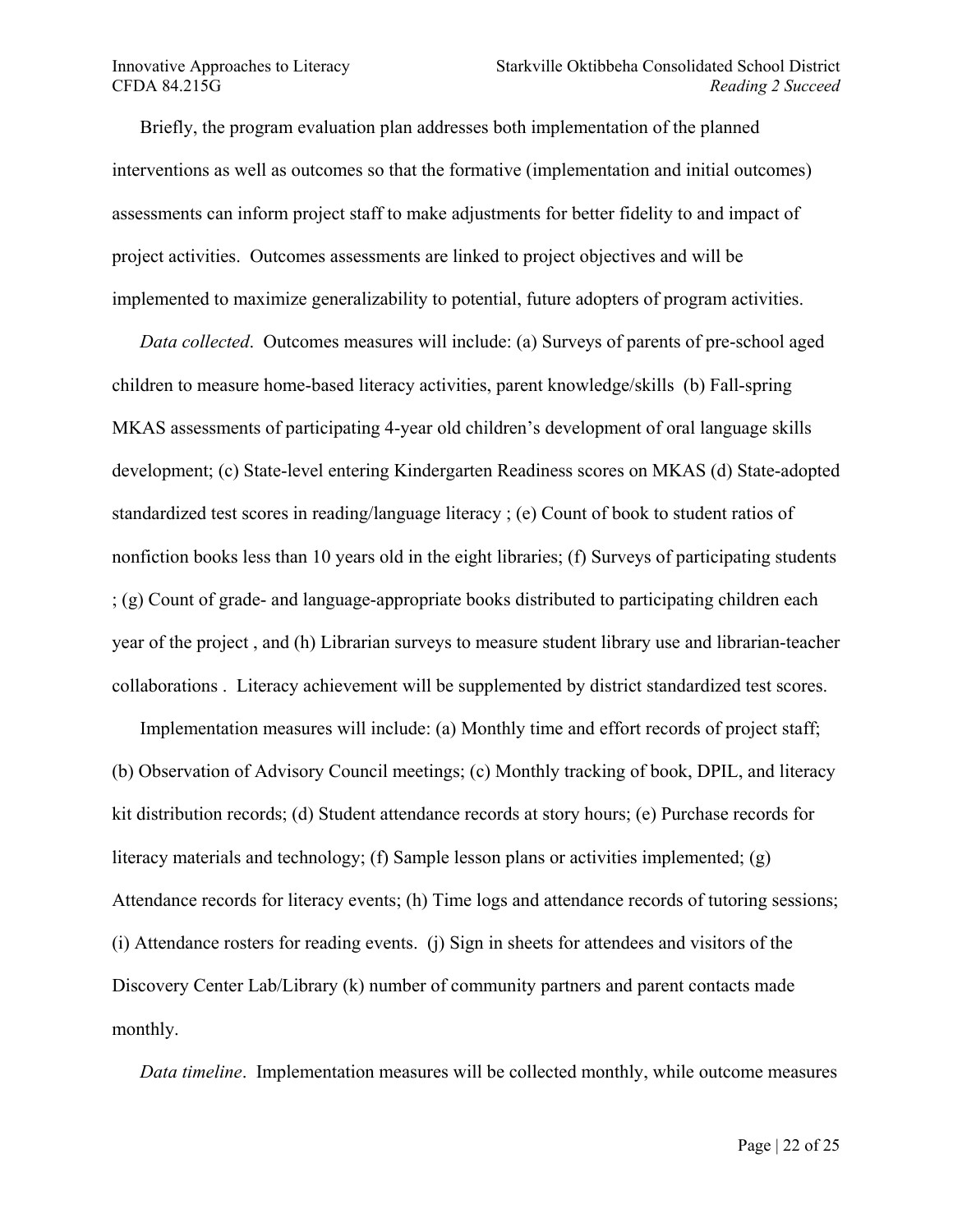will be collected quarterly or annually as available.

 feedback) of project implementation. For outcomes, both quantitative and qualitative methods will be used, to provide a complete portrait of impact. Data collection methods are those implied by the types of outcome and implementation data sources listed above in *Data collected*. *Methods used*. Mixed methods analyses will be used, especially in the appraisal (and

 interview protocols will be developed during the first quarter of the project. Development will *Instruments developed*. Survey measures, observation/interaction forms, and semi-schedule include input of the project staff, advisory committee (when in place), and be informed by related literacy enhancement projects, both in the schools and from professional literature.

 *Data analysis*. Implementation data will be tied to project activities and logic model, and will be updated monthly for project staff; quarterly for the Advisory Council, and annually for the performance on state-wide reading/language achievement measures, and estimates of student measures of literacy achievement to those of previous year students as well as to rising students. project evaluation record. In many cases, data analysis will comprise enumeration of activity, participants, and materials. This will be supplemented by mixed methods analysis of survey, observation, and interview data. Outcome data analyses will also comprise enumeration, student growth comparisons (using state scores and national norms), comparisons of student attainment relative to that of comparable, non-participating students. For this latter comparison, we will use propensity score matching, which has been shown to yield more dependable estimates of impact than unadjusted methods. Further, within a year, we will compare outcome

 with project staff monthly, with a one-month lag (maximum), to permit timely changes to be *Results availability*. For implementation data, as mentioned above, results will be shared made during the life of the project. Results will be shared with Advisory Council quarterly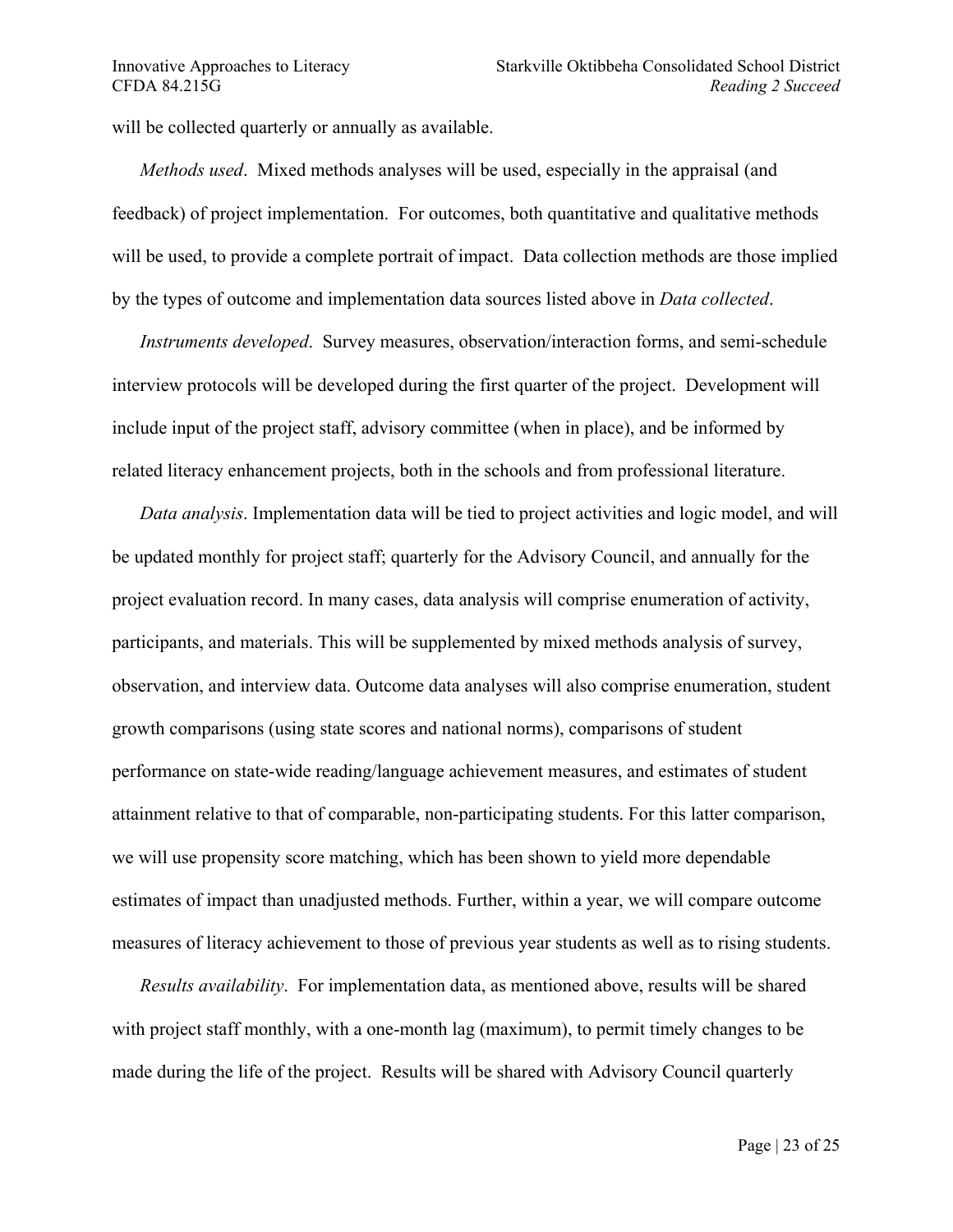allowing opportunity for elaboration and feedback at council meetings. For outcome data, results will be shared with relevant parties (school personnel and school board) at least annually.

 *Use of data*. A significant amount of evaluation effort will be spent to determine the fidelity activities might be feasibly implemented in their locale, for their clients. The final evaluation of implementation, to document the nature of the project activities as they involve staff, teachers, librarians, parents, and students, and to collect a rich range of data types from multiple sources- the purpose of which is to assure as careful and complete a portrait of what happened, under what circumstances, with whom, and with what results. In this way, our aim is to offer potential adopters elsewhere with the information they would need to make sound judgments as to what report will furnish a careful summation of all of these elements along with the "lessons learned" that will assist decision-makers to ascertain the likely utility for their site and circumstances.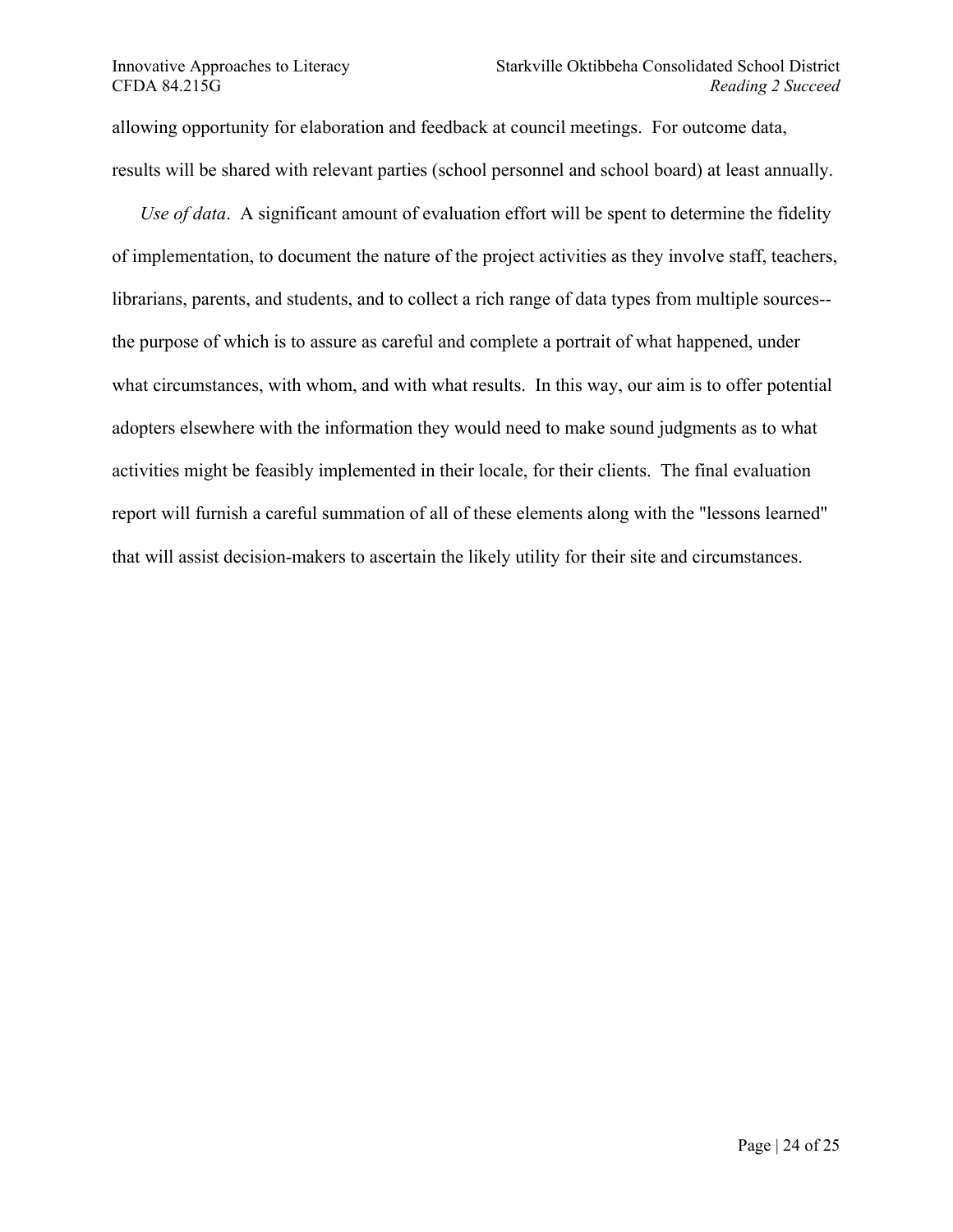| TITLE:                 | <b>Program Manager</b> |
|------------------------|------------------------|
| <b>LENGTH OF TIME:</b> | 12 Months              |
| <b>REPORTS TO:</b>     | Project Director       |

#### JOB RESPONSIBILITIES:

Program Activities

- 1. Implement the goals and objectives of *Reading 2 Succeed* according to the program plan and scope of services
- 2. Coordinate the day-to-day activities.
- 3. Document and maintain records of program activities.
- 4. Monitor the progress of the program and make necessary adjustments to ensure successful completion of program activities.
- 5. Promote program activities through local and web-based media outlets.
- 6. Manage program funds according to district and funding agency policies and procedures.
- 7. Coordinate all purchasing for the program activities and monitor the budget.
- 8. Maintain an inventory of supplies and equipment purchased through the program.
- 9. Monitor timeline of activities to ensure project is on schedule
- 10. Promote the importance of literacy in the community.
- 11. Plan and conduct distribution of free reading materials
- 12. Provide for the planning and organization of materials.
- 13. Plan professional development workshops
- 14. Coordinate staff and volunteer training.
- 15. Coordinate activities and monitor after school literacy program
- 16. Assist in planning and conducting family interactive activities.
- 17. Establish and facilitate an advisory council for the program.
- 18. Communicate regularly with stakeholders regarding program activities and achievements.
- program and/or clients served by the program. 19. Collaborate with local agencies and organizations that provide services related to the
- 20. Assist as needed in the collection of evaluation data
- 21. Compile information and submit reports to the Director and Federal Project Officer

#### Supervisory

- 1. In consultation with the director, recruit, interview and select staff and/or volunteers with skills appropriate to the needs of the program.
- 2. Orientate program staff and/or volunteers according to the policies and practices of the district.
- 3. Supervise and evaluate performance of program staff.
- 4. Maintain and approve work effort reports on all program staff.
- 5. Coordinate staff and volunteer training (if applicable).

#### Professionalism

1. Report regularly and punctually to assigned work location and notify supervisor or designee of impending absence in a timely manner.

2. Maintain professional licensing (if applicable).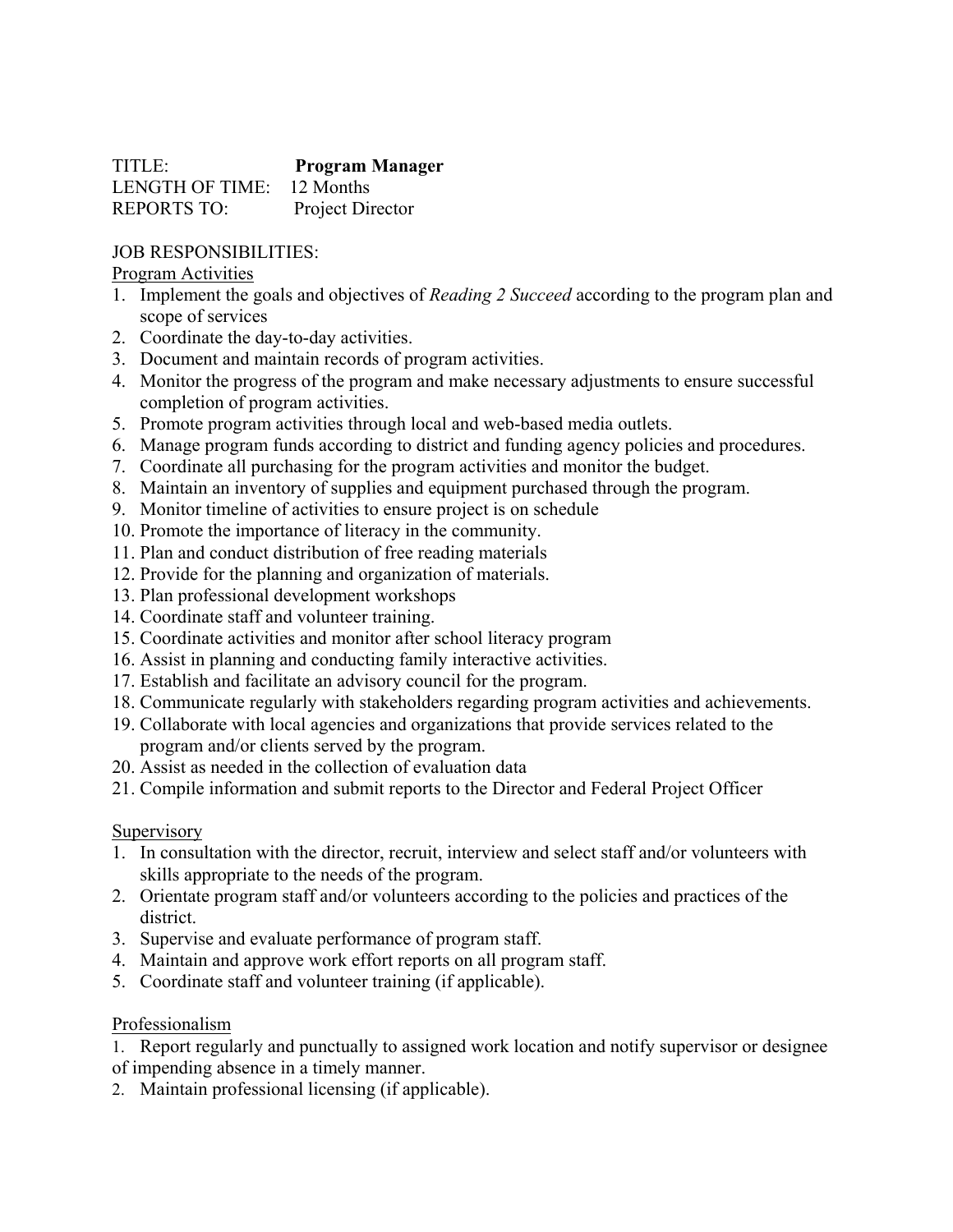- 3. Maintain accurate time & effort reports.
- 4. Perform other duties as may be assigned by the director.

#### QUALIFICATIONS:

Bachelor's degree in education or related field. Prior project management experience. Experience working with family and school literacy programming. Proficient in use of computers for word processing, spreadsheets, e-mail, internet. Strong leadership, organizational, communication, interpersonal, and problem solving skills.

#### TITLE: **Community Literacy Specialists**

**REPORTS TO:** LENGTH OF TIME: 12 Months Program Manager

#### JOB RESPONSIBILITIES:

- 1. Implement the goals and objectives of *Reading 2 Succeed* according to the program plan and scope of services
- 2. Selects and orders quality, age-appropriate children's books for distribution and other literacy materials and supplies
- 3. Conduct parent literacy training
- 4. Plans and conducts family literacy events/activities considering culture, learning styles, special needs, and socio-economic background of participants
- 5. Use technology resources effectively in literacy activities
- 6. Coordinate book distributions and reading incentive programs
- 7. Coordinates and maintains Little Free Libraries in low-income neighborhoods
- 8. Cultivates and maintains partnerships with community organizations and groups that support early literacy activities
- 9. Collaborate with teachers and librarians in the selection of materials, planning events, and working with families
- 10. Attend local events and inform public of importance of literacy
- 11. Recruit and maintain Dolly Parton Imagination Library, Books-for-Babies disstributions at local hospital
- 12. Maintain records and complete reports for the Program Manager
- 13. Assist in collection of evaluation data both process and outcomes.
- 14. Perform other tasks as assigned by Program Manager.

#### QUALIFICATIONS:

 children's literature; ability to model research-based reading techniques; skills in use of on-line Bachelor's degree in education; knowledgeable about child development, reading acquisition and tolls, computers and other educational technologies, experience in working with schools and families in literacy programming, relates well to diverse cultures, good organizational, communication, problem-solving, interpersonal skills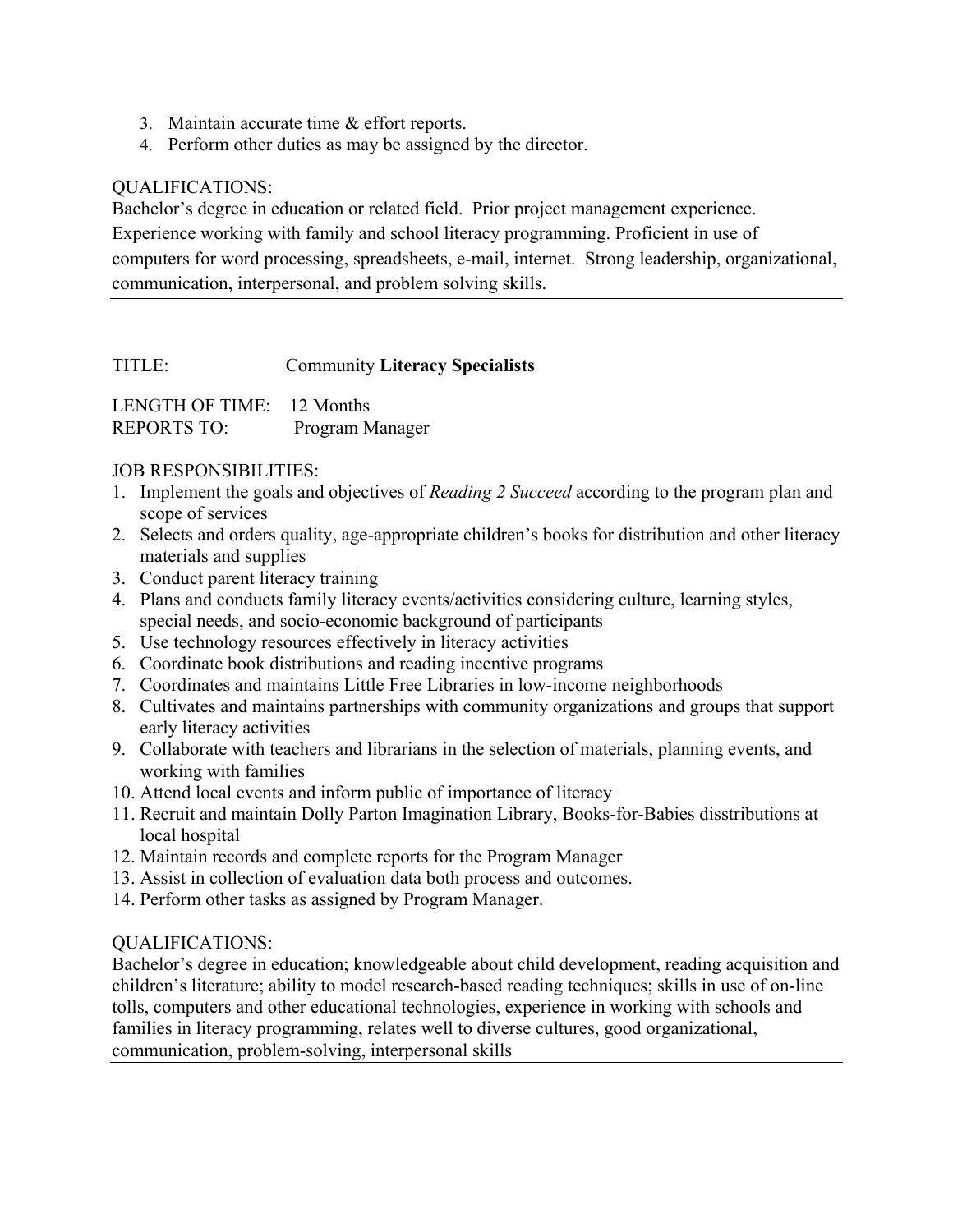| TITLE:             | <b>Literacy Specialist</b> |
|--------------------|----------------------------|
| LENGTH OF TIME:    | 12 Months                  |
| <b>REPORTS TO:</b> | Project Manager            |

## JOB RESPONSIBILITIES:

- 1. Implement the goals and objectives of *Reading 2 Succeed* according to the program plan and scope of services
- 2. Provide regular, job-embedded professional development for  $Pre-K 12$  librarians and teachers emphasizing co-planning, co-teaching, co-assessing units of study rooted in 21st century literacy and technology skills
- 3. Assist teachers and students in the use of literacy in all subject areas
- 4. Collaborate with librarians to encourage the use of literacy in all subject areas
- 5. Promote ethical use of technology
- 6. Assist teachers, librarians, and students in the development and use of digital information
- 7. Assist teachers and librarians in development of digital literacy and communication lessons
- 8. Assist librarian in the selection and purchase of equipment, furniture, and resources for library upgrades
- 9. Stays abreast of current research and emerging technologies that fosters the use of technology in education
- 10. Assist in planning and conducting literacy events/activities and book distributions.
- 11. Maintain records and complete reports for the Program Manager
- 12. Assist in planning and conducting parent leadership training
- 13. Collaborates with district curriculum department
- 14. Encourages the use of age appropriate literacy activites throughout the district and among families of students enrolled in the district
- 15. Provide assistance to families including workshops as needed
- 16. Work with school libraries to convert to  $21<sup>st</sup>$  century libraries
- 17. Assist in collection of evaluation data both process and outcomes
- 18. Perform other tasks as assigned by Program Manager.

## QUALIFICATIONS:

 organizational, communication, problem-solving, interpersonal skills Bachelor's degree in instructional technology, education or related field; an understanding of key learning theories and methods of instruction including but not limited to differentiation, universal design for learning, technology integration, problem-based learning; skilled in the use of a wide range of technology equipment including assistive technology; experience in working with schools and families in literacy programming; relates well to diverse cultures, good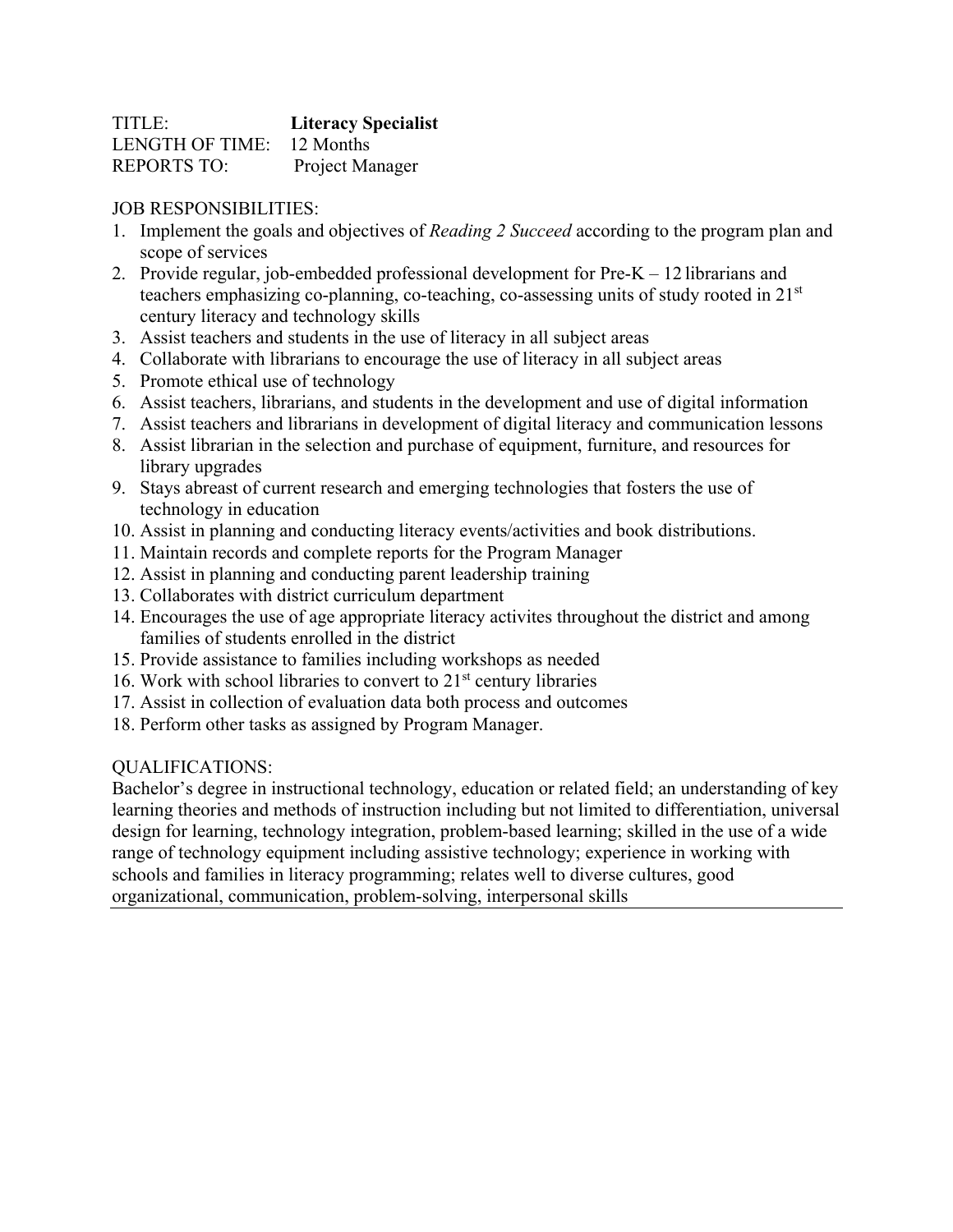LENGTH OF TIME: Part-time REPORTS TO: Program Manager TITLE: **Tutor** 

#### JOB RESPONSIBILITIES:

- 1. Teach reading intervention during after school and/or summer hours
- 2. Maintain students time on tasks
- 3. Monitor and records participants needs and progress
- 4. Conduct parent/family conferences with participants' families (as needed)
- 5. Coordinate teaching with regular school assignments
- 6. Work with teachers in providing service to students for successful accomplishment of special literacy assignments.
- 7. Maintain confidentiality
- 8. Perform any other duties as assigned by the Program Manager that relates to the successful implementation of the program goals and objectives.

#### QUALIFICATIONS:

 Mississippi licensed teacher. Successful teaching experience. Strong interpersonal skills and management ability.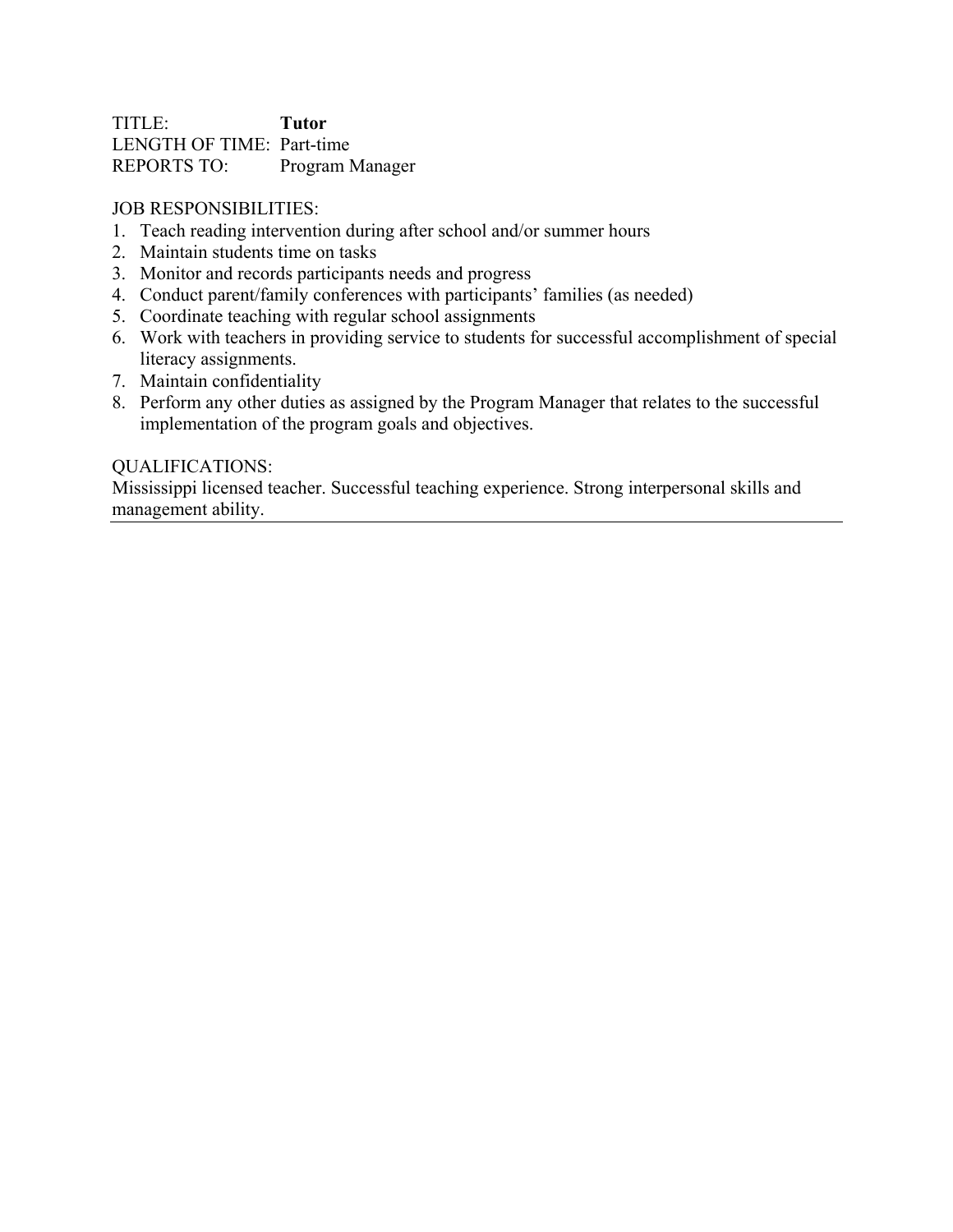# **Brandi T. Burton, Ph.D.**

#### **EDUCATION**

#### **MISSISSIPPI STATE UNIVERSITY**

*Doctor of Philosophy in Curriculum and Instruction, August 2016* 

Dissertation title: **Perceptions of English Language Arts teachers in Mississippi on their preparedness for implementing technology dependent standards.** 

#### **MISSISSIPPI STATE UNIVERSITY**

*Masters of Technology Education, August 2007* 

#### **MISSISSIPPI STATE UNIVERSITY**

*Bachelors in Business Administration, December 2000* 

#### **EUPORA HIGH SCHOOL**

*High School Diploma, May 1997* 

## **WORK EXPERIENCE:**

## *PROFESSIONAL AND ADMINISTRATIVE EXPERIENCE*

## **STARKVILLE OKTIBBEHA CONSOLIDATED SCHOOL DISTRICT**

 *July2018- Present Director of Educational Enhancement and Innovative Research/Director of SOCSD Discovery Center* 

- • Write proposals for SOCSD to receive funding for multiple grant/innovative programs (Currently managing 11 projects and \$7,000,000 in budgets)
- Manages grant staff, assistant/bookkeeper, and all library/media specialists within SOCSD
- Serve as the clearinghouse for all grants written for and by SOCSD teachers, programs, etc.
- Manages Makerspace for SOCSD and how they fuse with Academic Houses and Career Development
- Prepare and deliver presentations to appropriate groups (both in district, state, and national levels)
- Serve as Project Investigator for grant projects within the district
- • Collects, analyzes, and aggregates data to reflect trends or issues within Innovative Projects within SOCSD
- Serves as the SOCSD liaison with Mississippi State University on partnering with grants or conducting research
- Give insight on innovative technological tools and teaching strategies
- Serve as the manager of all research projects to be conducted within the district
- • Serve as manager of all seven libraries in the school district
- Identifies Summer Learning Opportunities for Students and Funding Streams so they are of no cost to students

## **STARKVILLE OKTIBBEHA CONSOLIDATED SCHOOL DISTRICT**

*Teacher Mentor for Reading 2 Succeed, January 2017- June 30, 2018* 

- Aid ELA teachers with teaching strategies for increasing assessment scores
- Implement technology based learning in SOCSD ELA Classrooms
- Develop curriculum maps and set goals for ELA classrooms
- Help administrators identify lower level technology use teachers
- • Cater professional development and work one-on-one with teachers
- Conducted summer tutoring for SOCSD students
- Formed a Professional Learning Community for school librarians at SOCSD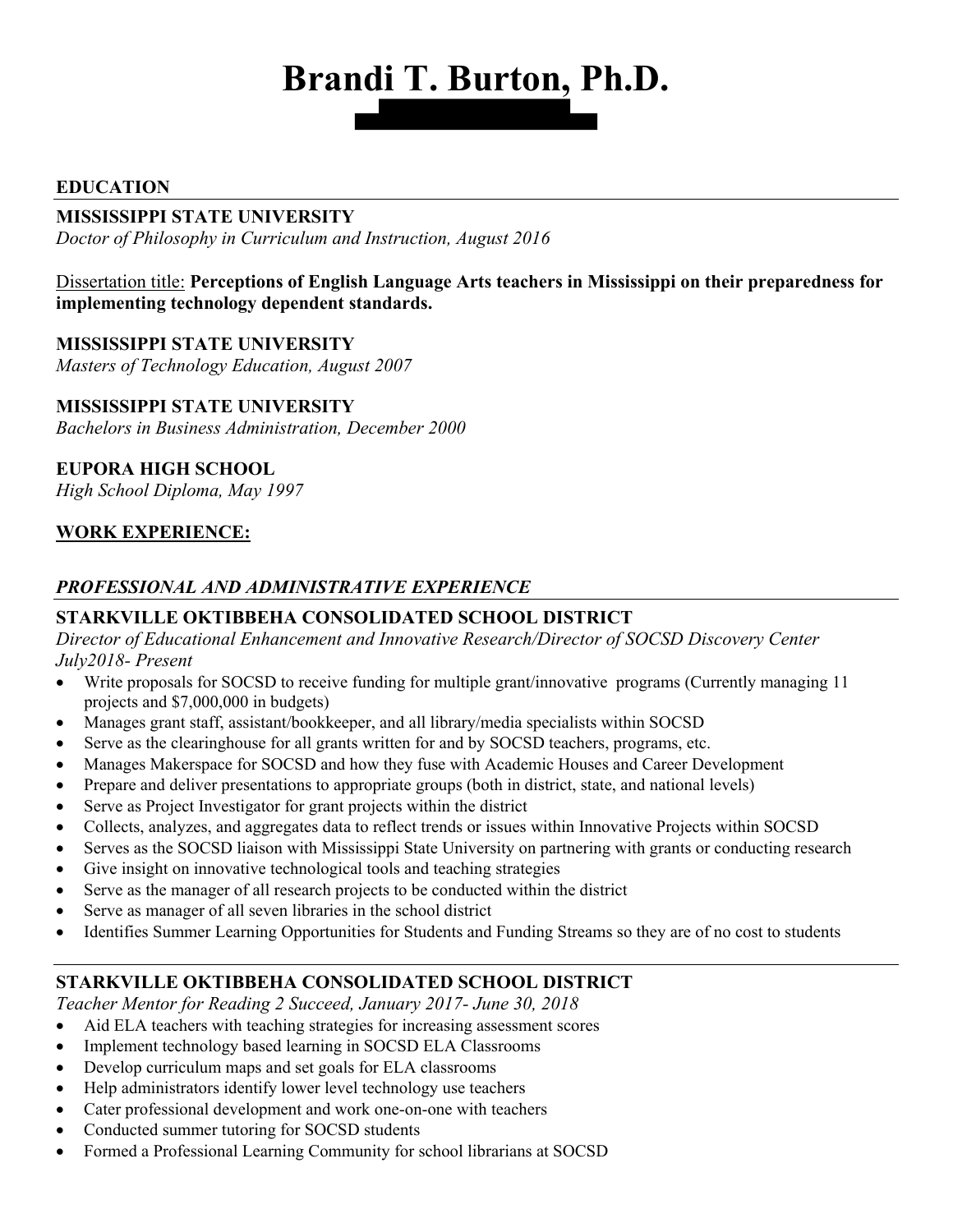- Developed and led a summer reading program for struggling readers grades 4-6
- Guided and executed the purchase of books and technology for classrooms and libraries in SOCSD
- Led the effort to make all SOCSD Libraries compliant with the standards set forth by the Mississippi Department of Education
- Worked with Assistant Superintendent of Curriculum and Instruction to plan implementation of Balanced Literacy at SOCSD
- • Led the effort to have Starkville Oktibbeha Community recognized as an official Grade Level Reading Community

## **MISSISSIPPY STATE UNIVERSITY EXTENSION SERVICE, EARLY YEARS NETWORK**

*Director of Communications and Research, July 2012-December 2016* 

- Wrote and distributed early education curriculum and trainings
- Led a team of 6 daily that was responsible for all publications, curriculum, social media, print media, digital media, and graphic design projects related to the EYN. Coordinated public relations, press releases, and events that we could attend in order to share information on education in Mississippi. Attended multiple state and national level conferences for this reason
- Conducted research, compiled and analyzed data, and prepared papers, presentations, and research briefs
- Managed and coordinated the involvement of 160 statewide employees
- • Organized events and professional development trainings that were held in all 18 of our offices across the state.
- occur to increase outreach. • Created and distributed statewide surveys related to our programs in order to gain insight on changes that need to
- MS as well as changes that could occur at the EYN in order to expand our reach and accessibility. Created an Advisory Council comprised of members across the state that met quarterly to discuss education issues in
- • Prepared and reviewed operational reports and schedules to ensure accuracy and efficiency.
- Created orientation manuals and training for new staff members.
- Oversaw/Managed a budget of over \$1,000,000 annually.
- Oversaw funding monitoring visits yearly with MDHS
- • Evaluated personnel annually and discussed needed changes, recognized accomplishments, and set goals.
- team that I supervised and managed. • Received a nomination for the 2015 Zacharias Distinguished Staff Award at Mississippi State University from the

## **TEACHING EXPERIENCE:**

## **UNIVERSITY OF WEST ALABAMA**

*Adjunct Professor, August 2018-present* 

• Teach Educational Foundations, graduate course

#### **WEBSTER COUNTY SCHOOLS**

*East Webster High School Teacher, Aug 2008-2012* 

- Taught STEM courses 2011-2012.
- Taught Intellectually Gifted both at the elementary level and the high school level 2008-2011
- Chaired committees during my tenure.
- Participated with the after school tutoring program.

#### *Eupora High School Teacher, August 2005-May 2008*

- • Taught Family and Consumer Sciences.
- • Taught business and accounting courses both on site as well as via distance education.
- • Chaired many committees both academic and social during my tenure.

## **HOUSTON HIGH SCHOOL**

*Teacher, Aug 2003-2005* 

• Taught Business and Computer Courses.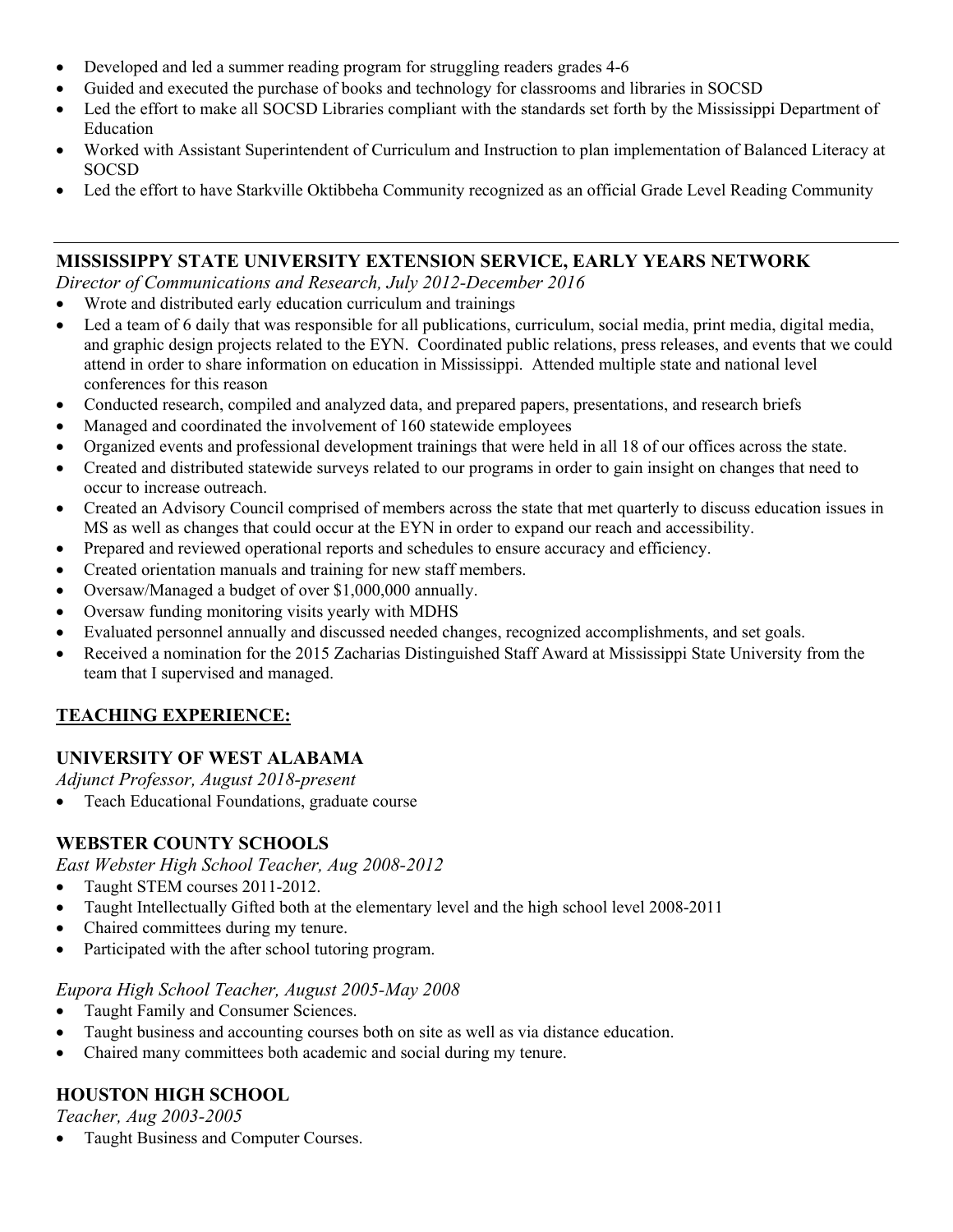- • Taught STEM (Technology Discovery) Courses.
- Created school newsletter that the computer classes produced and distributed.
- Chaired the academic team.
- Received Teacher of the Year.

## **GRANT/FOUNDATION EXPERIENCE:**

- operate on for a 27 month period. Co-authored and received a grant in the amount of \$36,886,388 to add more services to the Early Years Network and
- Authored and Received a Social Emotional Grant in the amount of \$25,000 to use with our English Language Learning Students to help ease their transition into the regular ed classroom*.* Funding through NeVo, Education First, and Rockefeller Philanthropy Group.
- Assisted in gathering information and research used for contributing to the Innovative Approaches to Literacy Grant Proposal for 2018, Funding award \$1.2 million. Serves as Principal Investigator for this project.
- • Authored and Received a Walmart Community Grant to use at the SOCSD Expect Excellence Summit in the amount of \$5000, two consecutive years of this funding was received (2018 & 2019)
- Authored and Received a K-12 STEM grant for the creation of Makerspaces from the Mississippi Department of Education for \$120,000.
- Authored and Received a K-3 Literacy grant for summer reading programs from the Mississippi Department of Education for \$150,000.
- for \$25,000. Authored and Received a grant for a Behavior Classroom from the Mississippi Council on Developmental Disabilities
- Armstrong Middle School and The Partnership School for \$1.43 million. • Authored and Received a grant from the US Department of Education for School Climate transformation at
- Authored and Received a grant from Blue Cross Blue Shield of MS to create Health and Wellness classes and opportunities at the Partnership School in Starkville, MS for \$900,000
- Authored and Received a grant from the Mississippi Council on Developmental Disabilities to create Cool Down Areas in classrooms for students with Behavior Plans \$25,000
- Authored and Received a Walmart Community Grant for Distance Learning materials due to the onset of COVID-19 \$5000

*Total Grant Funding to Date: \$40,776,388* 

#### **PROFESSIONAL PRESENTATIONS**

#### **Written and Presented:**

- Davis, L.E., Bethay, L., Taylor, J., Burton, B., Elmore-Staton, L., Parker, J., & Dickson, L. (2016). *Nurturing parents: An evidence based approach to improving parenting behaviors in Mississippi.* Session presented at the Young Child Conference and Expo in New York, New York.
- *implementing effective training tools.* Session presented at the Southeastern Early Childhood Mays, J., Burton, B., King, A., Pegues, B., & Atkins, L. (2016). Professional *presentations: Creating and*  Association in Tulsa, OK.
- Davis, L.E., Burton, B., Dickson, L., Parker, J., Elmore-Staton, L., Allgood, C. (2015). *Nurturing Parents: An evidence based approach in improving parenting behaviors in Mississippi.* Session presented at the Mid-South Education Research Association in Lafayette, LA.
- Session presented at the Postsecondary Career Pathway Summer Conference in Biloxi, MS. Burton, B., Davis, L.E., Allgood, C., Bethay, L. (2015). *Early years network: Growing Mississippi's Children*.
- Burton, B., Pegues, B., Mercer, A. (2015). *Relationships matter! Fostering relationships and strong connections*. Session presented at the McCormick Leadership Conference in Wheeling, IL.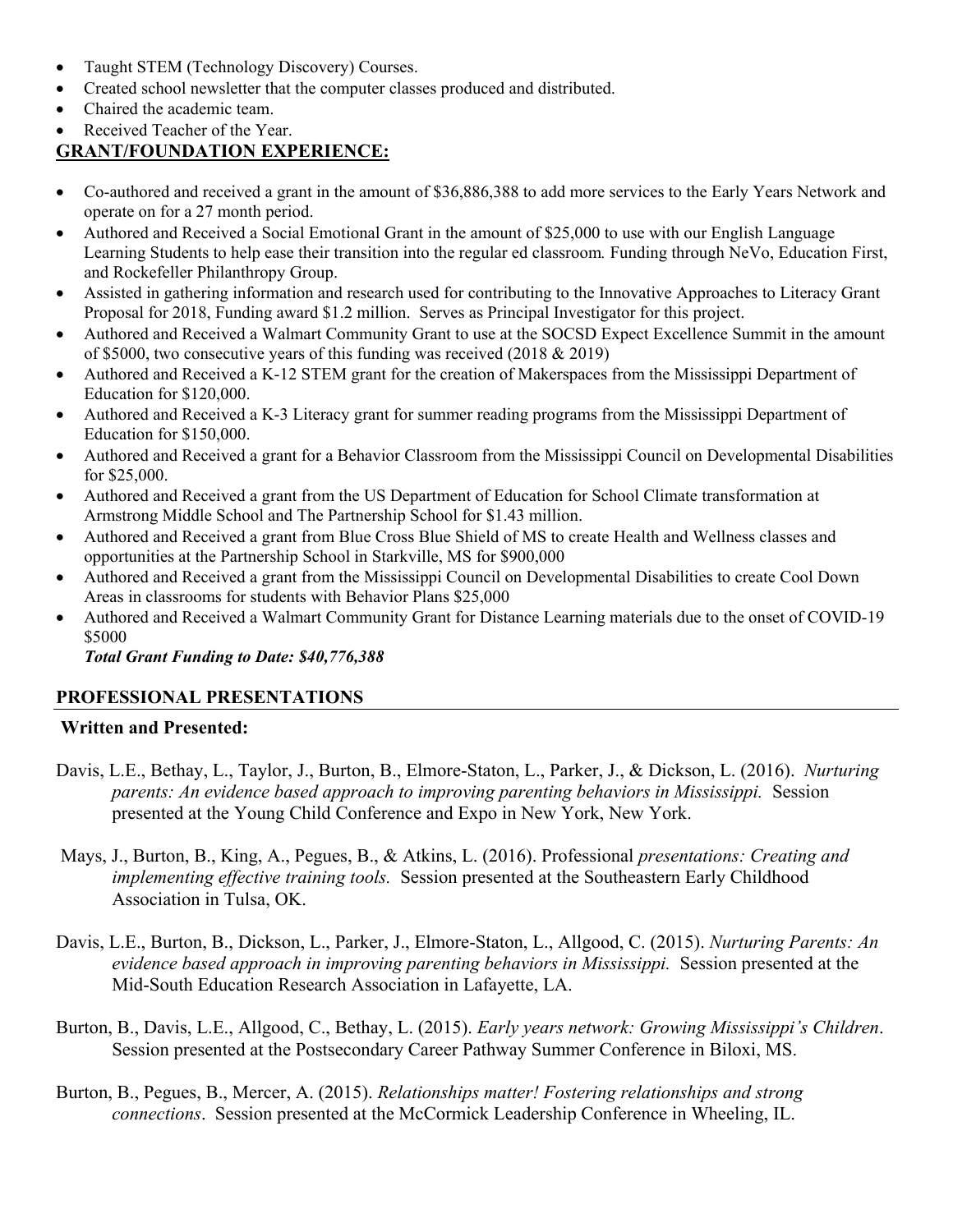- Burton, B. (2014). *How 6-8 grade language arts teachers use technology to meet common core state standards*. Led roundtable discussion at the Society of Information Technology and Teacher Education International Conference in Jacksonville, FL
- Burton, B. (2009). *Music through the years*. Break out session presented at the Mississippi Associational Gifted Conference in Philadelphia, MS.

#### **POSTER SESSIONS**

#### **Written and Presented:**

- Davis, L.E., Elmore-Staton, L., Parker, J., Burton, B., Allgood, C., Bethay, L., Taylor, J., Gregory, T., Beck, A., & Crow, K. (2016). *Navigating an early childhood program through the aftermath of a natural disaster: A snapshot of success*. Refereed poster session as the Mid-South Educational Research Association Conference in Mobile, AL.
- & Crow, K. (2016). *A holistic approach to technical assistance: Allies for quality care.* Referred poster Davis, L.E., Elmore-Staton, L., Parker, J., Burton, B., Allgood, C., Bethay, L., Taylor, J., Gregory, T., Beck, A., session at the Mid-South Educational Research Association Conference in Mobile, AL.
- parenting: An evidence based approach to improving parenting behaviors in Mississippi. Referred poster session at the 30<sup>th</sup> National Training Institute Conference in Seattle, WA. Davis, L.E., Elmore-Staton, L., Parker, J., Burton, B., Allgood, C., Bethay, L., & Taylor, J. (2015) *Nurturing*
- *Protecting relationships while negotiating vents on early childhood programs.* Referred poster session Davis, L.E., Dickson, L., Pegues, B., Mercer, A., & Burton, B. (2015) *When the unthinkable happens:*  at the 30<sup>th</sup> National Training Institute Conference in Seattle, WA.
- *Promoting self-regulation, behavior, and guidance beyond the tyranny of the treasure box.* Refereed poster session at the National Association for the Education of Young Children Annual Conference in Davis, L.E., Dickson, L., Pegues, B., Mercer, A., Burton, B., & Bethay, L. (2015). *When stickers don't work:*  Orlando, FL.
- *learning environment of in-home family childcare.* Presented at the Society for Research in Child Davis, L.E., Newman, M., Dickson, L., Burton, B., Warren, S., Gregory, T., Carmody, K. (2015) *Improving the*  Development Conference in Philadelphia, PA.

#### **RESEARCH BRIEFS**

- *Mississippi.* (Early Years Network, Research Brief No. 1). Davis, L.E., Elmore-Staton, L., Parker, J., Burton, B., Allgood, C., Bethay, L., Taylor, J., Gregory, T., Beck, A., Crow, K. (2016). *Nurturing parents: An evidence based approach to improve parenting behaviors in*
- Davis, L.E., Elmore-Staton, L., Parker, J., Burton, B., Allgood, C., Bethay, L., Taylor, J., Gregory, T., Beck, A., Crow, K. (2016). *Negotiating adverse effects in early childhood programs: Protecting relationships when the unthinkable happens.* (Early Years Network, Research Brief No. 2).
- *Mississippi.* (Early Years Network, Research Brief No. 3). Davis, L.E., Elmore-Staton, L., Parker, J., Burton, B., Allgood, C., Bethay, L., Taylor, J., Gregory, T., Beck, A., Crow, K. (2016). *Family, friend, and neighbor care: Providing for family home providers in*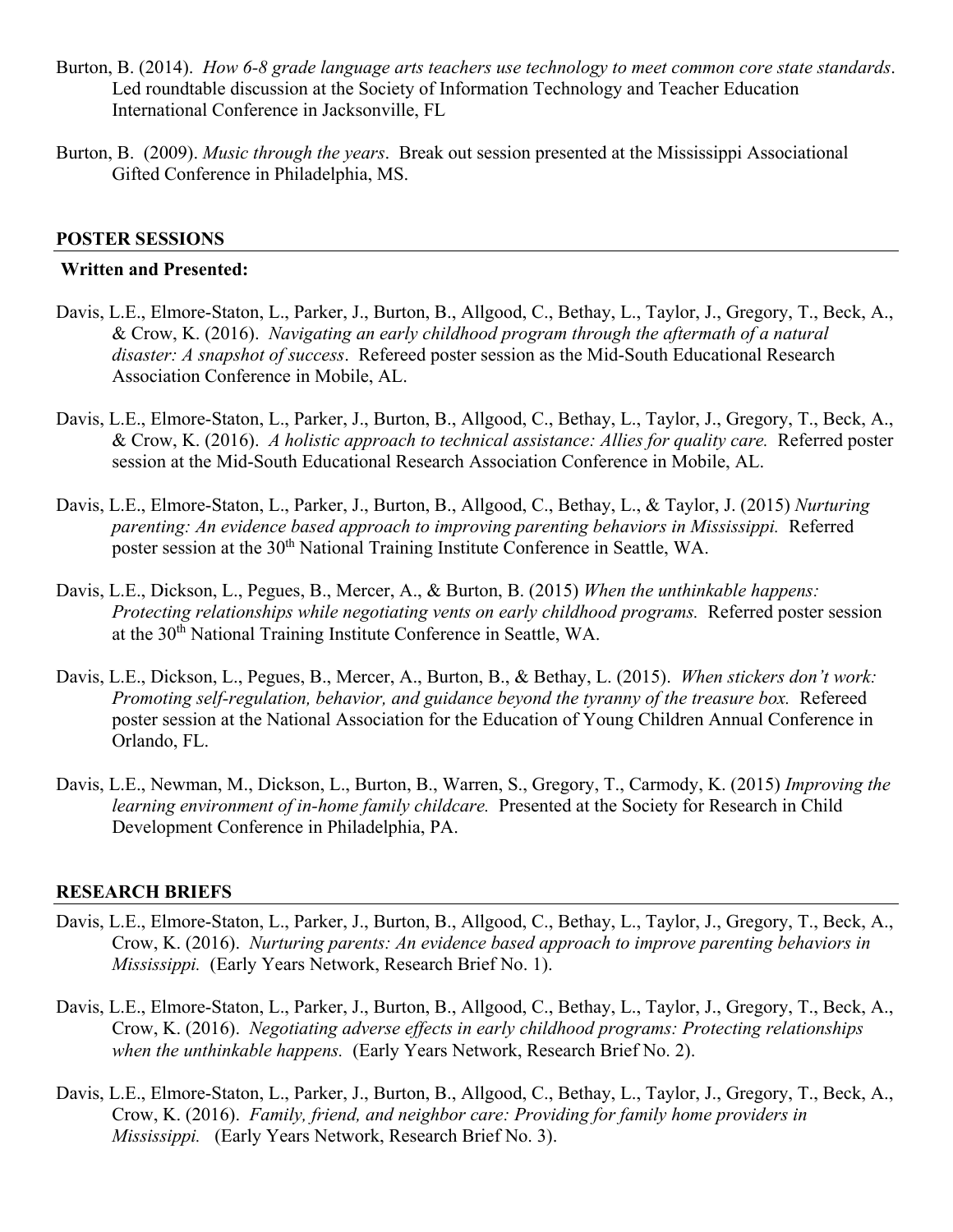- Davis, L.E., Elmore-Staton, L., Parker, J., Burton, B., Allgood, C., Bethay, L., Taylor, J., Gregory, T., Beck, A., Crow, K. (2016). *The impact of technical assistance on quality in the early childhood classroom.*  (Early Years Network, Research Brief No. 4).
- Davis, L.E., Elmore-Staton, L., Parker, J., Burton, B., Allgood, C., Bethay, L., Taylor, J., Gregory, T., Beck, A., Crow, K. (2016). *Allies for quality care: A holistic approach to technical assistance.* (Early Years Network, Research Brief No. 5).

## **PROFESSIONAL ORGANIZATION MEMBERSHIPS**

- Mississippi Early Childhood Association
- Mississippi Educational Research Association
- Society for Information Technology and Teacher Education
- Association for Supervision and Curriculum Development
- Phi Beta Kappa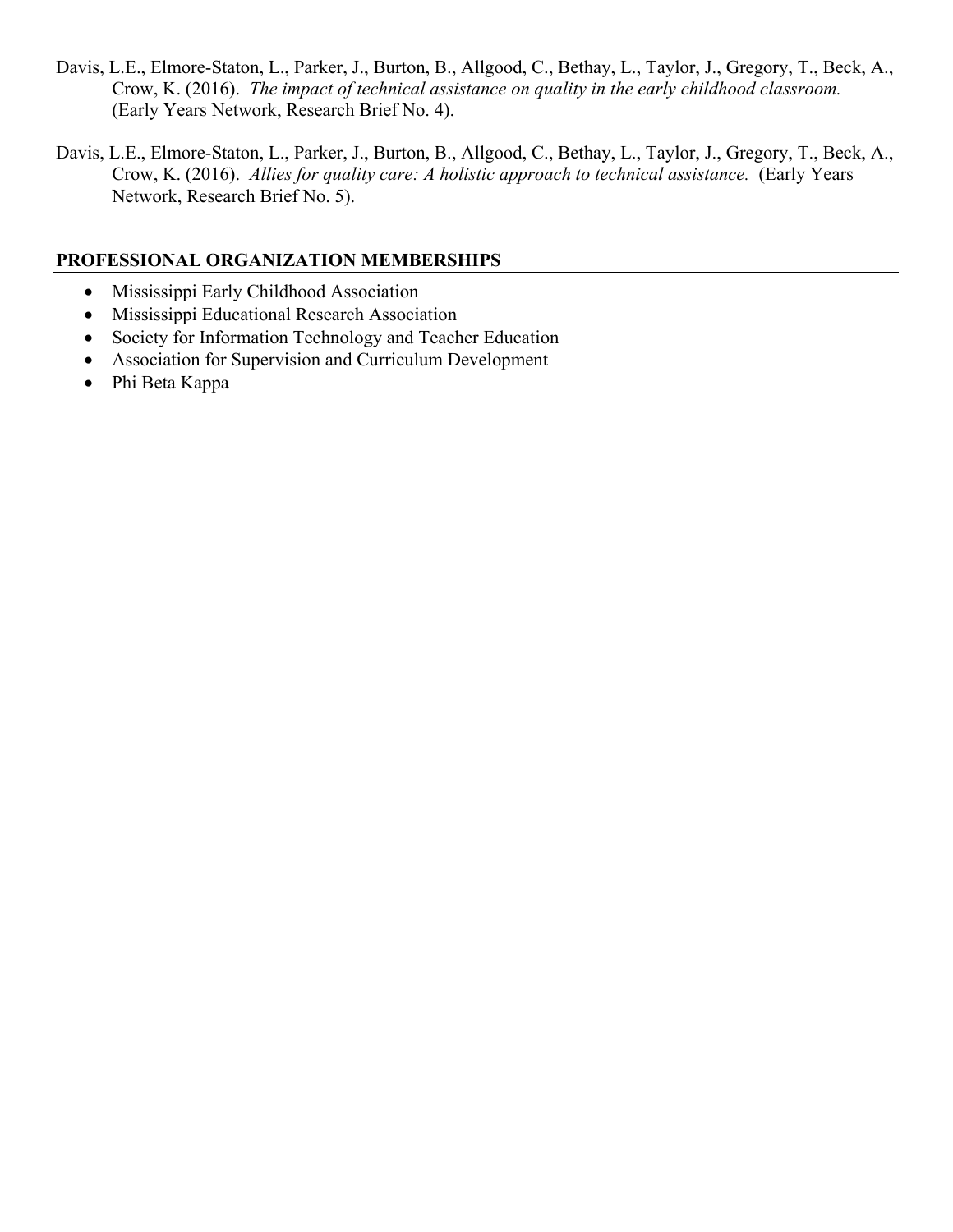|                                | * Mandatory Other Attachment Filename: 1242-Bibliography.docx       |  |
|--------------------------------|---------------------------------------------------------------------|--|
| Add Mandatory Other Attachment | Delete Mandatory Other Attachment   View Mandatory Other Attachment |  |

To add more "Other Attachment" attachments, please use the attachment buttons below.

| Add Optional Other Attachment | Delete Optional Other Attachment | View Optional Other Attachment |
|-------------------------------|----------------------------------|--------------------------------|
|-------------------------------|----------------------------------|--------------------------------|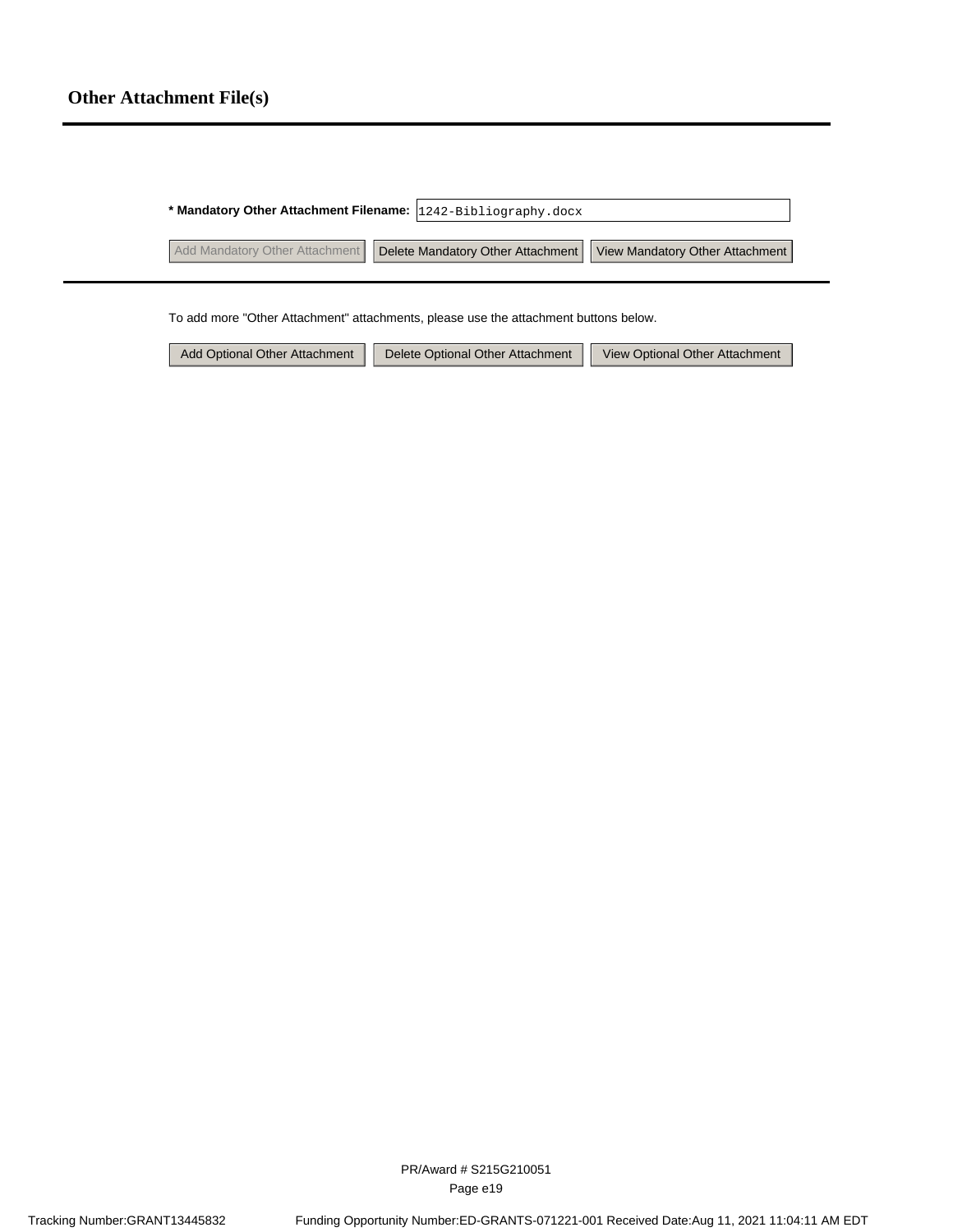#### **Bibliography**

- Biemiller, A. (2006). Vocabulary Development and Instruction: A Prerequisite for School Learning. In D. K. Dickinson, *Handbook of Early Literacy Research* (p. 43). New York, NY: The Guilford Press.
- *Chronic Absenteeism Data Report 2018*. (2018, May 17). Retrieved from Mississippi Department of Education: http://mdereports.mdek12.org/pdf/a/2017/FINAL%20- %20Chronic%20Absenteeism%20Report%20-%202018.pdf
- Retrieved from National Summer Leraning Association: Research in Brief: Cooper, H. (n.d.). *More Than a Hunch: Kids Lose Learning Skills Over the Summer Months.*  http://www.summerlearning.org/wpcontent/uploads/2016/06/MoreThanAHunchKidsLoseLearningSkillsOverTheSummerMo nths.pdf. Retrieved May 9, 2018
- *Empowering Learners.* (2009). Chicago, IL: American Association of School Librarians.
- Eric Dearing, K. M. (2004). The promotive effects of family educational involvement for lowincome children's literacy. *Journal of School Psychology*, 445-460.
- Fernald, A. a. (2011). Early Language Experience Is Vital to Developign Fluency in Understanding. In S. B. Neuman, *Handbook of Early Literacy Research* (Vol. 3, p. 3). New York, NY: The Guilford Press.
- *Framework For 21st Century Learning*. (2018, May 11). Retrieved from P21 Partnership for 21st Century Learning: http://www.p21.org/about-us/p21-framework
- mathematics (STEM) project-based learning (PBL) affects high, middle, and low Han, S., Capraro, R., & Capraro, M. M. (2015). How sicence, technology, engineering, and achievers differently: The impact of student factors on achievement. *International Journal of Science and Mathematics Education*, 1089-1113.
- Han, S., Yalvac, B., Capraro, M. M., & Capraro, R. M. (2015). In-service teachers' implementation and understanding of STEM project based learning. *Eurasia Journal of Mathematics, Science & Technology Education*, 63-76.
- Hart, B. a. (1995). *Meaningful differences: in the everyday experience of young American children.* Baltimore, MD: Paul H. Brookes Publishing Co.
- Hoff, E. (2006). Environmental Supports for Language Acquisition. In D. K. Dickinson, *Handobok of Early Literacy Research* (Vol. 2, p. 170). New York, NY: The Guilford Press.
- Kim, J. S. (2006). Effective of a voluntary summer reading intervention on reading achievement: Results from a randomized field trial. *Educational Evaluation and Policy Analysis*, 335- 355.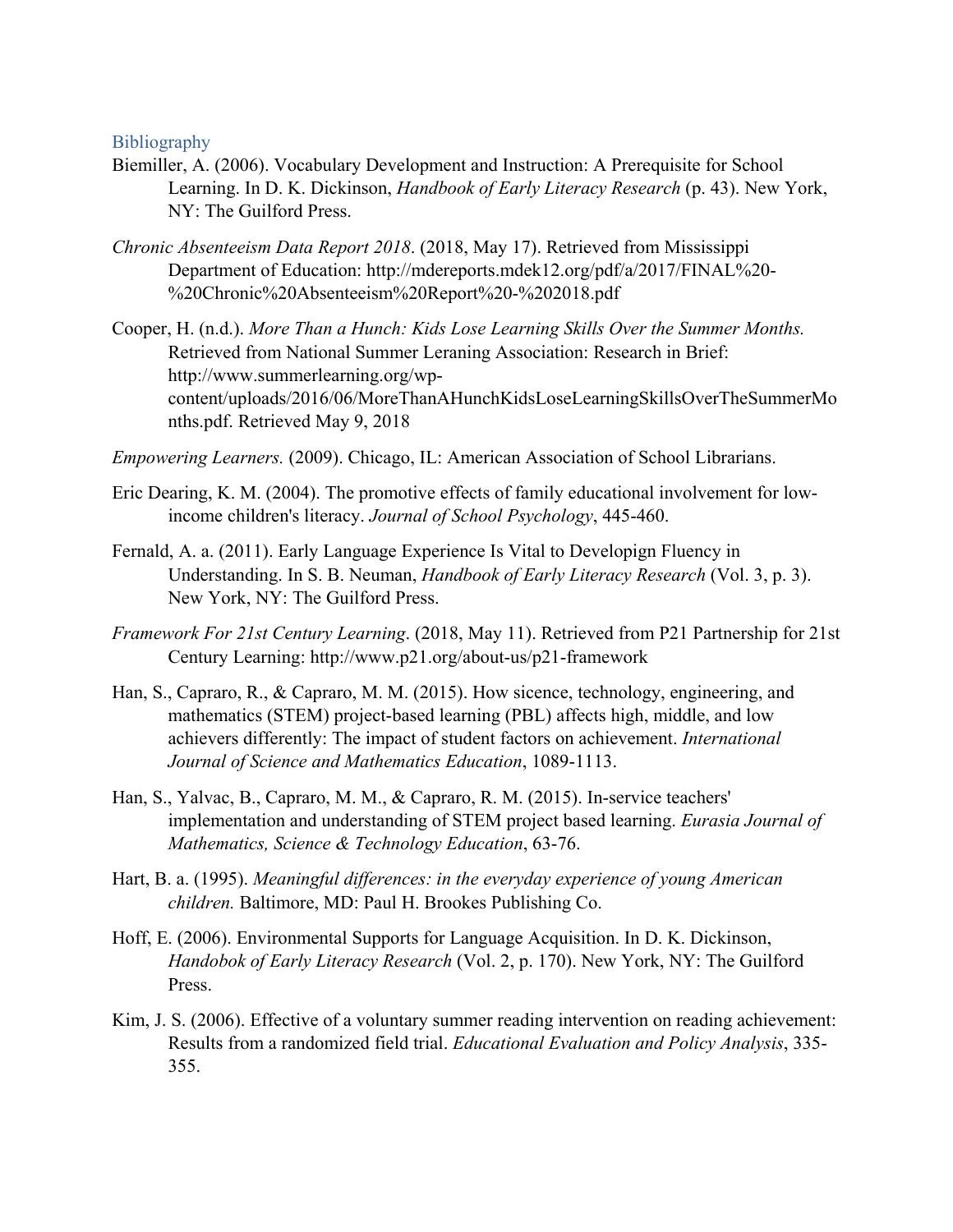- Kim, J. S. (2007). The effects of a voluntary summer reading intervention on reading activities and reading achievement. *Journal of Education Psychology*, 505-515.
- Kim, J. S., & Quinn, D. M. (2013). The effects of summer reading on low-income children's literacy achievement from kindergarten to grade 8: A meta-analysis of classroom and home interventions. *Review of Educational Research*, 386-431.
- Kim, J., & White, T. (2008). Scaffolding Voluntary Summer Reading for Children in Grades 3 to 5: An Experimental Study. *Scientific Studies of Reading*, 1-23.
- Landry, S. H. (2006). The Influence of Parenting on Emerging Litearcy Skills. In D. K. Dickinson, *Handbook of Early Literacy* (Vol. 2, p. 144). New York, NY: The Guilford Press.
- Marzano, R. J. (2004). *Building background knowledge for academic achievement.* Alexandria, VA: Association for Supervision and Curriculum Development.
- Mendelsohn, A. L. (2011). Fostering Early Development and School Readiness in Pediatric Settings. In S. B. Neuman, *Handbook of Early Literacy Research* (Vol. 3, pp. 279-290). New York, NY: The Guildford Press.
- ProLiteracy. (2016). *Adult Literacy Facts*. Retrieved from ProLiteracy: https://proliteracy.org/Resources/Adult-Literacy-Facts. Retrieved May 3, 2018.
- *can we do about it?* Retrieved from Brookings: Quinn, D. M., & Polikoff, M. (2017, September 14). *Summer learning loss: What is it, and what*  https://www.brookings.edu/research/summer-learning-loss-what-is-it-and-what-can-wedo-about-it/. Retrieved May 9, 2018.
- Rathbun, A. a. (n.d.). *The Relationship of Early Home Literacy Activities and Infants and Toddlers' Mental Skills.* Retrieved April 20, 2016, from http://www.air.org/sites/default/files/downloads/report/AERA\_RathbunGrady.pdf
- Senechal, M. (2011). A Model of the Concurrent and Longitudinal Relations between Home and Literacy and Child Outcomes. In S. B. Neuman, *Handbook of Early Literacy Research*  (Vol. 3, pp. 176-177). New York, NY: The Guildford Press.
- (2018). *State of America's Libraries.* American Library Association.
- Strauss, K. (2017, February 3). *The Most - And Lease Educated States in the U.S. in 2017*. Retrieved from Forbs: https://www.forbes.com/sites/karstenstrauss/2017/02/03/the-mostand-least-educated-states-in-the-u-s-in-2017/#1f2882a271be Retrieved May 3, 2018
- Usable Knowledge. (2008, May 29). *Family Invovlvement and Children's Literacy.* Retrieved from Harvard Graduate School of Education: https://www.gse.harvard.edu/news/uk/08/05/family-involvement-and-childrens-literacy. Retrieved May 9, 2018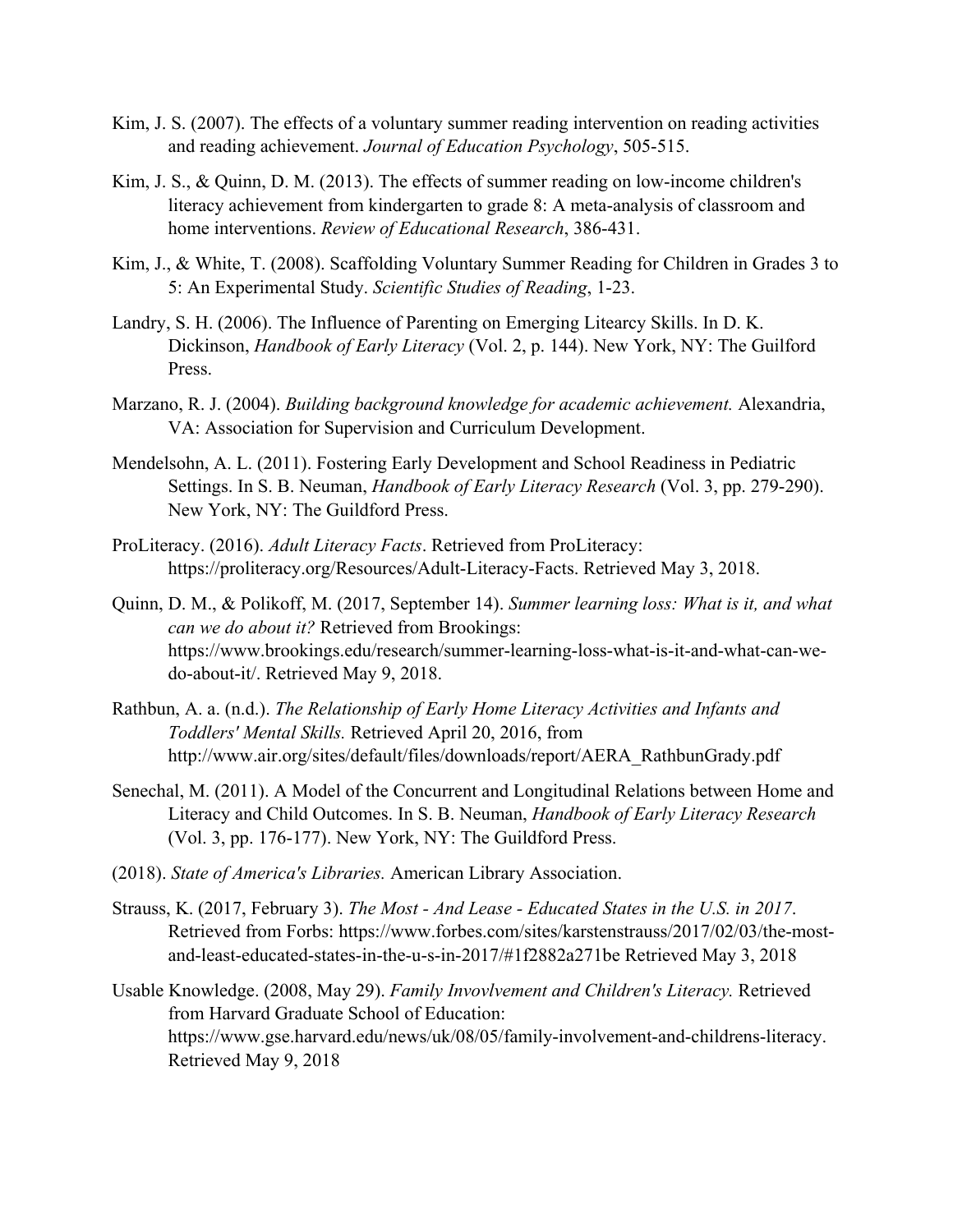Witte, S. D., Gross, M. R., & Latham, Jr., D. L. (2014/2015). Mattping 21st century skills: Investigating the curriculum preparing teachers and librarians. *Education for Information*, 209-225.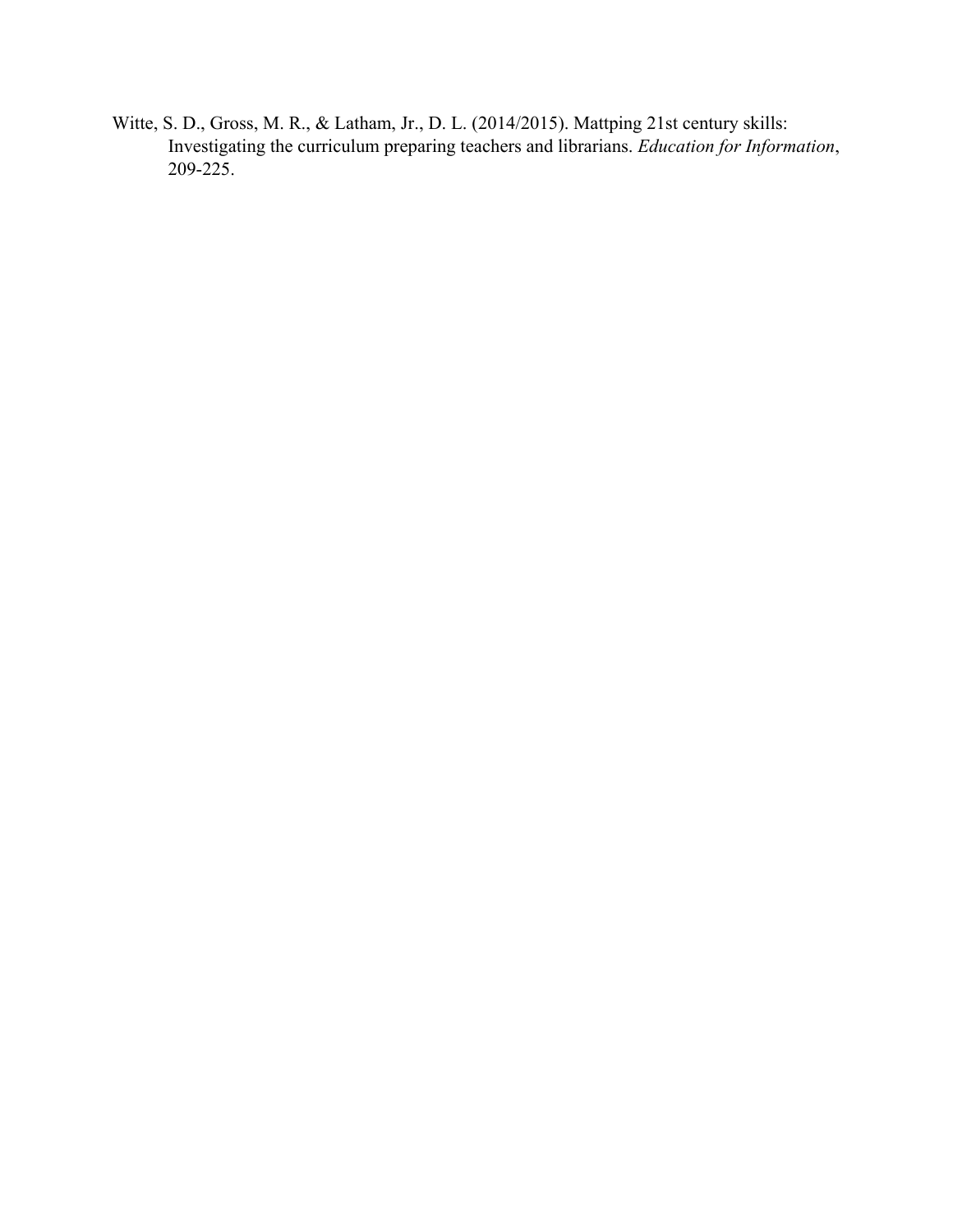#### **LOGIC MODEL**

Need: Low academic performance and economic and racial disparities among students, outdated libraries and changing educational and workforce needs

| <b>INPUTS</b>                           | <b>OUTPUTS</b>                                                                                                                                                                         | <b>OUTCOMES</b>                                                                                                                                                                   |
|-----------------------------------------|----------------------------------------------------------------------------------------------------------------------------------------------------------------------------------------|-----------------------------------------------------------------------------------------------------------------------------------------------------------------------------------|
| Personnel:<br>Project staff,            | Participation<br><b>Strategies/Activities</b>                                                                                                                                          | Short-term<br>Long-term<br><b>Intermediate</b>                                                                                                                                    |
| teachers,<br>librarians                 | Literacy resources for home,<br>birth to 4<br>classrooms, literacy instruction;<br>yrs. children                                                                                       | Parents trained to<br>Significant gains<br>promote literacy in home<br>in oral language<br>Parents read to                                                                        |
| Families &<br>Community                 | public library visits; parent<br>$\&$ families<br>training $&$ family interactive<br>literacy events                                                                                   | skills among Pre-<br>their children<br>Book-to-student ratio<br>K children<br>increased                                                                                           |
| groups<br>Resources:<br>Literacy        | Pre-K $-12^{\text{th}}$<br>librarians<br>Increased reading resources,<br>teachers,<br>reading events, increased<br>students.<br>technology for student use, book                       | Children<br>$\rightarrow$<br>prepared for<br><b>Students</b><br>kindergarten<br>increase reading<br>Students receive free                                                         |
| resources,<br>technology,<br>curricula/ | community<br>distributions<br>PD for librarians & teachers;<br>$Pre-K-12$                                                                                                              | activity<br>books<br>Student growth on<br>ELA and science<br>Librarians &<br>Librarians involved                                                                                  |
| programs<br>Professional                | Infuse reading into STEM;<br>librarians,<br>Incorporate $21st$ century learning<br>$\rightarrow$ teachers &<br>models and technology into<br>students<br>instruction; modernize school | state assessments<br>teachers trained<br>in instruction<br>Literacy infused<br>Student use of<br>Gap in economic<br><b>STEM</b> lesson plans<br>libraries increased<br>and racial |
| Development<br><b>Parent Training</b>   | libraries<br>Out-of-school reading tutorial;<br>Low-readers,                                                                                                                           | disparities in<br>Libraries upgraded<br>academic perfor-<br>Increased student<br>mance narrowed                                                                                   |
|                                         | Summer reading program<br>$\rightarrow$ grades 2-8                                                                                                                                     | Students receive<br>reading levels<br>→<br>tutorial support                                                                                                                       |

**Key Assumptions:** (1) Access to reading materials increases reading activity. (2) Strong literacy skills lead to academic achievement (3) Use of digital content engages and challenges students to read.(4) Teachers are open to changing methods of instruction using new resources & technology.

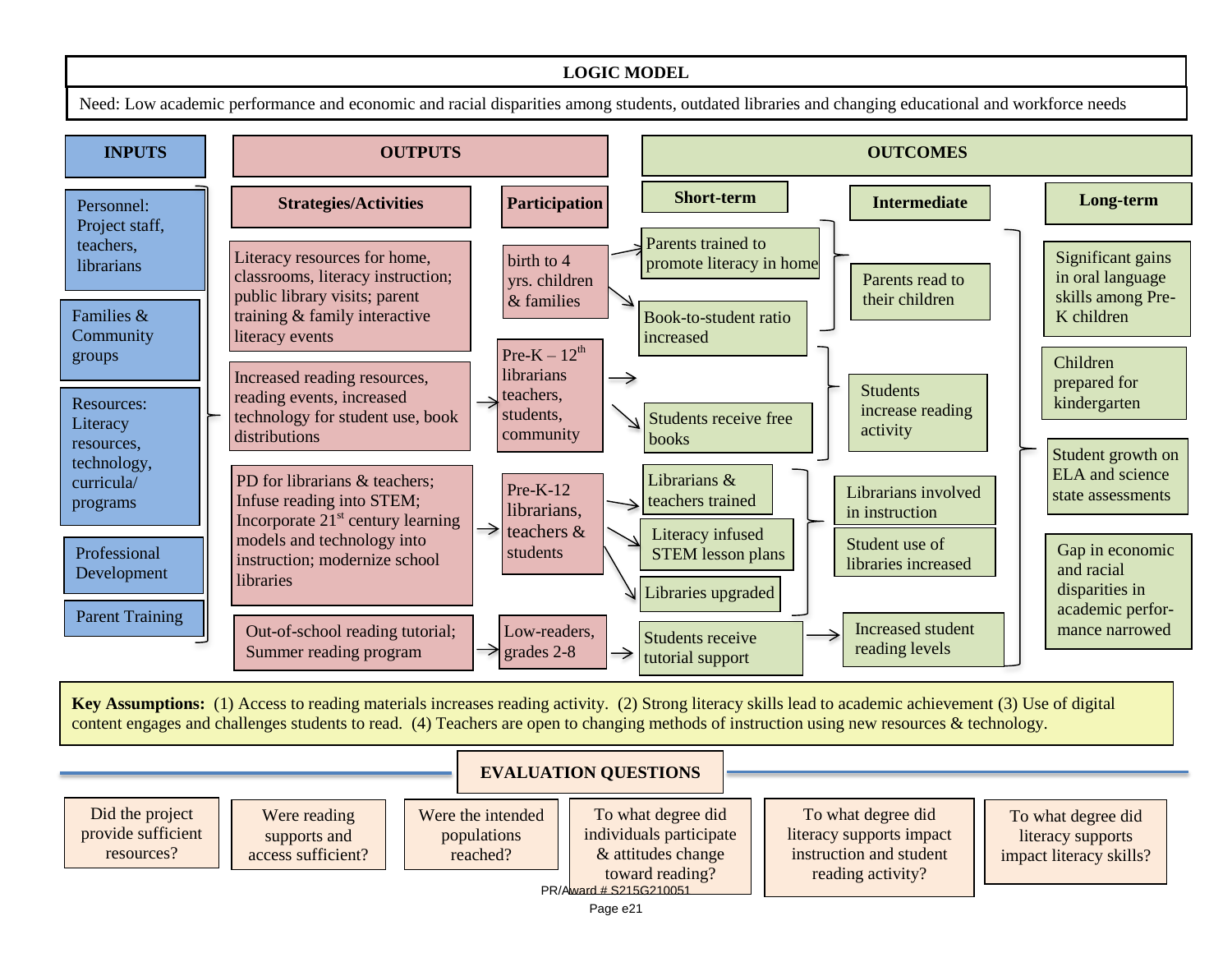## **Budget Narrative File(s)**

|                                | * Mandatory Budget Narrative Filename: 1237-Budget Narrative.xlsx |                                   |                                 |  |  |
|--------------------------------|-------------------------------------------------------------------|-----------------------------------|---------------------------------|--|--|
| Add Mandatory Budget Narrative |                                                                   | Delete Mandatory Budget Narrative | View Mandatory Budget Narrative |  |  |
|                                |                                                                   |                                   |                                 |  |  |

To add more Budget Narrative attachments, please use the attachment buttons below.

| Add Optional Budget Narrative   Delete Optional Budget Narrative   View Optional Budget Narrative |  |
|---------------------------------------------------------------------------------------------------|--|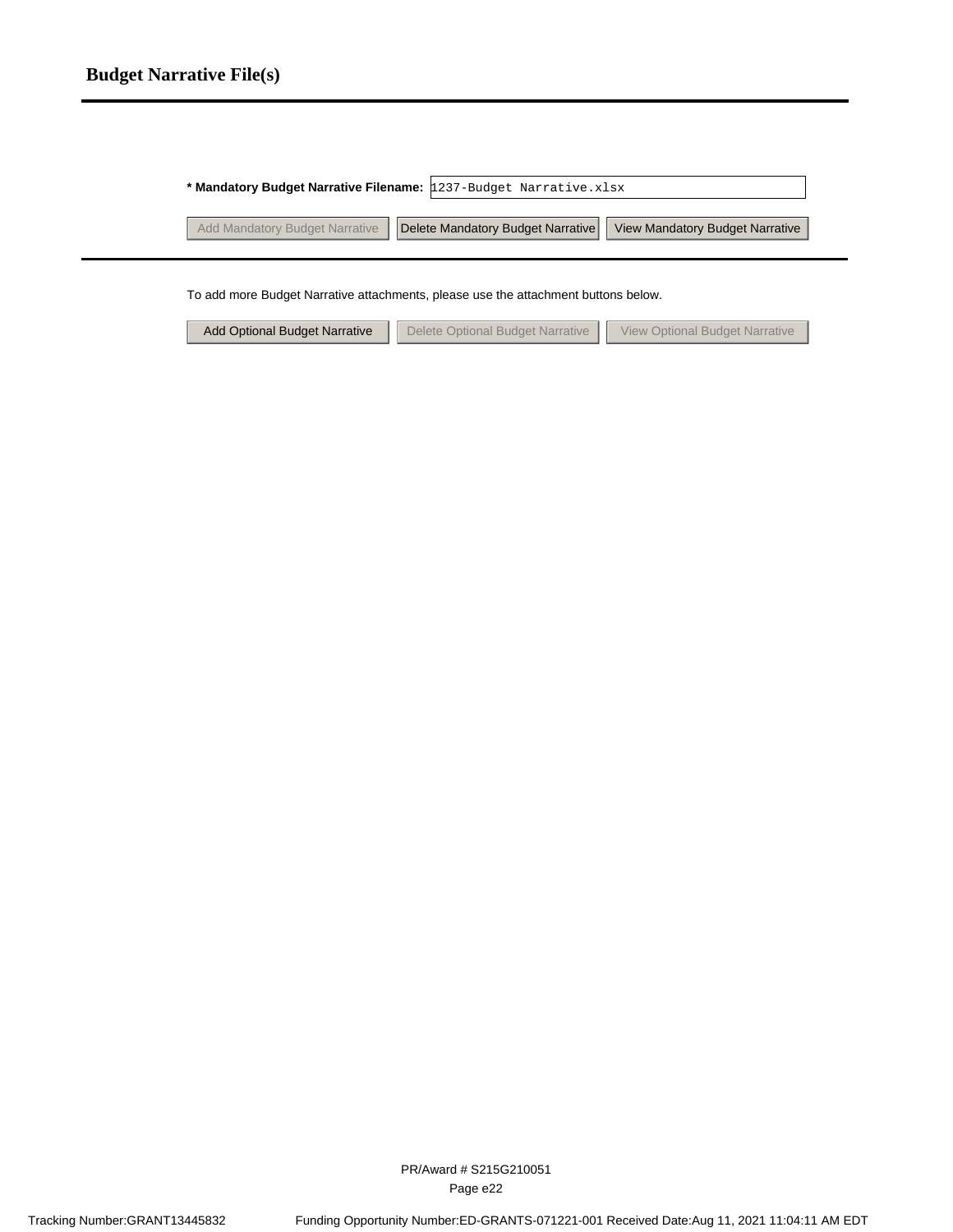#### **Personnel**

**Program Manager** (100% FT) annual rate of pay . Will coordinate the day-to-day implementation of project activities, manage budget, supervise staff, collaborate with evaluator. This position is critical to achieving project goals in a timely, efficient, effective manner.

Literacy Specialist (100% FT) annual rate of pay . Will facilitate use of literacy in libraries and classrooms and provide technical assistance and professional development for librarians and teachers. This position is critical for expanding effective use of instructional technologies.

**Community Literacy Specialist** (100% FT) annual rate of pay . Will promote literacy development and reading among families of children in the district's service area. This position is critical to reaching the support of families in and equipping them for literacy instruction in the home.

**Stipends for librarian teacher training**. (PT) Rate of pay /hr. 15 staff x 10 hours (yr 1; 20 yrs  $2 \& 3$ ) x Although most training will be job embedded and thus occurr during normal working hours, there will be occasions that school staff will need to participate in trainings on weekends or summer. Use of stipends follows district practices of compensation for professional staff beyond normal duties.

**Reading Tutors/Summer CampTeachers (PT)** rate of pay /hr.; 10 tutors x 8 hrs/wk x 20 weeks  $& 10$  tutors x 20 hrs/wk  $\overline{x}$  4 wks in summer. Tutors will provide reading support to disadvantaged, low-reading students.

**Category Total** 

#### **Fringe Benefits**

 $FIGA @$ Health  $@$  \$  $/$ mo x 3 FT staff x total salaries Workers Comp  $\omega$  x total salaries Retirement  $\overline{a}$  x total salaries Life (total salaries x  $2/1000x$  mo x # of months)

 **Fringe Benefits Total** 

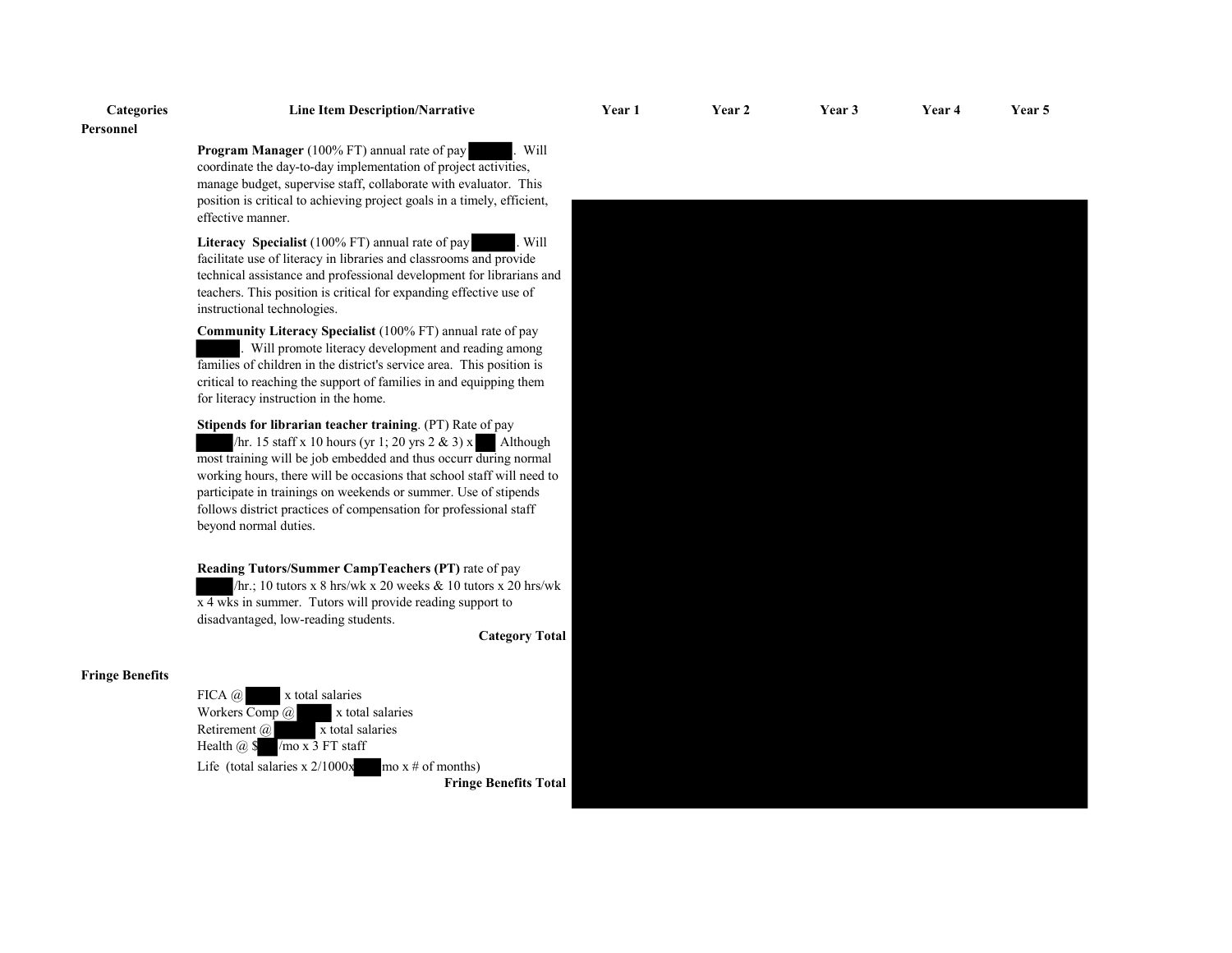| Literacy Conference 2 days, 2 staff attending yr 1 & 10 staff yrs 2-                                                                                                                                                                                                                                                                                                                                                                                                                                                                                                                                                                                                                                                                                                                                                                                                                                                                              |                                                                 |  |
|---------------------------------------------------------------------------------------------------------------------------------------------------------------------------------------------------------------------------------------------------------------------------------------------------------------------------------------------------------------------------------------------------------------------------------------------------------------------------------------------------------------------------------------------------------------------------------------------------------------------------------------------------------------------------------------------------------------------------------------------------------------------------------------------------------------------------------------------------------------------------------------------------------------------------------------------------|-----------------------------------------------------------------|--|
| /day x 2 days, mileage 550 miles x<br>diem                                                                                                                                                                                                                                                                                                                                                                                                                                                                                                                                                                                                                                                                                                                                                                                                                                                                                                        |                                                                 |  |
| Mississippi Conference on Innovation 2 days, 2 staff yr 1 & 10 staff<br>yrs 2-5 attending (7 librarians and 3 project staff) Registration<br>, per diem /day, mileage $250 x$<br>Hotel<br>International Reading Conference 4 days 3 staff, Registration<br>, per diem<br>/day, air fair<br>Hotel<br><b>Travel Total</b>                                                                                                                                                                                                                                                                                                                                                                                                                                                                                                                                                                                                                           |                                                                 |  |
| None                                                                                                                                                                                                                                                                                                                                                                                                                                                                                                                                                                                                                                                                                                                                                                                                                                                                                                                                              |                                                                 |  |
| Office supplies (paper, writing instruments, toner/ink, envelopes,<br>folders, calculators, scissors, hold punch, stapler & staples, post-its,<br>legal pads, desk organizers, labels, memo pads, roledex & cards,<br>paper clips, transparencies, sheet protectors etc)<br>/mo x 12 mo;<br>for program management<br>Literacy kit supplies (bags, materials, etc.)<br>Consumable instructional resources for literacy tutoring (writing<br>supplies, writing boards & markers etc.)<br>/mo yr 1;<br>/mo yrs<br>$2 \& 3 \times 12$ mo. for tutoring<br>Books for Little Free Libraries, 4 book distributions per yr, literacy<br>instruction, etc. 8000 books x av.<br>/book<br>x 300 yr 1; 400 yrs 2 & 3 x 7<br>Books, ebooks for libraries etc.<br>libraries<br>Little Free Libraries Kits<br>x 4 per year<br>Supplies for family interactive activities (e.g. reading materials,<br>literacy games, writing/art supplies, etc.)<br>x 12 months |                                                                 |  |
| Laptop computers 6 per library x 2 libraries per years $1 \& 3$ ; 3<br>; 5 replacements in year 3; 3 computers for<br>libraries year $2 x$<br>staff member $+3$ printers x<br>eReaders, iPads, Swivls, ave<br>x 25 for years $2 & 3$<br>Media/charging tables 10 x<br>for years $1 \& 2$ ; 5 for year 3<br>council, parent workshops, etc.) 15 meetings yr 1; 20 yrs 2 & 3 x<br><b>Supplies Total</b><br>None                                                                                                                                                                                                                                                                                                                                                                                                                                                                                                                                     |                                                                 |  |
|                                                                                                                                                                                                                                                                                                                                                                                                                                                                                                                                                                                                                                                                                                                                                                                                                                                                                                                                                   | 5 (school staff & project staff) Registration<br>Hotel<br>, per |  |

**Contractual**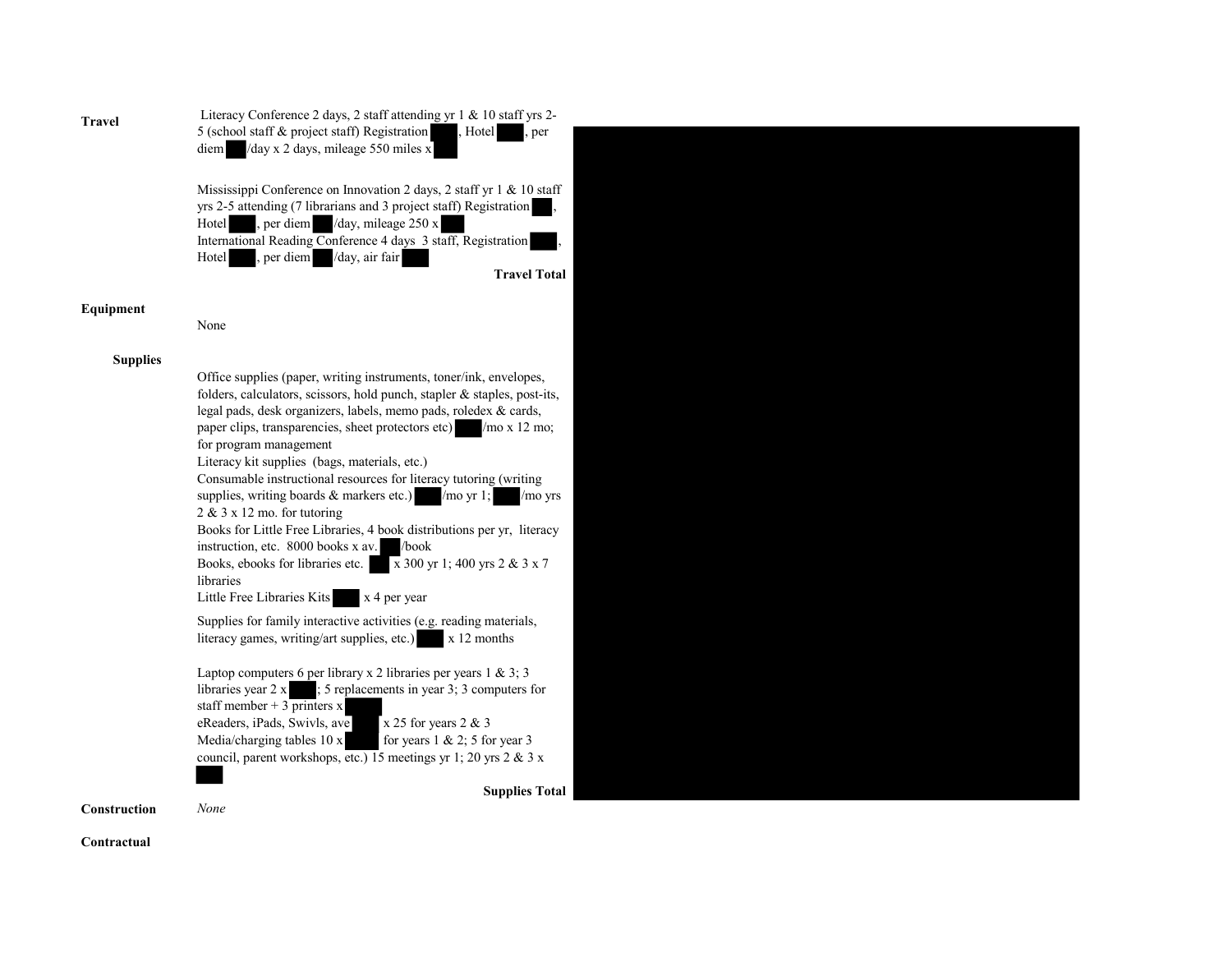External Evaluator to evaluate project Computer Repairs

**Contractual Total**  Postage for communications, Dolly Parton Imagination Library, & for obtaining free books Copies/printing /mo x 12 mo Transportation Public library visits; 40 visits x  $/$ trip

Advertising for family interactive events, reading promotions, etc.

**Other Total TOTAL DIRECT COSTS** 

**Indirect Costs** 

**Stipends for librarian teacher training**. (PT) Rate of pay /hr. 15 staff x 10 hours (yr 1; 20 yrs  $2 \& 3$ ) x Although most training will be job embedded and thus occurr during normal working hours, there will be occasions that school staff will need to participate in trainings on weekends or summer. Use of stipends follows district practices of compensation for professional staff

**Training Stipends**  beyond normal duties.

**TOTAL PROJECT COSTS** 



**Other**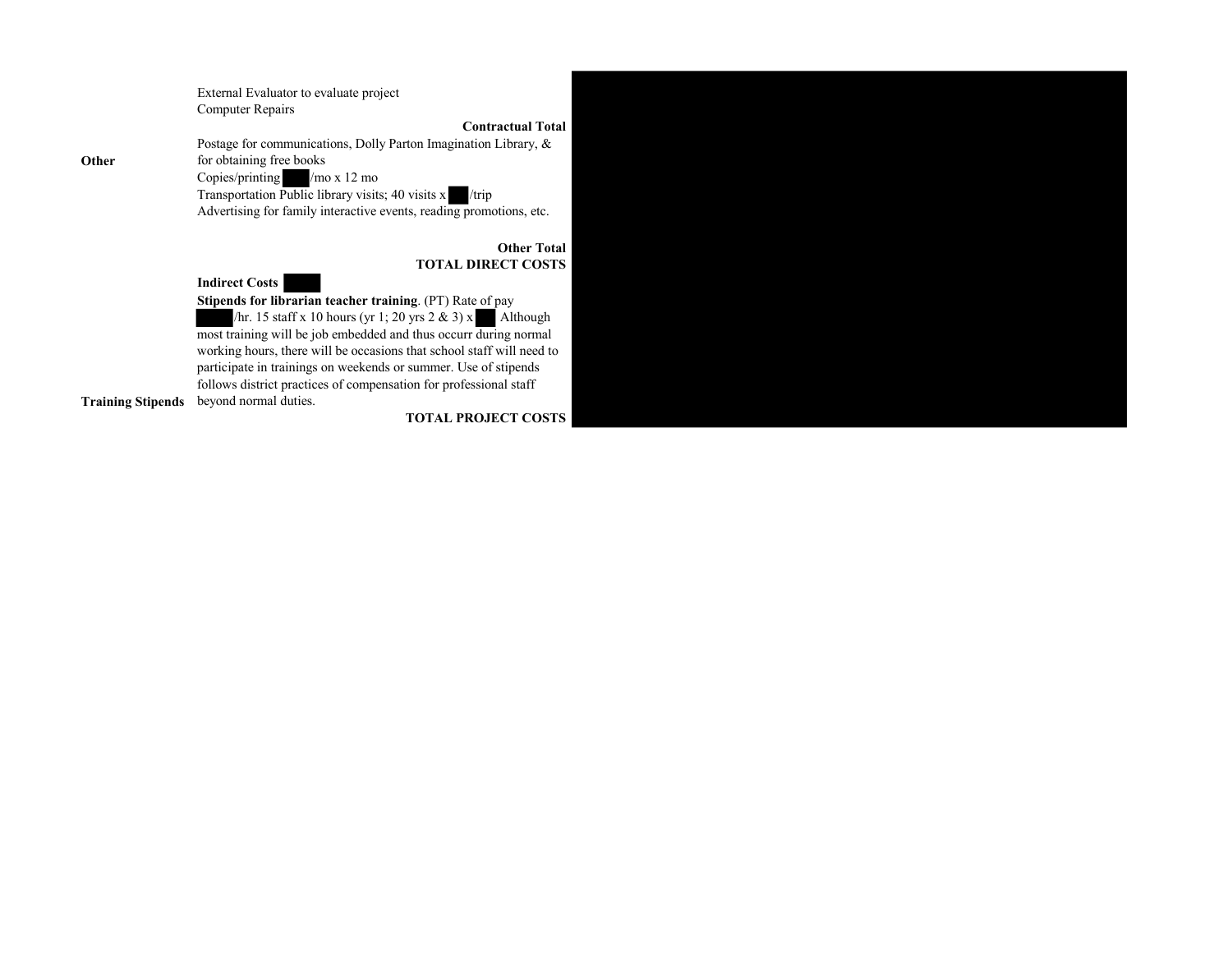

## **U.S. DEPARTMENT OF EDUCATION BUDGET INFORMATION NON-CONSTRUCTION PROGRAMS**

OMB Number: 1894-0008 Expiration Date: 09/30/2023

Starkville Oktibbeha Consolidated School District

Name of Institution/Organization **Applicants requesting funding for only one year should complete the column under** "Project Year 1." Applicants requesting funding for multi-year grants should complete all applicable columns. Please read all instructions before completing form.

#### **SECTION A - BUDGET SUMMARY U.S. DEPARTMENT OF EDUCATION FUNDS**

| <b>Budget</b><br>Categories                                                                                                                                                                                                                                                                                        | Project Year 1<br>(a)                                                                                                                                                                                                                                                                          | Project Year 2<br>(b) | Project Year 3<br>(c)   | Project Year 4<br>(d) | Project Year 5<br>(e) | Project Year 6<br>(f)                | Project Year 7<br>(g) | Total<br>(h)                                                                                            |
|--------------------------------------------------------------------------------------------------------------------------------------------------------------------------------------------------------------------------------------------------------------------------------------------------------------------|------------------------------------------------------------------------------------------------------------------------------------------------------------------------------------------------------------------------------------------------------------------------------------------------|-----------------------|-------------------------|-----------------------|-----------------------|--------------------------------------|-----------------------|---------------------------------------------------------------------------------------------------------|
| 1. Personnel                                                                                                                                                                                                                                                                                                       |                                                                                                                                                                                                                                                                                                |                       |                         |                       |                       |                                      |                       |                                                                                                         |
| 2. Fringe Benefits                                                                                                                                                                                                                                                                                                 |                                                                                                                                                                                                                                                                                                |                       |                         |                       |                       |                                      |                       |                                                                                                         |
| 3. Travel                                                                                                                                                                                                                                                                                                          |                                                                                                                                                                                                                                                                                                |                       |                         |                       |                       |                                      |                       |                                                                                                         |
| 4. Equipment                                                                                                                                                                                                                                                                                                       |                                                                                                                                                                                                                                                                                                |                       |                         |                       |                       |                                      |                       |                                                                                                         |
| 5. Supplies                                                                                                                                                                                                                                                                                                        |                                                                                                                                                                                                                                                                                                |                       |                         |                       |                       |                                      |                       |                                                                                                         |
| 6. Contractual                                                                                                                                                                                                                                                                                                     |                                                                                                                                                                                                                                                                                                |                       |                         |                       |                       |                                      |                       |                                                                                                         |
| 7. Construction                                                                                                                                                                                                                                                                                                    |                                                                                                                                                                                                                                                                                                |                       |                         |                       |                       |                                      |                       |                                                                                                         |
| 8. Other                                                                                                                                                                                                                                                                                                           |                                                                                                                                                                                                                                                                                                |                       |                         |                       |                       |                                      |                       |                                                                                                         |
| 9. Total Direct Costs<br>$($ lines 1-8 $)$                                                                                                                                                                                                                                                                         |                                                                                                                                                                                                                                                                                                |                       |                         |                       |                       |                                      |                       |                                                                                                         |
| 10. Indirect Costs*                                                                                                                                                                                                                                                                                                |                                                                                                                                                                                                                                                                                                |                       |                         |                       |                       |                                      |                       |                                                                                                         |
| 11. Training Stipends                                                                                                                                                                                                                                                                                              |                                                                                                                                                                                                                                                                                                |                       |                         |                       |                       |                                      |                       |                                                                                                         |
| 12. Total Costs<br>$(lines 9-11)$                                                                                                                                                                                                                                                                                  |                                                                                                                                                                                                                                                                                                |                       |                         |                       |                       |                                      |                       |                                                                                                         |
|                                                                                                                                                                                                                                                                                                                    | *Indirect Cost Information (To Be Completed by Your Business Office): If you are requesting reimbursement for indirect costs on line 10, please answer the following questions:                                                                                                                |                       |                         |                       |                       |                                      |                       |                                                                                                         |
| (1)                                                                                                                                                                                                                                                                                                                | Do you have an Indirect Cost Rate Agreement approved by the Federal government?                                                                                                                                                                                                                |                       |                         | ∣XI Yes               | No                    |                                      |                       |                                                                                                         |
| (2)                                                                                                                                                                                                                                                                                                                | If yes, please provide the following information:                                                                                                                                                                                                                                              |                       |                         |                       |                       |                                      |                       |                                                                                                         |
|                                                                                                                                                                                                                                                                                                                    | Period Covered by the Indirect Cost Rate Agreement:                                                                                                                                                                                                                                            |                       | From: 07/01/2021        | 06/30/2022<br>To:     | (mm/dd/yyyy)          |                                      |                       |                                                                                                         |
|                                                                                                                                                                                                                                                                                                                    | Approving Federal agency:<br>$\bowtie$                                                                                                                                                                                                                                                         | ED                    | Other (please specify): |                       |                       |                                      |                       |                                                                                                         |
|                                                                                                                                                                                                                                                                                                                    | The Indirect Cost Rate is                                                                                                                                                                                                                                                                      | $4.21\%$ .            |                         |                       |                       |                                      |                       |                                                                                                         |
| (3)                                                                                                                                                                                                                                                                                                                | If this is your first Federal grant, and you do not have an approved indirect cost rate agreement, are not a State, Local government or Indian Tribe, and are not funded under a training rate<br>program or a restricted rate program, do you want to use the de minimis rate of 10% of MTDC? |                       |                         |                       | Yes<br>No             |                                      |                       | If yes, you must comply with the requirements of 2 CFR § 200.414(f).                                    |
| If you do not have an approved indirect cost rate agreement, do you want to use the temporary rate of 10% of budgeted salaries and wages?<br>(4)<br>No If yes, you must submit a proposed indirect cost rate agreement within 90 days after the date your grant is awarded, as required by 34 CFR § 75.560.<br>Yes |                                                                                                                                                                                                                                                                                                |                       |                         |                       |                       |                                      |                       |                                                                                                         |
| (5)                                                                                                                                                                                                                                                                                                                | For Restricted Rate Programs (check one) -- Are you using a restricted indirect cost rate that:                                                                                                                                                                                                |                       |                         |                       |                       |                                      |                       |                                                                                                         |
|                                                                                                                                                                                                                                                                                                                    | $\vert\chi\vert$ Is included in your approved Indirect Cost Rate Agreement? Or, $\vert\,\,\vert$ Complies with 34 CFR 76.564(c)(2)?                                                                                                                                                            |                       |                         |                       |                       | The Restricted Indirect Cost Rate is |                       | $4.21$ %.                                                                                               |
| (6)                                                                                                                                                                                                                                                                                                                | For Training Rate Programs (check one) -- Are you using a rate that:                                                                                                                                                                                                                           |                       |                         |                       |                       |                                      |                       |                                                                                                         |
|                                                                                                                                                                                                                                                                                                                    | Is based on the training rate of 8 percent of MTDC (See EDGAR § 75.562(c)(4))? Or and training rate of 8 percent of MTDC (See EDGAR § 75.562(c)(4))?                                                                                                                                           |                       |                         |                       |                       |                                      |                       | PR/Award # S215G219Rafluded in your approved Indirect Cost Rate Agreement, because it is lower than the |
| $FD$ 524                                                                                                                                                                                                                                                                                                           |                                                                                                                                                                                                                                                                                                |                       |                         |                       |                       |                                      |                       |                                                                                                         |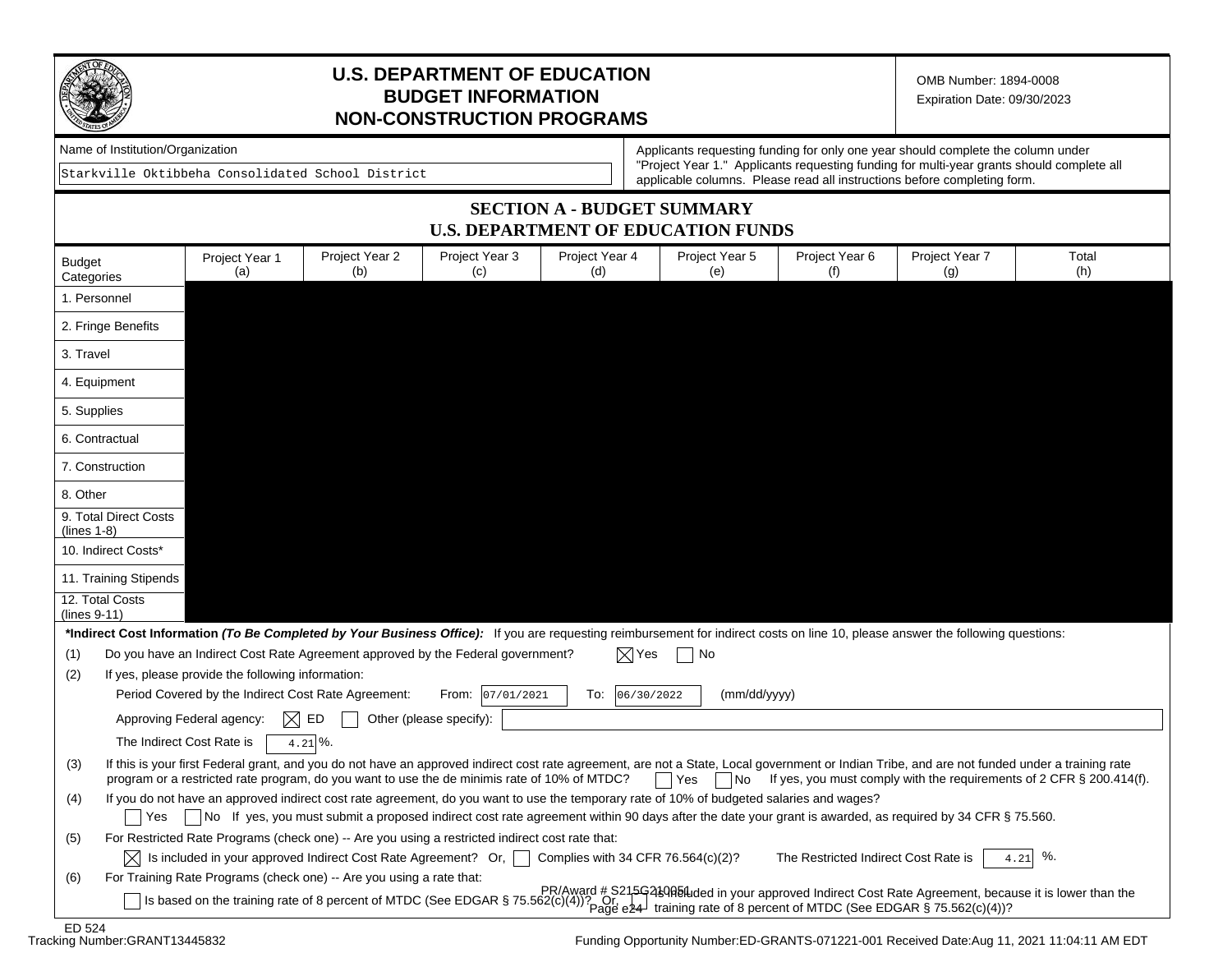| Name of Institution/Organization                              |                       |                       |                       | Applicants requesting funding for only one year |                                                                                                                                                                                                                 |                       |                       |                       |              |
|---------------------------------------------------------------|-----------------------|-----------------------|-----------------------|-------------------------------------------------|-----------------------------------------------------------------------------------------------------------------------------------------------------------------------------------------------------------------|-----------------------|-----------------------|-----------------------|--------------|
| Starkville Oktibbeha Consolidated School District             |                       |                       |                       |                                                 | should complete the column under "Project Year<br>1." Applicants requesting funding for multi-year<br>grants should complete all applicable columns.<br>Please read all instructions before completing<br>form. |                       |                       |                       |              |
| <b>SECTION B - BUDGET SUMMARY</b><br><b>NON-FEDERAL FUNDS</b> |                       |                       |                       |                                                 |                                                                                                                                                                                                                 |                       |                       |                       |              |
| <b>Budget Categories</b>                                      | Project Year 1<br>(a) | Project Year 2<br>(b) | Project Year 3<br>(c) | Project Year 4<br>(d)                           |                                                                                                                                                                                                                 | Project Year 5<br>(e) | Project Year 6<br>(f) | Project Year 7<br>(g) | Total<br>(h) |
| 1. Personnel                                                  |                       |                       |                       |                                                 |                                                                                                                                                                                                                 |                       |                       |                       |              |
| 2. Fringe Benefits                                            |                       |                       |                       |                                                 |                                                                                                                                                                                                                 |                       |                       |                       |              |
| 3. Travel                                                     |                       |                       |                       |                                                 |                                                                                                                                                                                                                 |                       |                       |                       |              |
| 4. Equipment                                                  |                       |                       |                       |                                                 |                                                                                                                                                                                                                 |                       |                       |                       |              |
| 5. Supplies                                                   |                       |                       |                       |                                                 |                                                                                                                                                                                                                 |                       |                       |                       |              |
| 6. Contractual                                                |                       |                       |                       |                                                 |                                                                                                                                                                                                                 |                       |                       |                       |              |
| 7. Construction                                               |                       |                       |                       |                                                 |                                                                                                                                                                                                                 |                       |                       |                       |              |
| 8. Other                                                      |                       |                       |                       |                                                 |                                                                                                                                                                                                                 |                       |                       |                       |              |
| 9. Total Direct Costs<br>$(lines 1-8)$                        |                       |                       |                       |                                                 |                                                                                                                                                                                                                 |                       |                       |                       |              |
| 10. Indirect Costs                                            |                       |                       |                       |                                                 |                                                                                                                                                                                                                 |                       |                       |                       |              |
| 11. Training Stipends                                         |                       |                       |                       |                                                 |                                                                                                                                                                                                                 |                       |                       |                       |              |
| 12. Total Costs<br>(lines 9-11)                               |                       |                       |                       |                                                 |                                                                                                                                                                                                                 |                       |                       |                       |              |
| <b>SECTION C - BUDGET NARRATIVE (see instructions)</b>        |                       |                       |                       |                                                 |                                                                                                                                                                                                                 |                       |                       |                       |              |

ED 524